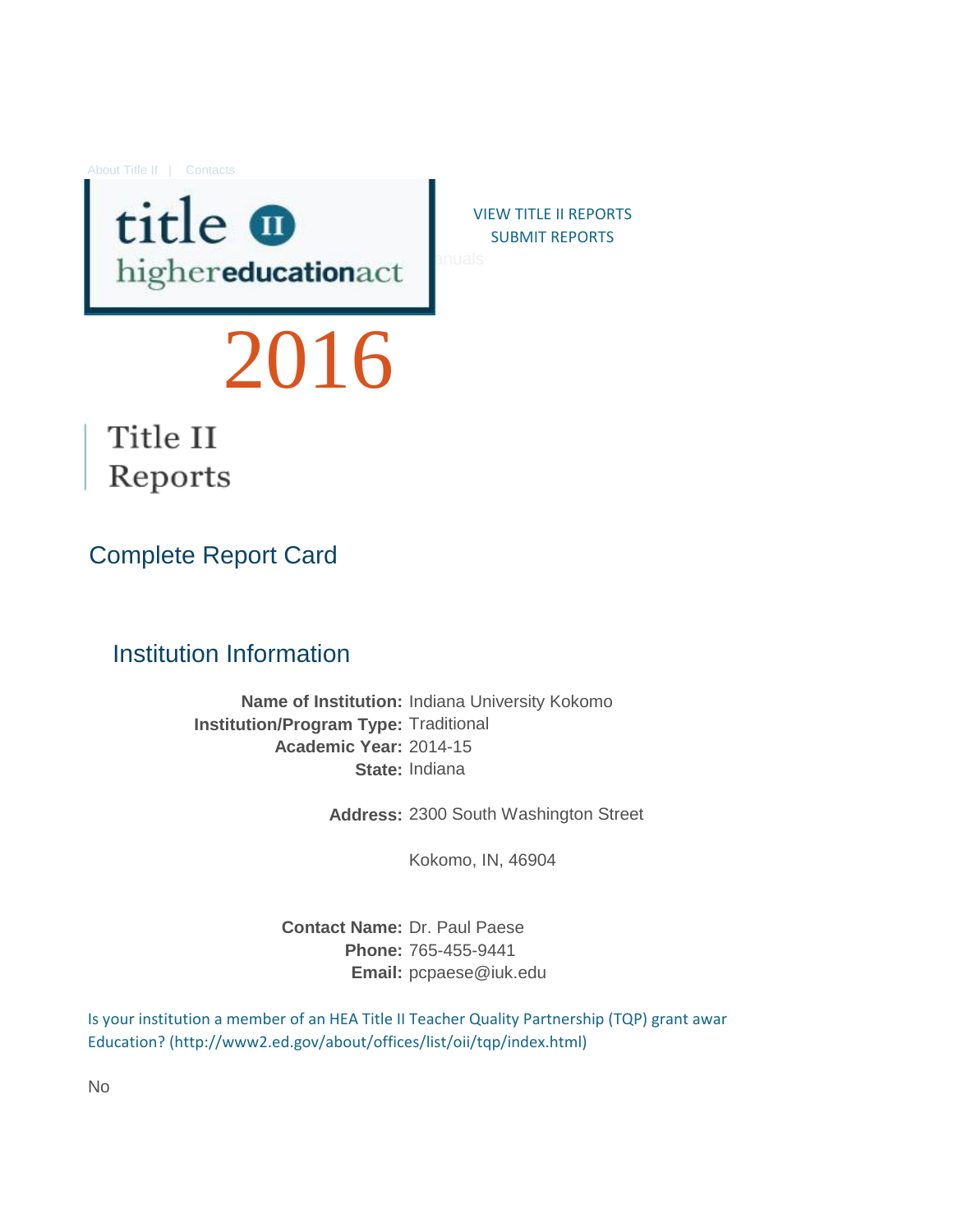**If yes, provide the following:**

**Award year:**

**Grantee name:**

**Project name:**

**Grant number:**

**List partner districts/LEAs:**

**List other partners:**

**Project Type:**

# Section I.a Program Information

[List each teacher preparation program include](http://www2.ed.gov/about/offices/list/oii/tqp/index.html)d in your traditional route. Indicate if your program [Teacher Quality Partnership Grant awarded b](http://www2.ed.gov/about/offices/list/oii/tqp/index.html)y the U.S. Department of Education as describe [http://www2.ed.gov/about/offices/list/oii/tq](http://www2.ed.gov/about/offices/list/oii/tqp/index.html)p/index.html.

| <b>Teacher Preparation Programs</b>     | <b>Teacher Quality Partnership Grant</b><br>Member? |
|-----------------------------------------|-----------------------------------------------------|
| <b>Elementary and Special Education</b> | No                                                  |
| <b>Elementary Education</b>             | <b>No</b>                                           |
| Secondary Education: Social Studies -   |                                                     |
| Economics                               | No.                                                 |
| Secondary Education: Social Studies -   |                                                     |
| Government and Citizenship              | <b>No</b>                                           |
| Secondary Education: Social Studies -   |                                                     |
| Psychology                              | <b>No</b>                                           |
| Secondary Education: Social Studies -   |                                                     |
| Sociology                               | <b>No</b>                                           |
| Secondary Education: Social Studies -   |                                                     |
| <b>Historical Perspectives</b>          | <b>No</b>                                           |
| Secondary Education: English language   |                                                     |
| Arts                                    | <b>No</b>                                           |
| <b>Secondary Education: Fine Arts</b>   | <b>No</b>                                           |
| <b>Secondary Education: Mathematics</b> | <b>No</b>                                           |
| Secondary Education: Science -          |                                                     |
| Chemistry                               | <b>No</b>                                           |
| Secondary Education: Science - Earth    |                                                     |
| <b>Space Science</b>                    | No                                                  |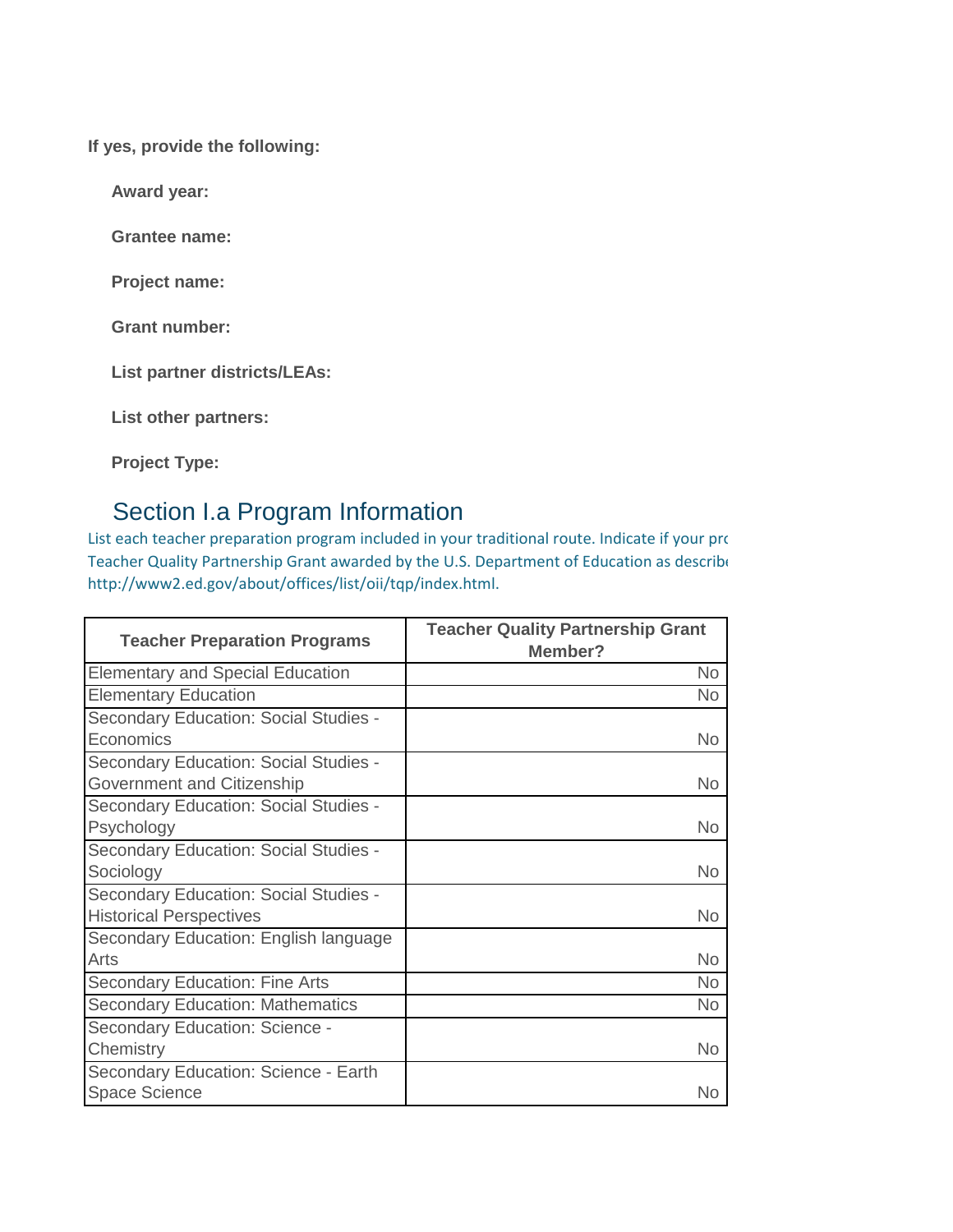| Secondary Education: Science - Physical<br>Science | No |
|----------------------------------------------------|----|
| Secondary Education: Science - Physics             | No |
| Secondary Education: Science - Life<br>Science     | No |
| Secondary Education: Special Education             | N٥ |
| Total number of teacher preparation programs: 16   |    |

# Section I.b Admissions

Indicate when students are formally admitted into your initial teacher certificat Junior year

**Does your initial teacher certification program conditionally admit students?** No

www.iuk.edu **Provide a link to your website where additional information about admissions** 

Please provide any additional comments about or exceptions to the admission

# Section I.b Undergraduate Requirements

**Are there initial teacher certification programs at the undergraduate level?** [Please provide the following information abou](http://frwebgate.access.gpo.gov/cgi-bin/getdoc.cgi?dbname=110_cong_public_laws&docid=f:publ315.110.pdf)t your teacher preparation program's entry and exit requirements.

Yes

If yes, for each element listed below, indicate if it is required for admission into **preparation program(s) at the Undergraduate level.**

| <b>Element</b>                                                   | <b>Required for Entry</b> |
|------------------------------------------------------------------|---------------------------|
| Transcript                                                       | Yes                       |
| Fingerprint check                                                | <b>No</b>                 |
| <b>Background check</b>                                          | Yes                       |
| Minimum number of<br>courses/credits/semester hours<br>completed | Yes                       |
| Minimum GPA                                                      | Yes                       |
| Minimum GPA in content area<br>coursework                        | Yes                       |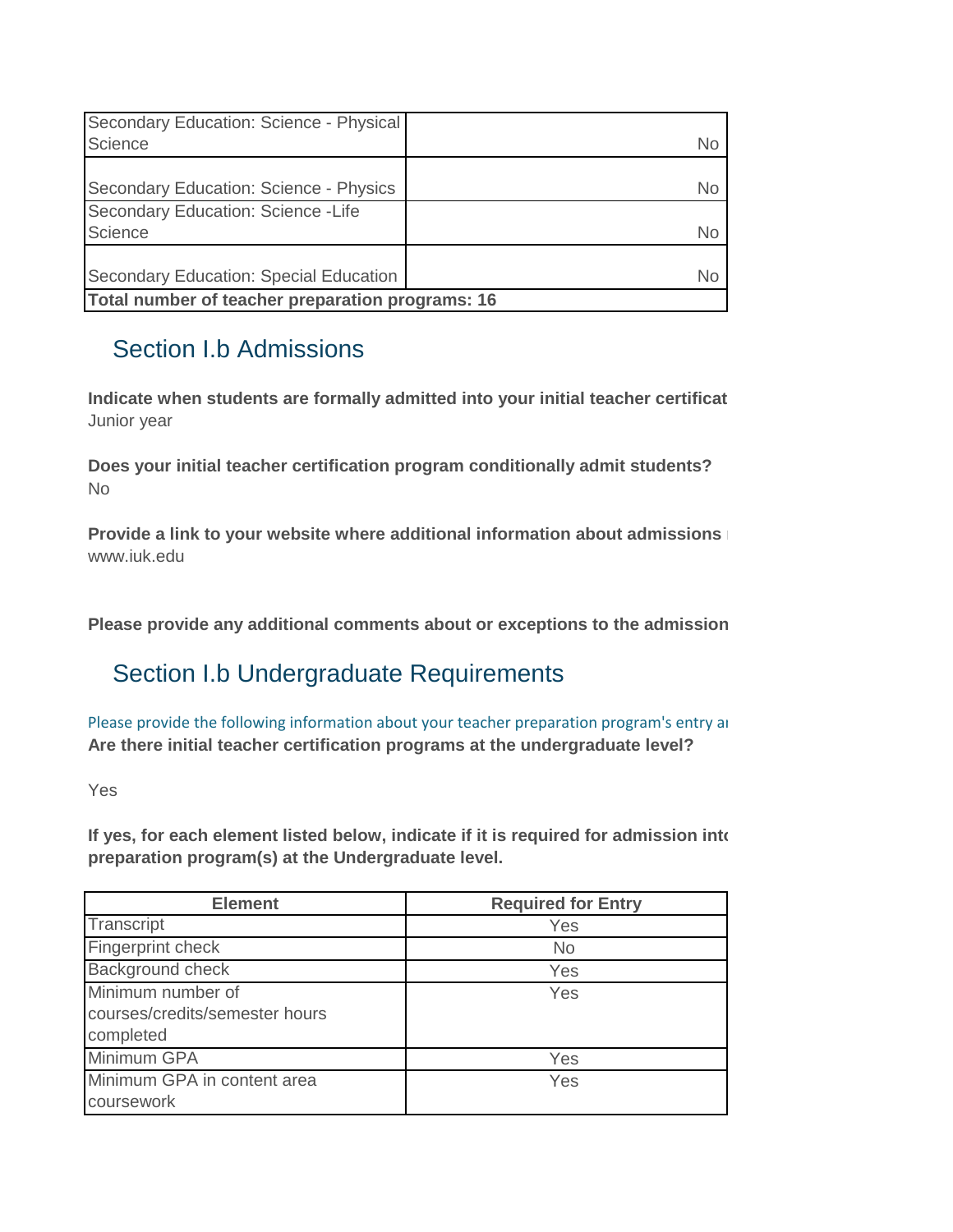| Minimum GPA in professional education | Yes               |
|---------------------------------------|-------------------|
| coursework                            |                   |
| Minimum ACT score                     | Yes               |
| Minimum SAT score                     | Yes               |
| Minimum basic skills test score       | Yes               |
| Subject area/academic content test or | <b>No</b>         |
| other subject matter verification     |                   |
| Recommendation(s)                     | <b>No</b>         |
| Essay or personal statement           | <b>No</b>         |
| <b>Interview</b>                      | <b>No</b>         |
| Other                                 | Data not reported |

**What is the minimum GPA required for admission into the program?**

2.5

What was the median GPA of individuals accepted into the program in academ

3.5

**What is the minimum GPA required for completing the program?**

2.5

What was the median GPA of individuals completing the program in academic

3.5

**Please provide any additional comments about the information provided above:**

## Section I.b Postgraduate Requirements

**Are there initial teacher certification programs at the postgraduate level?** [Please provide the following information abou](http://frwebgate.access.gpo.gov/cgi-bin/getdoc.cgi?dbname=110_cong_public_laws&docid=f:publ315.110.pdf)t your teacher preparation program's entry and exit requirements.

No

If yes, for each element listed below, indicate if it is required for admission into **preparation program(s) at the Postgraduate level.**

| <b>Element</b>           | <b>Required for Entry</b> |
|--------------------------|---------------------------|
| Transcript               | Data not reported         |
| <b>Fingerprint check</b> | Data not reported         |
| <b>Background check</b>  | Data not reported         |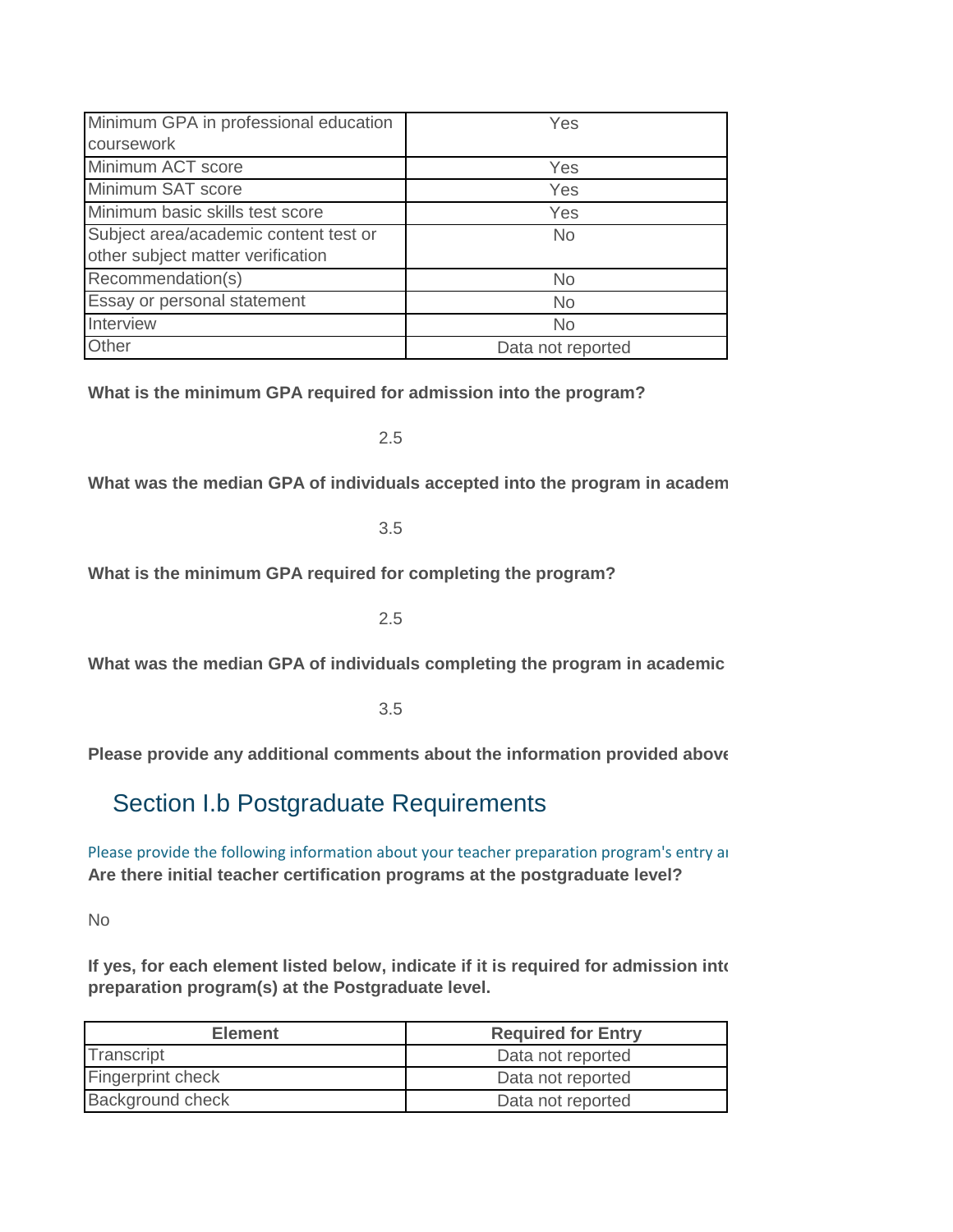| Minimum number of                     | Data not reported |
|---------------------------------------|-------------------|
| courses/credits/semester hours        |                   |
| completed                             |                   |
| Minimum GPA                           | Data not reported |
| Minimum GPA in content area           | Data not reported |
| coursework                            |                   |
| Minimum GPA in professional education | Data not reported |
| coursework                            |                   |
| Minimum ACT score                     | Data not reported |
| Minimum SAT score                     | Data not reported |
| Minimum basic skills test score       | Data not reported |
| Subject area/academic content test or | Data not reported |
| other subject matter verification     |                   |
| Recommendation(s)                     | Data not reported |
| Essay or personal statement           | Data not reported |
| Interview                             | Data not reported |
| Other                                 | Data not reported |

**What is the minimum GPA required for admission into the program?**

What was the median GPA of individuals accepted into the program in academ

**What is the minimum GPA required for completing the program?**

What was the median GPA of individuals completing the program in academic

**Please provide any additional comments about the information provided above:**

## Section I.c Enrollment

Provide the number of students in the teacher preparation program in the follo must report on the number of students by ethnicity and race separately. Individe will be reported in one of the race categories. Also note that individuals can be so the sum of the members of each racial category may not necessarily add up **enrolled.**

For the purpose of Title II reporting, an enrolled student is defined as a studen **teacher preparation program, but who has not completed the program during the academic statemic year act being t** An individual who completed the program during the academic year being repo **completer and** *not* **an enrolled student.**

[Additional guidance on reporting race and ethnicity data.](https://title2.ed.gov/Public/TA/Race_ethnicity.pdf)

| Total number of students enrolled in |  |
|--------------------------------------|--|
| 2014-15:                             |  |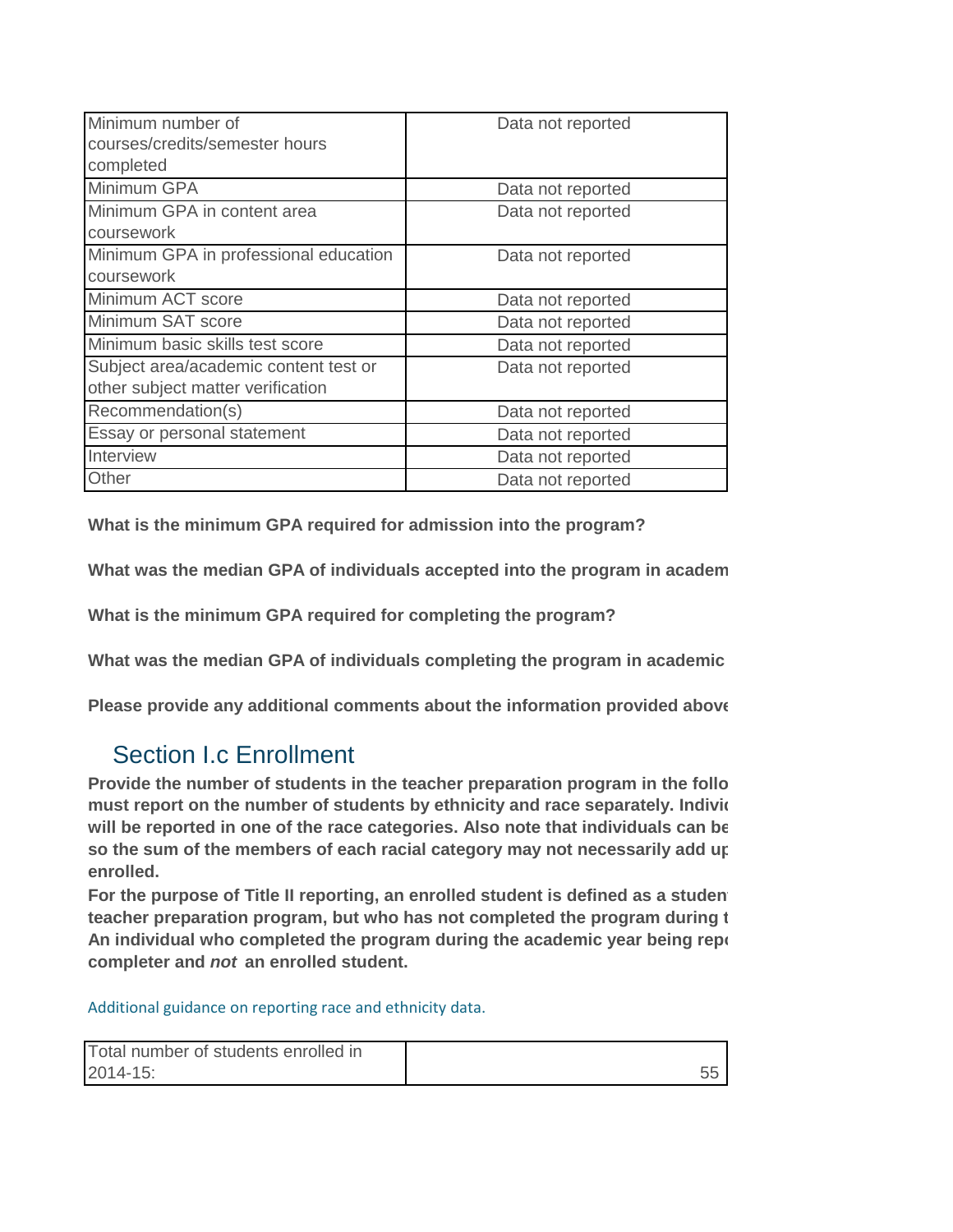| Unduplicated number of males enrolled<br>in 2014-15: |  |
|------------------------------------------------------|--|
| Unduplicated number of females enrolled              |  |
| in 2014-15:                                          |  |

| 2014-15                           | <b>Number enrolled</b> |
|-----------------------------------|------------------------|
| Ethnicity                         |                        |
| Hispanic/Latino of any race:      | 2                      |
| Race                              |                        |
| American Indian or Alaska Native: |                        |
| Asian:                            |                        |
| <b>Black or African American:</b> | $\mathcal{P}$          |
| Native Hawaiian or Other Pacific  |                        |
| Islander:                         |                        |
| White:                            | 49                     |
| Two or more races:                |                        |

# Section I.d Supervised Clinical Experience

Provide the following information about supervised clinical experience in 2014

| Average number of clock hours of          |     |
|-------------------------------------------|-----|
| supervised clinical experience required   |     |
| prior to student teaching                 | 159 |
| Average number of clock hours required    |     |
| for student teaching                      | 480 |
|                                           |     |
| Average number of clock hours required    |     |
| for mentoring/induction support           | 0   |
| Number of full-time equivalent faculty    |     |
| supervising clinical experience during    |     |
| this academic year                        | 5   |
|                                           |     |
| Number of adjunct faculty supervising     |     |
| clinical experience during this academic  |     |
| year (IHE and PreK-12 staff)              | 46  |
|                                           |     |
| Number of students in supervised clinical |     |
| experience during this academic year      | 34  |

#### Please provide any additional information about or descriptions of the supervistion

The difference between program completers and students supervised in clinical experience students had additional coursework to complete over the summer and the fact that so student teaching. Additionally, students are not counted as program completers unle mandated assessment (CORE).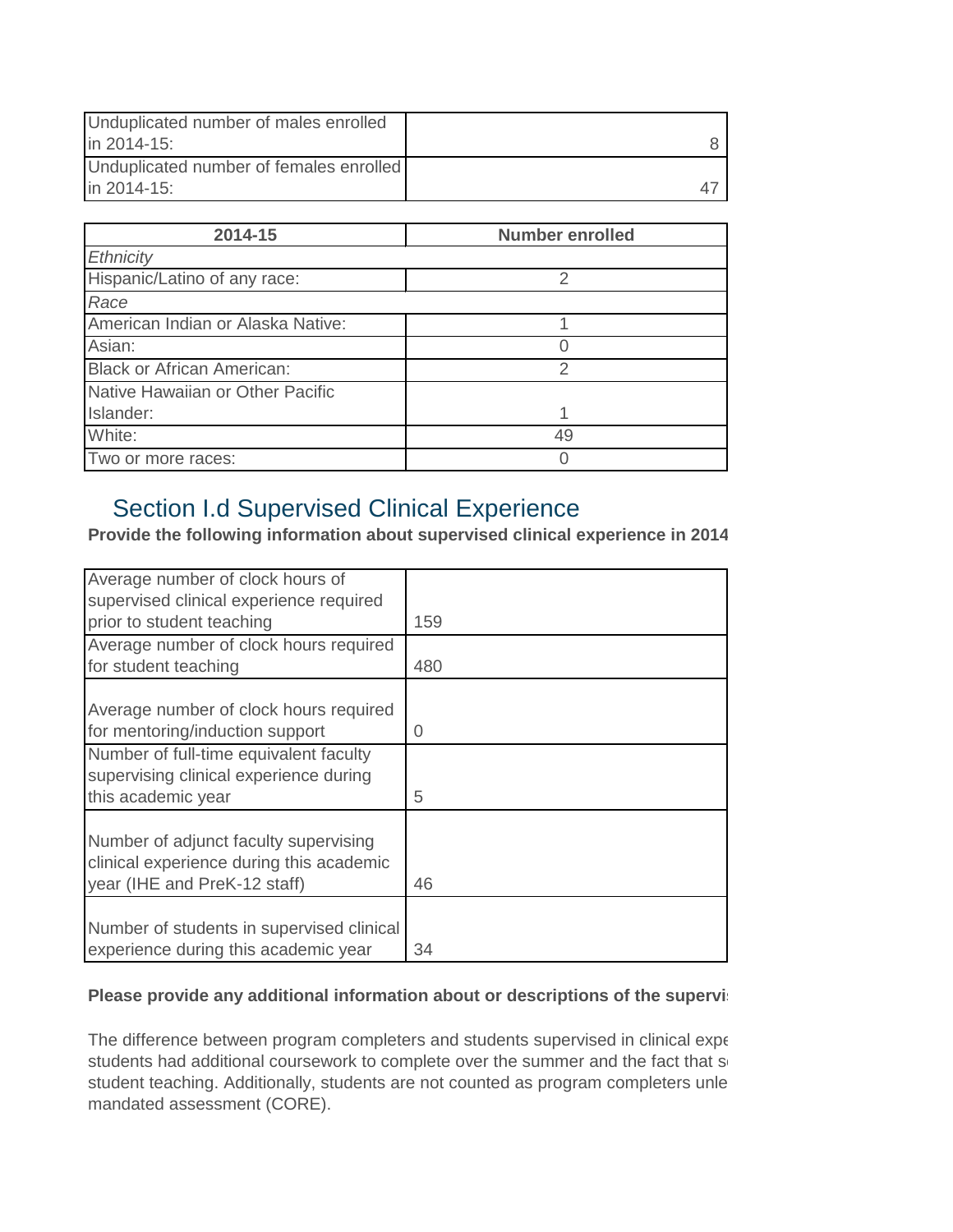# Section I.e Teachers Prepared by Subject Area

**Please provide the number of teachers prepared by subject area for academic** this section, number prepared means the number of program completers. "Sul area(s) an individual has been prepared to teach. An individual can be counted **no individuals were prepared in a particular subject area, please leave that cell blank. (§205(b)(1)(H))**

| <b>Subject Area</b>                                                       | <b>Number Prepared</b> |
|---------------------------------------------------------------------------|------------------------|
| <b>Education - General</b>                                                | 0                      |
|                                                                           | 12                     |
| <b>Teacher Education - Special Education</b>                              |                        |
| <b>Teacher Education - Early Childhood</b>                                |                        |
| Education                                                                 |                        |
| <b>Teacher Education - Elementary</b>                                     | 24                     |
| Education                                                                 |                        |
| <b>Teacher Education - Junior</b>                                         |                        |
| High/Intermediate/Middle School                                           |                        |
| Education                                                                 |                        |
| <b>Teacher Education - Secondary</b>                                      | 9                      |
| Education                                                                 |                        |
| <b>Teacher Education - Multiple Levels</b>                                |                        |
| <b>Teacher Education - Agriculture</b>                                    |                        |
| <b>Teacher Education - Art</b>                                            |                        |
| <b>Teacher Education - Business</b>                                       |                        |
| Teacher Education - English/Language                                      | $\overline{2}$         |
| Arts                                                                      |                        |
|                                                                           |                        |
| Teacher Education - Foreign Language                                      |                        |
| <b>Teacher Education - Health</b>                                         |                        |
|                                                                           |                        |
| Teacher Education - Family and<br><b>Consumer Sciences/Home Economics</b> |                        |
| <b>Teacher Education - Technology</b>                                     |                        |
| <b>Teacher Education/Industrial Arts</b>                                  |                        |
| <b>Teacher Education - Mathematics</b>                                    |                        |
| <b>Teacher Education - Music</b>                                          |                        |
|                                                                           |                        |
| <b>Teacher Education - Physical Education</b>                             |                        |
| and Coaching<br><b>Teacher Education - Reading</b>                        |                        |
| <b>Teacher Education - Science Teacher</b>                                |                        |
| <b>Education/General Science</b>                                          |                        |
| <b>Teacher Education - Social Science</b>                                 |                        |
| <b>Teacher Education - Social Studies</b>                                 | $\overline{7}$         |
|                                                                           |                        |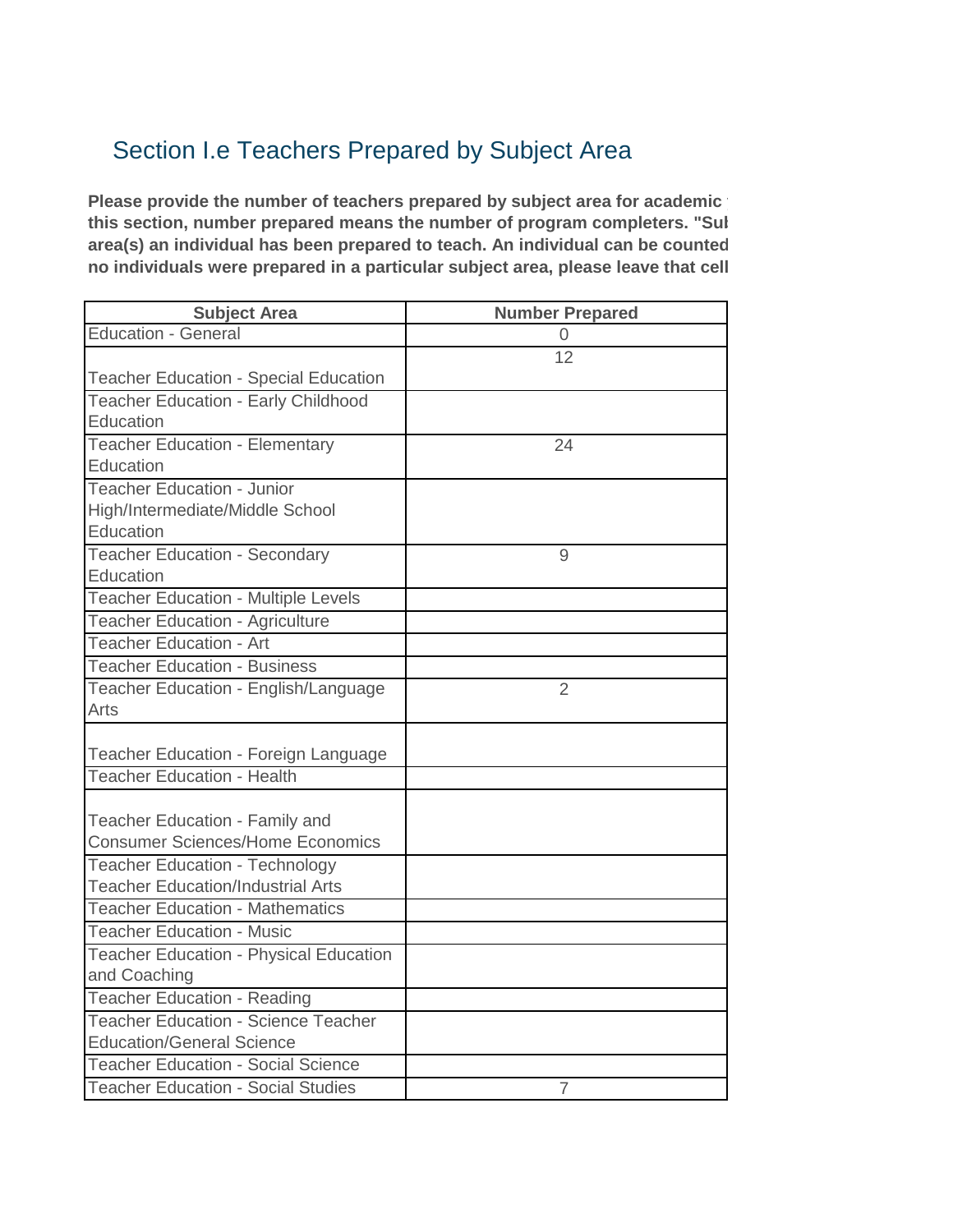| <b>Teacher Education - Technical</b>        |  |
|---------------------------------------------|--|
| Education                                   |  |
|                                             |  |
| <b>Teacher Education - Computer Science</b> |  |
| <b>Teacher Education - Biology</b>          |  |
| <b>Teacher Education - Chemistry</b>        |  |
| Teacher Education - Drama and Dance         |  |
|                                             |  |
| <b>Teacher Education - French</b>           |  |
| <b>Teacher Education - German</b>           |  |
| <b>Teacher Education - History</b>          |  |
| <b>Teacher Education - Physics</b>          |  |
| <b>Teacher Education - Spanish</b>          |  |
| <b>Teacher Education - Speech</b>           |  |
| <b>Teacher Education - Geography</b>        |  |
| <b>Teacher Education - Latin</b>            |  |
| <b>Teacher Education - Psychology</b>       |  |
| <b>Teacher Education - Earth Science</b>    |  |
| Teacher Education - English as a            |  |
| Second Language                             |  |
|                                             |  |
| Teacher Education - Bilingual,              |  |
| Multilingual, and Multicultural Education   |  |
| Education - Other                           |  |
| Specify:                                    |  |

# Section I.e Teachers Prepared by Academic Major

Please provide the number of teachers prepared by academic major for acader of this section, number prepared means the number of program completers. "*I* actual major(s) declared by the program completer. An individual can be count major. If no individuals were prepared in a particular academic major, please It

| <b>Academic Major</b>                                                      | <b>Number Prepared</b> |
|----------------------------------------------------------------------------|------------------------|
| <b>Education - General</b>                                                 |                        |
| Teacher Education - Special Education                                      |                        |
| Teacher Education - Early Childhood<br>Education                           |                        |
| <b>Teacher Education - Elementary</b><br>Education                         | 24                     |
| Teacher Education - Junior<br>High/Intermediate/Middle School<br>Education |                        |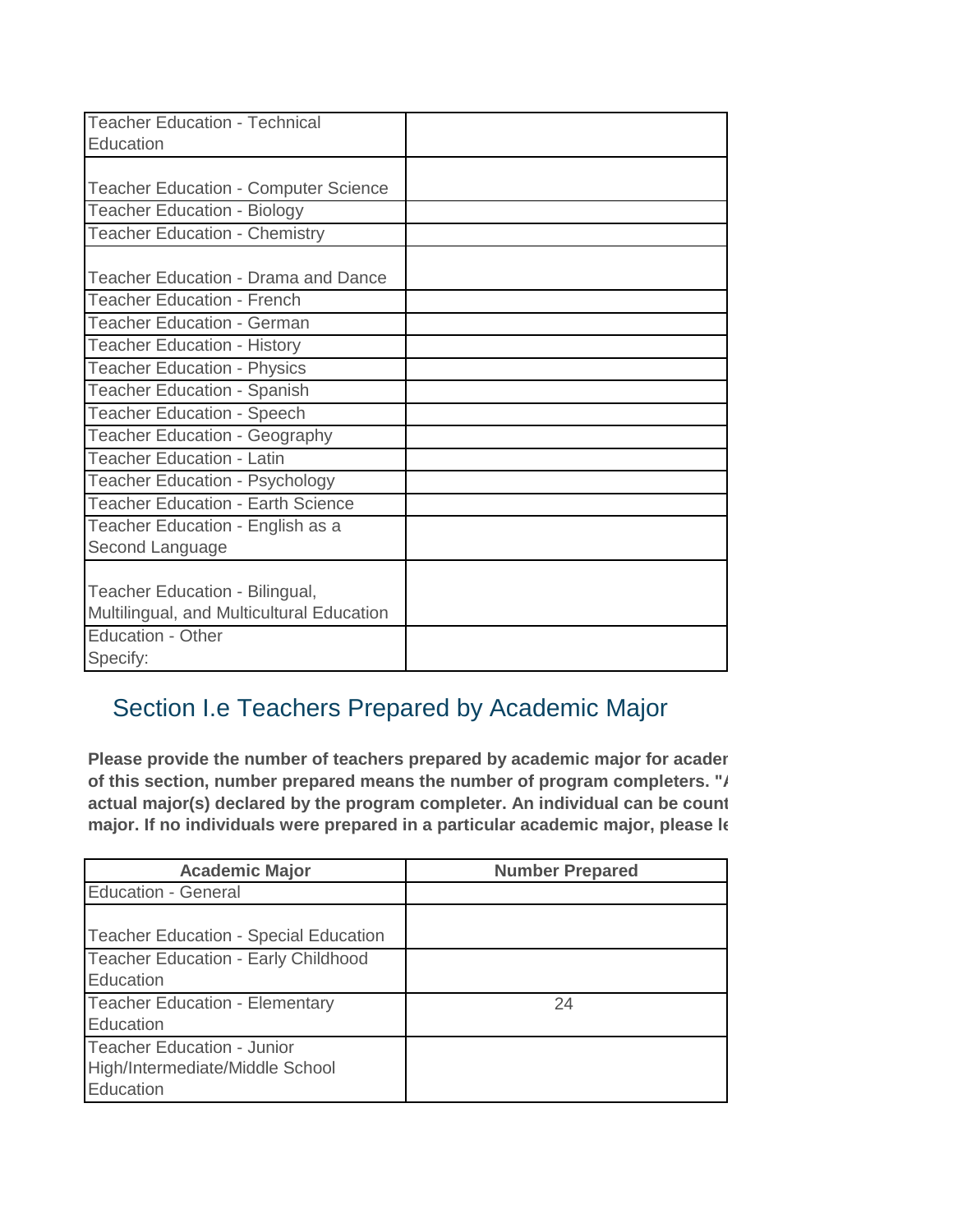| <b>Teacher Education - Secondary</b>                                              |   |
|-----------------------------------------------------------------------------------|---|
| Education                                                                         |   |
| <b>Teacher Education - Agriculture</b>                                            |   |
| <b>Teacher Education - Art</b>                                                    |   |
| <b>Teacher Education - Business</b>                                               |   |
| Teacher Education - English/Language                                              | 2 |
| Arts                                                                              |   |
|                                                                                   |   |
| Teacher Education - Foreign Language                                              |   |
| <b>Teacher Education - Health</b>                                                 |   |
|                                                                                   |   |
| <b>Teacher Education - Family and</b><br><b>Consumer Sciences/Home Economics</b>  |   |
|                                                                                   |   |
| <b>Teacher Education - Technology</b><br><b>Teacher Education/Industrial Arts</b> |   |
| <b>Teacher Education - Mathematics</b>                                            |   |
| <b>Teacher Education - Music</b>                                                  |   |
| <b>Teacher Education - Physical Education</b>                                     |   |
| and Coaching                                                                      |   |
| <b>Teacher Education - Reading</b>                                                |   |
| <b>Teacher Education - Science</b>                                                |   |
| <b>Teacher Education - Social Science</b>                                         |   |
| <b>Teacher Education - Social Studies</b>                                         | 7 |
| <b>Teacher Education - Technical</b>                                              |   |
| Education                                                                         |   |
|                                                                                   |   |
| <b>Teacher Education - Computer Science</b>                                       |   |
| <b>Teacher Education - Biology</b>                                                |   |
| <b>Teacher Education - Chemistry</b>                                              |   |
|                                                                                   |   |
| <b>Teacher Education - Drama and Dance</b>                                        |   |
| <b>Teacher Education - French</b>                                                 |   |
| <b>Teacher Education - German</b>                                                 |   |
| <b>Teacher Education - History</b>                                                |   |
| <b>Teacher Education - Physics</b>                                                |   |
| <b>Teacher Education - Spanish</b>                                                |   |
| <b>Teacher Education - Speech</b>                                                 |   |
| Teacher Education - Geography                                                     |   |
| <b>Teacher Education - Latin</b>                                                  |   |
| <b>Teacher Education - Psychology</b>                                             |   |
| <b>Teacher Education - Earth Science</b>                                          |   |
| Teacher Education - English as a                                                  |   |
| Second Language                                                                   |   |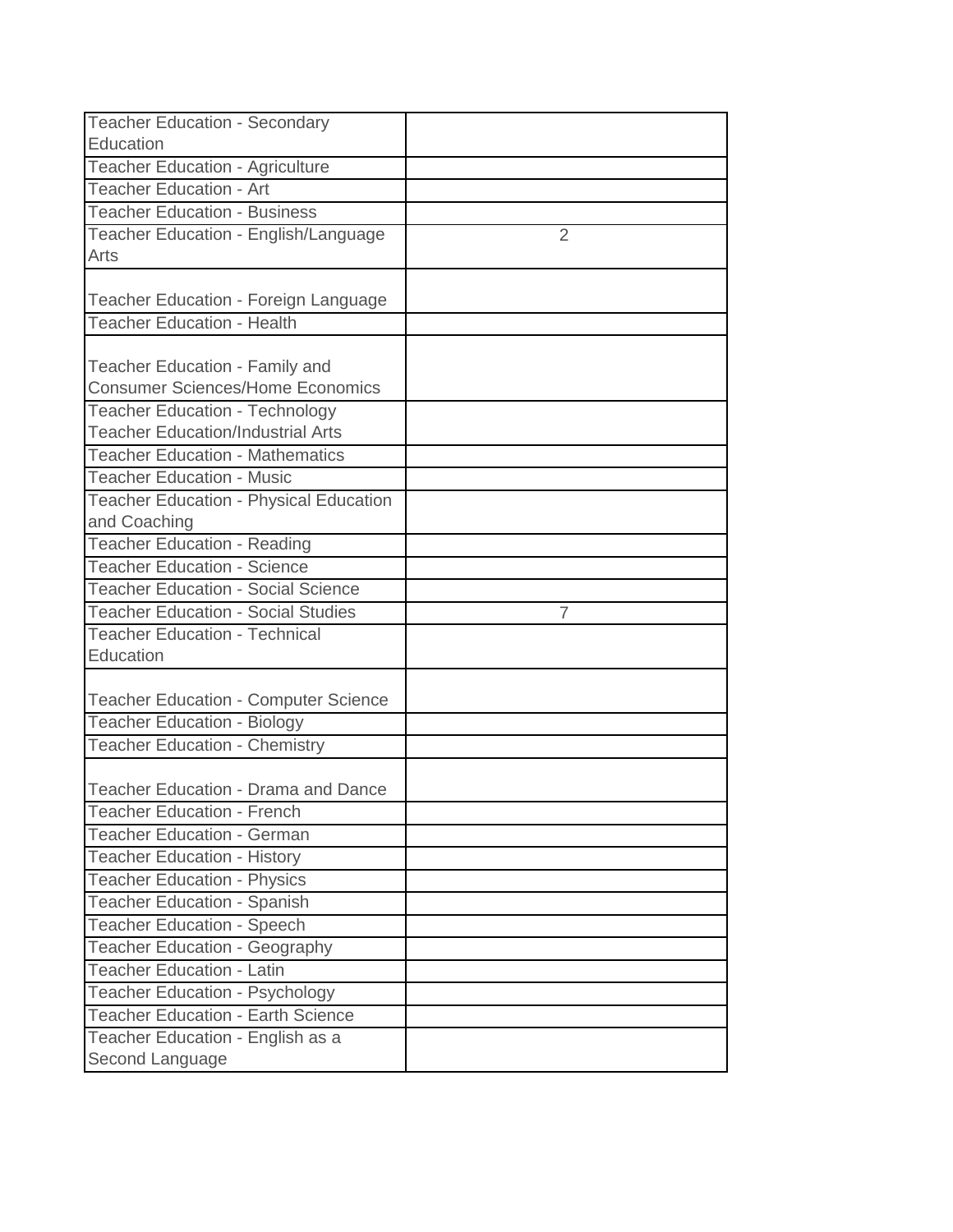| Teacher Education - Bilingual,              |  |
|---------------------------------------------|--|
| Multilingual, and Multicultural Education   |  |
|                                             |  |
| Education - Curriculum and Instruction      |  |
| <b>Education - Social and Philosophical</b> |  |
| <b>Foundations of Education</b>             |  |
| <b>Liberal Arts/Humanities</b>              |  |
| Psychology                                  |  |
| <b>Social Sciences</b>                      |  |
| Anthropology                                |  |
| Economics                                   |  |
| Geography and Cartography                   |  |
| <b>Political Science and Government</b>     |  |
| Sociology                                   |  |
| Visual and Performing Arts                  |  |
| History                                     |  |
| Foreign Languages                           |  |
| Family and Consumer Sciences/Human          |  |
| <b>Sciences</b>                             |  |
| English Language/Literature                 |  |
| Philosophy and Religious Studies            |  |
| Agriculture                                 |  |
| Communication or Journalism                 |  |
| Engineering                                 |  |
| <b>Biology</b>                              |  |
| <b>Mathematics and Statistics</b>           |  |
| <b>Physical Sciences</b>                    |  |
| Astronomy and Astrophysics                  |  |
|                                             |  |
| Atmospheric Sciences and Meteorology        |  |
| Chemistry                                   |  |
| <b>Geological and Earth</b>                 |  |
| Sciences/Geosciences                        |  |
| Physics                                     |  |
| <b>Business/Business</b>                    |  |
| Administration/Accounting                   |  |
| <b>Computer and Information Sciences</b>    |  |
| Other                                       |  |
| Specify:                                    |  |

# Section I.f Program Completers

Provide the total number of teacher preparation program completers in each of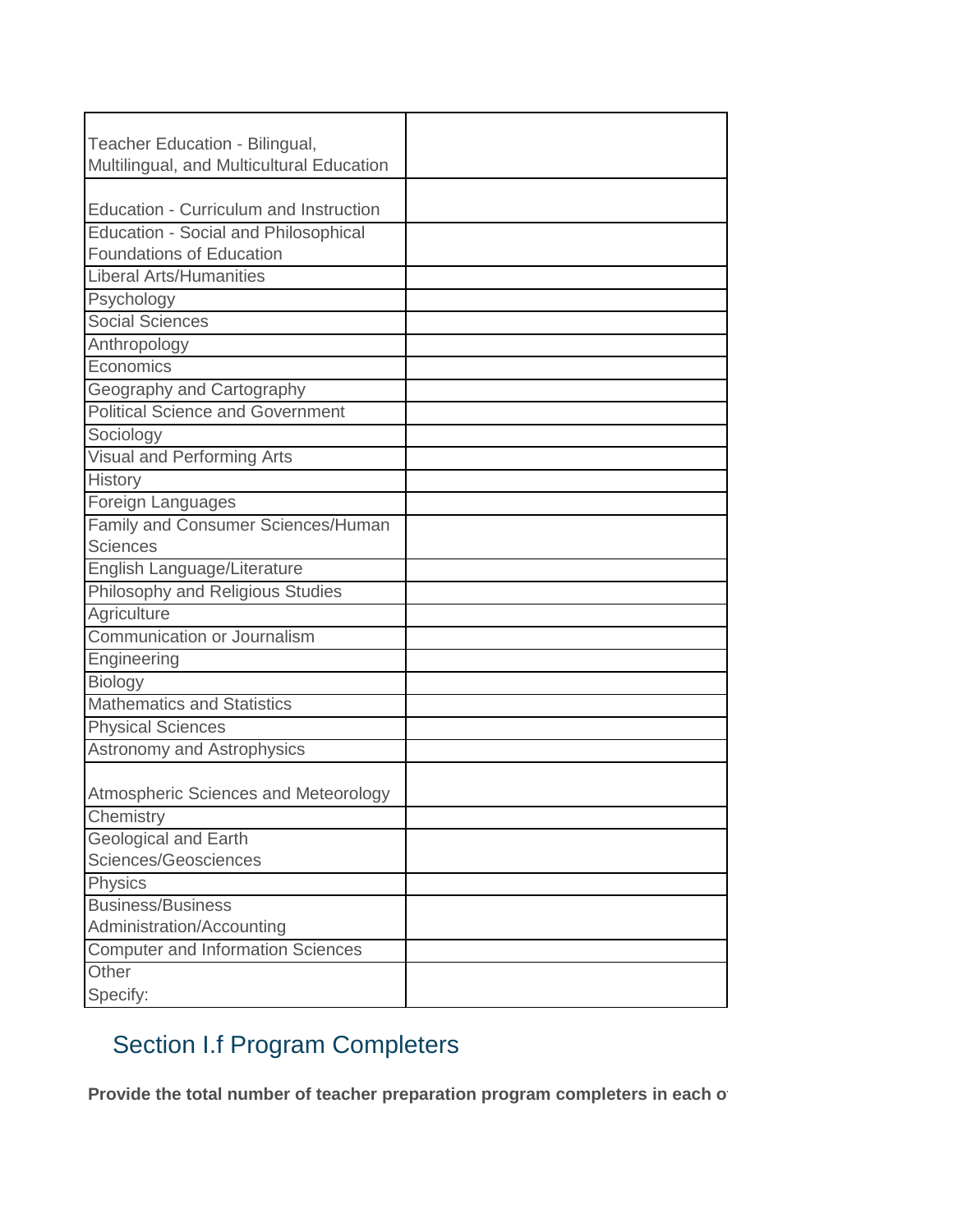2014-15: 28

2013-14: 36

2012-13: 58

#### Section II Annual Goals - Mathematics

Information about teacher shortage areas can be found at http://www2.ed.gov/about/offic **Academic year 2014-15** [Each institution of higher education \(IHE\) that](http://frwebgate.access.gpo.gov/cgi-bin/getdoc.cgi?dbname=110_cong_public_laws&docid=f:publ315.110.pdf) conducts a traditional teacher preparation program [ongoing professional development programs\)](http://frwebgate.access.gpo.gov/cgi-bin/getdoc.cgi?dbname=110_cong_public_laws&docid=f:publ315.110.pdf) or alternative route to state credential progra [Federal assistance under this Act, shall set ann](http://frwebgate.access.gpo.gov/cgi-bin/getdoc.cgi?dbname=110_cong_public_laws&docid=f:publ315.110.pdf)ual quantifiable goals for increasing the number [teacher shortage areas designated by the Secr](http://frwebgate.access.gpo.gov/cgi-bin/getdoc.cgi?dbname=110_cong_public_laws&docid=f:publ315.110.pdf)etary or by the state educational agency, including mathematics, science, specialist, specialist, specialist, specialist, specialist, specialist, specialist, specialist, special [education, and instruction of limited English p](http://frwebgate.access.gpo.gov/cgi-bin/getdoc.cgi?dbname=110_cong_public_laws&docid=f:publ315.110.pdf)roficient students. (§205(a)(1)(A)(ii), §206(a)) **Please provide the information below about your program's goals to increase 1 in mathematics in each of three academic years.**

**Did your program prepare teachers in mathematics in 2014-15?**

Yes

How many prospective teachers did your program plan to add in mathematics

2

Did your program meet the goal for prospective teachers set in mathematics ir

No

**Description of strategies used to achieve goal, if applicable:**

For a student/candidate to complete the required Math courses leading to a BS in Secondary candidate must have a rigorous set of Mathematics courses completed prior to admistional program. The state of Indiana mandate limiting a four-year degree to 120 credit hour strongest of students to accomplish the required Math coursework, as well as the TE four-year, 120-credit hour dictate.

**Description of steps to improve performance in meeting goal or lessons learned in meeting goal** 

**Provide any additional comments, exceptions and explanations below:**

**Academic year 2015-16**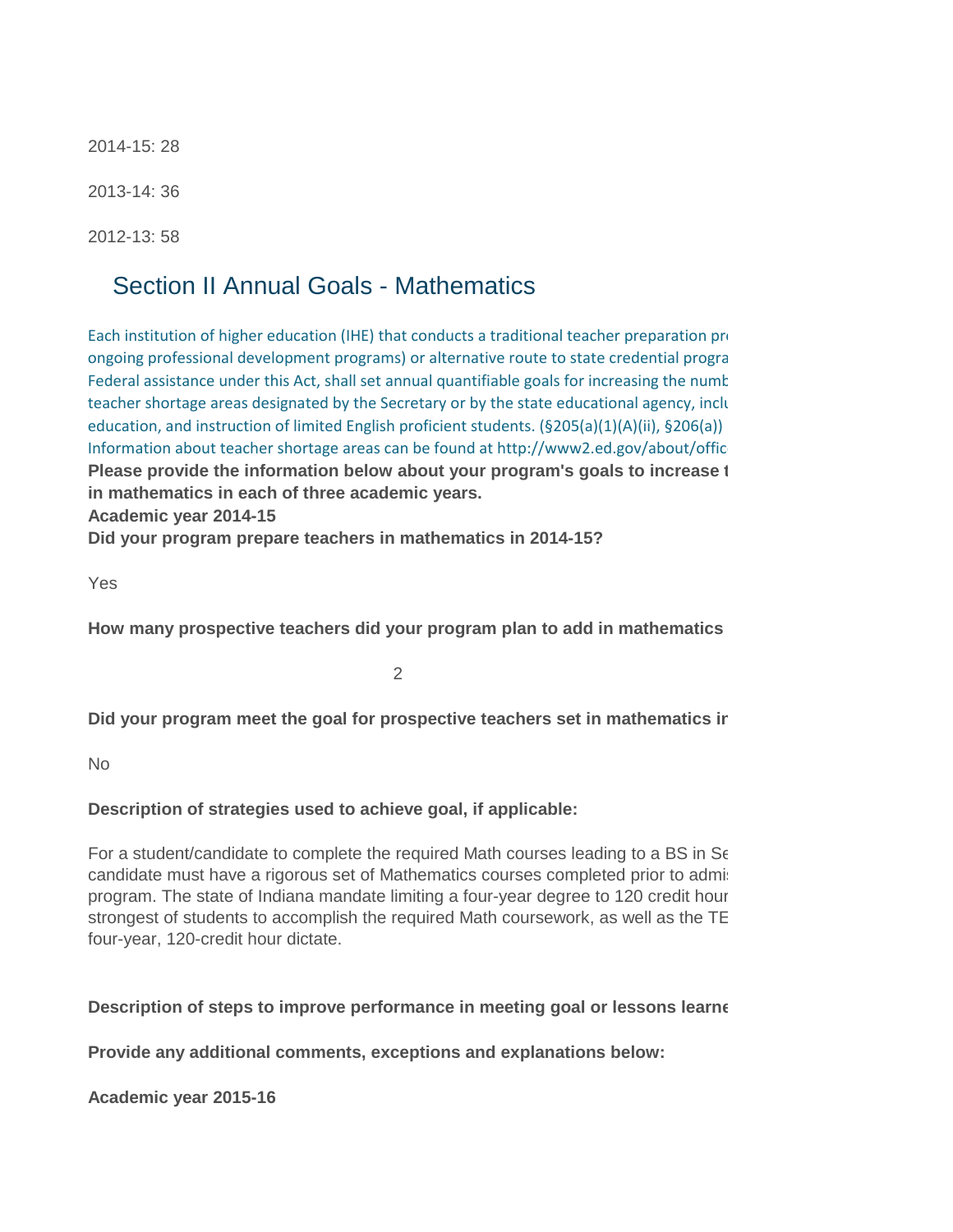**Is your program preparing teachers in mathematics in 2015-16?**

Yes

How many prospective teachers did your program plan to add in mathematics

 $\mathfrak{D}$ 

**Provide any additional comments, exceptions and explanations below:**

**Academic year 2016-17 Will your program prepare teachers in mathematics in 2016-17?**

Yes

How many prospective teachers does your program plan to add in mathematic

 $\overline{2}$ 

**Provide any additional comments, exceptions and explanations below:**

#### Section II Annual Goals - Science

Information about teacher shortage areas can be found at http://www2.ed.gov/about/offic [Each institution of higher education \(IHE\) that](http://frwebgate.access.gpo.gov/cgi-bin/getdoc.cgi?dbname=110_cong_public_laws&docid=f:publ315.110.pdf) conducts a traditional teacher preparation programs that of  $\mathbf{r}$ [ongoing professional development programs\)](http://frwebgate.access.gpo.gov/cgi-bin/getdoc.cgi?dbname=110_cong_public_laws&docid=f:publ315.110.pdf) or alternative route to state credential progra [Federal assistance under this Act, shall set ann](http://frwebgate.access.gpo.gov/cgi-bin/getdoc.cgi?dbname=110_cong_public_laws&docid=f:publ315.110.pdf)ual quantifiable goals for increasing the number [teacher shortage areas designated by the Secr](http://frwebgate.access.gpo.gov/cgi-bin/getdoc.cgi?dbname=110_cong_public_laws&docid=f:publ315.110.pdf)etary or by the state educational agency, including mathematics, science, specialist, specialist, specialist, specialist, specialist, specialist, specialist, specialist, special [education, and instruction of limited English p](http://frwebgate.access.gpo.gov/cgi-bin/getdoc.cgi?dbname=110_cong_public_laws&docid=f:publ315.110.pdf)roficient students. (§205(a)(1)(A)(ii), §206(a)) **Please provide the information below about your program's goals to increase 1 in science in each of three academic years.**

**Academic year 2014-15**

**Did your program prepare teachers in science in 2014-15?**

Yes

How many prospective teachers did your program plan to add in science in 20<sup>th</sup>

0

Did your program meet the goal for prospective teachers set in science in 2014

No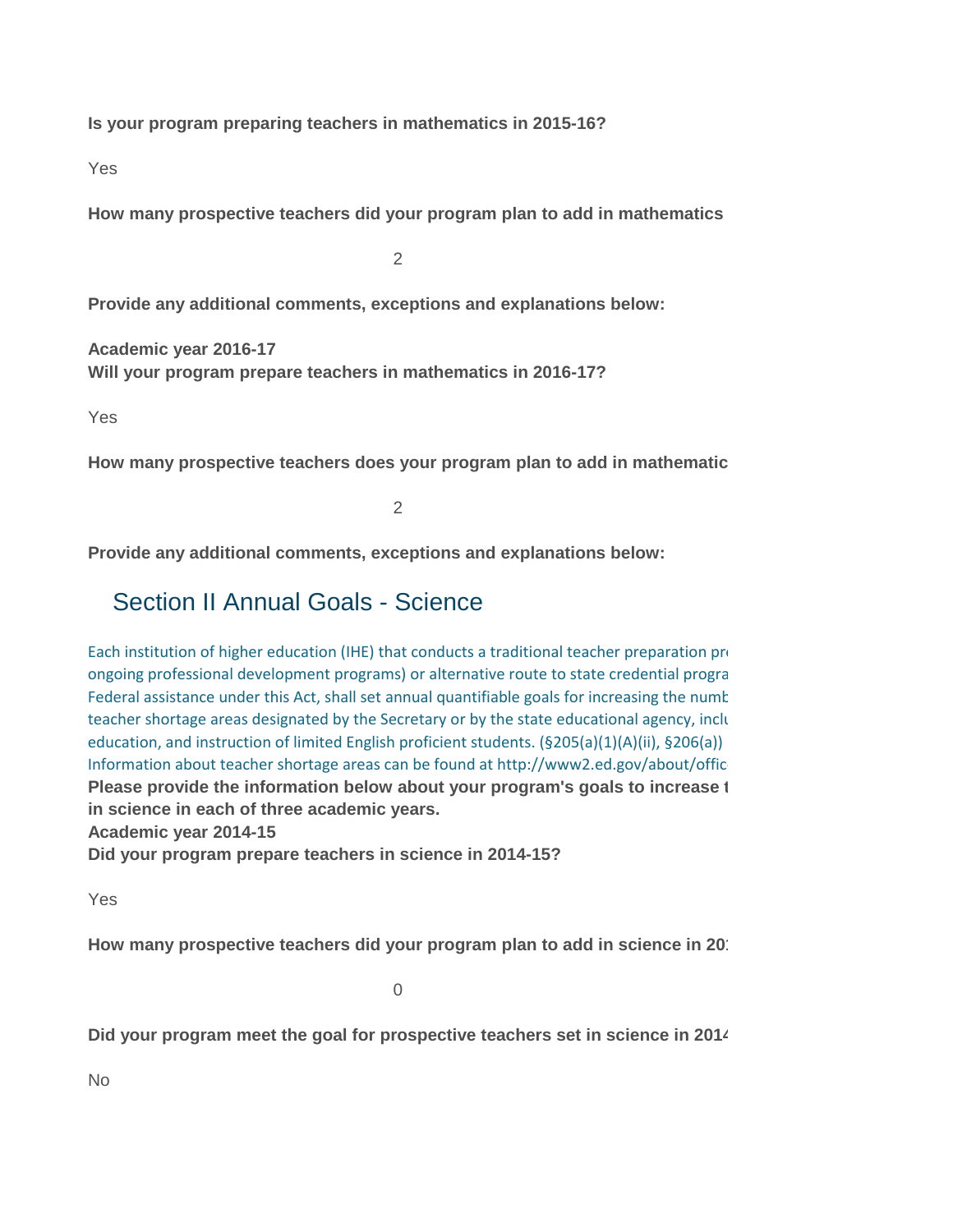#### **Description of strategies used to achieve goal, if applicable:**

For a student/candidate to complete the required Math courses leading to a BS in Secondary candidate must have a rigorous set of Science courses completed prior to admission The state of Indiana mandate limiting a four-year degree to 120 credit hours, makes students to accomplish the required Science coursework, as well as the TEP course 120-credit hour dictate.

**Description of steps to improve performance in meeting goal or lessons learned in meeting goal** 

**Provide any additional comments, exceptions and explanations below:**

**Academic year 2015-16 Is your program preparing teachers in science in 2015-16?**

Yes

How many prospective teachers did your program plan to add in science in 20<sup>th</sup>

2

**Provide any additional comments, exceptions and explanations below:**

**Academic year 2016-17 Will your program prepare teachers in science in 2016-17?**

Yes

How many prospective teachers does your program plan to add in science in 2

 $\mathfrak{D}$ 

**Provide any additional comments, exceptions and explanations below:**

## Section II Annual Goals - Special Education

Information about teacher shortage areas can be found at http://www2.ed.gov/about/offic [Each institution of higher education \(IHE\) that](http://frwebgate.access.gpo.gov/cgi-bin/getdoc.cgi?dbname=110_cong_public_laws&docid=f:publ315.110.pdf) conducts a traditional teacher preparation programs that of  $\mathbf{r}$ [ongoing professional development programs\)](http://frwebgate.access.gpo.gov/cgi-bin/getdoc.cgi?dbname=110_cong_public_laws&docid=f:publ315.110.pdf) or alternative route to state credential program [Federal assistance under this Act, shall set ann](http://frwebgate.access.gpo.gov/cgi-bin/getdoc.cgi?dbname=110_cong_public_laws&docid=f:publ315.110.pdf)ual quantifiable goals for increasing the numt [teacher shortage areas designated by the Secr](http://frwebgate.access.gpo.gov/cgi-bin/getdoc.cgi?dbname=110_cong_public_laws&docid=f:publ315.110.pdf)etary or by the state educational agency, including mathematics, so [education, and instruction of limited English p](http://frwebgate.access.gpo.gov/cgi-bin/getdoc.cgi?dbname=110_cong_public_laws&docid=f:publ315.110.pdf)roficient students. (§205(a)(1)(A)(ii), §206(a))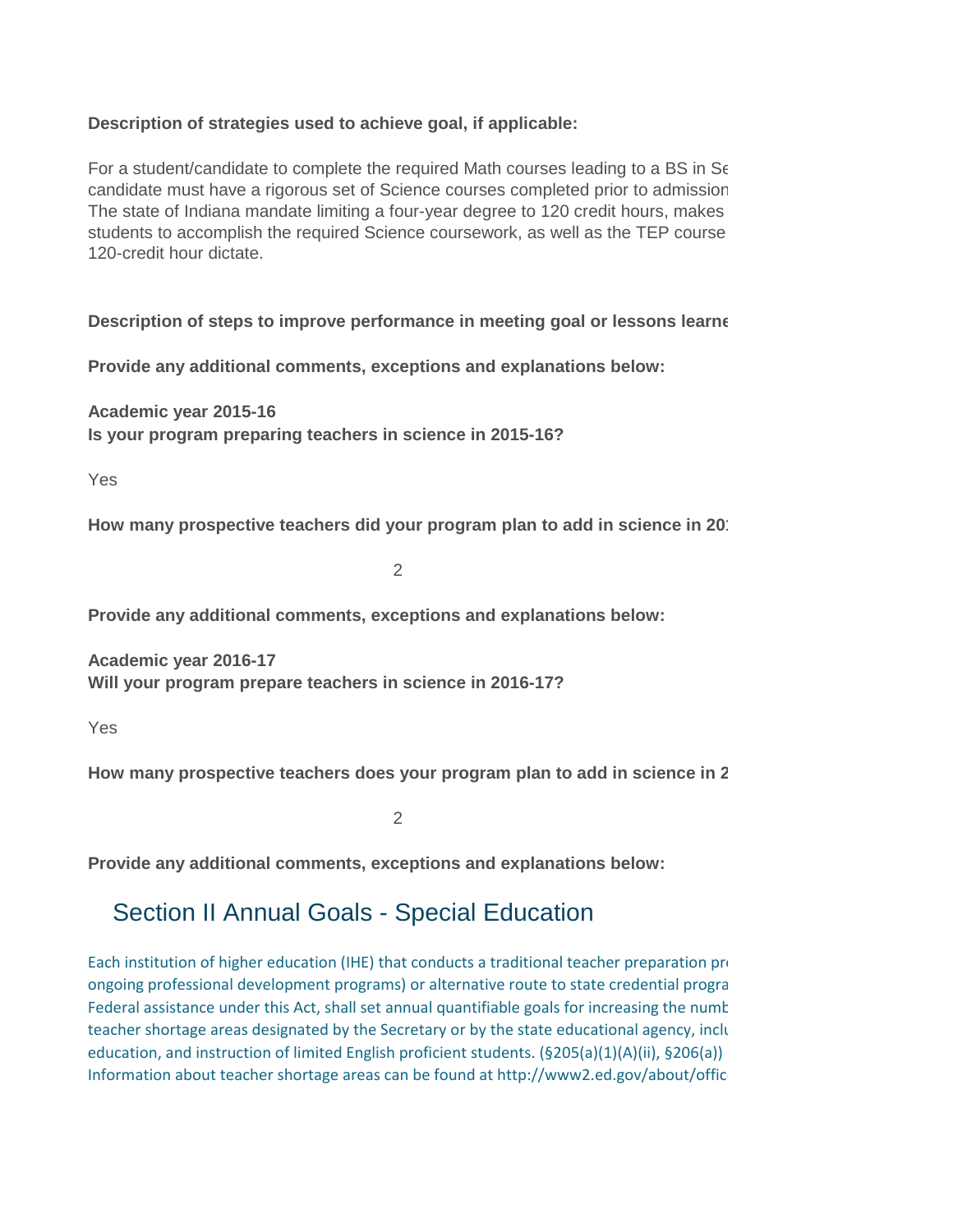**Academic year 2014-15 Did your program prepare teachers in special education in 2014-15? Please provide the information below about your program's goals to increase 1 in special education in each of three academic years.**

Yes

How many prospective teachers did your program plan to add in special educa

18

Did your program meet the goal for prospective teachers set in special education

No

**Description of strategies used to achieve goal, if applicable:**

**Description of steps to improve performance in meeting goal or lessons learned in meeting goal** 

**Provide any additional comments, exceptions and explanations below:**

**Academic year 2015-16 Is your program preparing teachers in special education in 2015-16?**

Yes

How many prospective teachers did your program plan to add in special educa

15

**Provide any additional comments, exceptions and explanations below:**

**Academic year 2016-17 Will your program prepare teachers in special education in 2016-17?**

Yes

How many prospective teachers does your program plan to add in special edu

15

**Provide any additional comments, exceptions and explanations below:**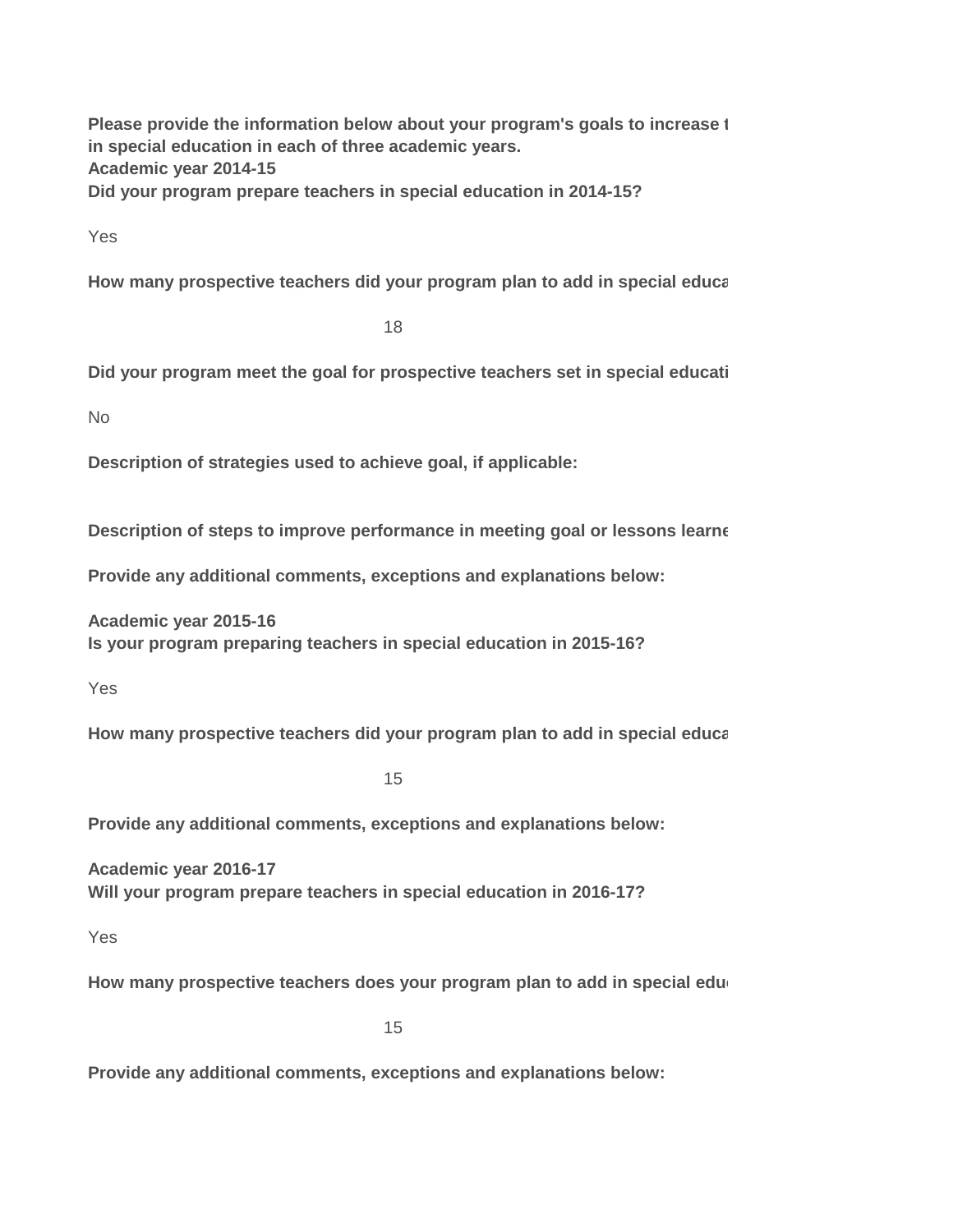# Section II Annual Goals - Instruction of Limited English F

Information about teacher shortage areas can be found at http://www2.ed.gov/about/offic **Academic year 2014-15** [Each institution of higher education \(IHE\) that](http://frwebgate.access.gpo.gov/cgi-bin/getdoc.cgi?dbname=110_cong_public_laws&docid=f:publ315.110.pdf) conducts a traditional teacher preparation programs that of  $\mathbf{r}$ [ongoing professional development programs\)](http://frwebgate.access.gpo.gov/cgi-bin/getdoc.cgi?dbname=110_cong_public_laws&docid=f:publ315.110.pdf) or alternative route to state credential program [Federal assistance under this Act, shall set ann](http://frwebgate.access.gpo.gov/cgi-bin/getdoc.cgi?dbname=110_cong_public_laws&docid=f:publ315.110.pdf)ual quantifiable goals for increasing the number [teacher shortage areas designated by the Secr](http://frwebgate.access.gpo.gov/cgi-bin/getdoc.cgi?dbname=110_cong_public_laws&docid=f:publ315.110.pdf)etary or by the state educational agency, including mathematics, science, specialism [education, and instruction of limited English p](http://frwebgate.access.gpo.gov/cgi-bin/getdoc.cgi?dbname=110_cong_public_laws&docid=f:publ315.110.pdf)roficient students. (§205(a)(1)(A)(ii), §206(a)) **Please provide the information below about your program's goals to increase 1** in instruction of limited English proficient students in each of three academic **v** 

**Did your program prepare teachers in instruction of limited English proficient :** 

No

How many prospective teachers did your program plan to add in instruction of **in 2014-15?**

Did your program meet the goal for prospective teachers set in instruction of li **in 2014-15?**

NA

**Description of strategies used to achieve goal, if applicable:**

**Description of steps to improve performance in meeting goal or lessons learned in meeting goal** 

**Provide any additional comments, exceptions and explanations below:**

**Academic year 2015-16 Is your program preparing teachers in instruction of limited English proficient** 

No

How many prospective teachers did your program plan to add in instruction of **in 2015-16?**

**Provide any additional comments, exceptions and explanations below:**

**Academic year 2016-17** Will your program prepare teachers in instruction of limited English proficient

No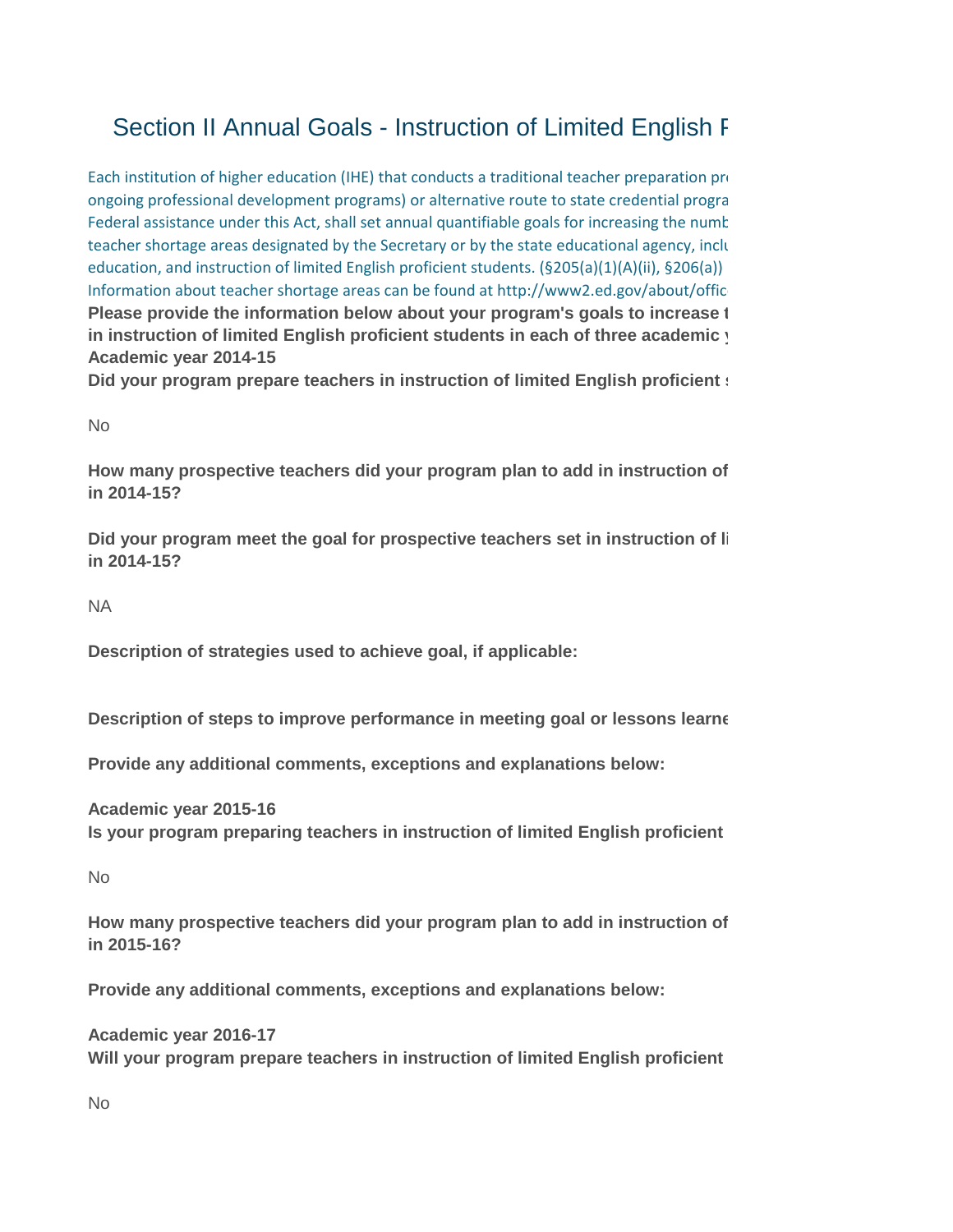How many prospective teachers does your program plan to add in instruction **students in 2016-17?**

**Provide any additional comments, exceptions and explanations below:**

## Section II Assurances

**Please certify that your institution is in compliance with the following assurand Note: Be prepared to provide documentation and evidence for your responses. following assurances.**

Yes **Preparation responds to the identified needs of the local educational agencies completers are likely to teach, based on past hiring and recruitment trends.**

**Preparation is closely linked with the needs of schools and the instructional declassroom.** 

Yes

Prospective special education teachers are prepared in core academic subject **subjects.**

Yes

Yes Prospective general education teachers are prepared to provide instruction to

No **Prospective general education teachers are prepared to provide instruction to** 

Yes Prospective general education teachers are prepared to provide instruction to

Prospective teachers are prepared to effectively teach in urban and rural school Yes

#### Describe your institution's most successful strategies in meeting the assurand

Beginning spring 2011, the School of Education entered into a partnership with 23-are consortium, Center for Educational Partnership, which now comprises a total of 29-s three times a year to discuss educational issues in the North Central Indiana area and Department of Education.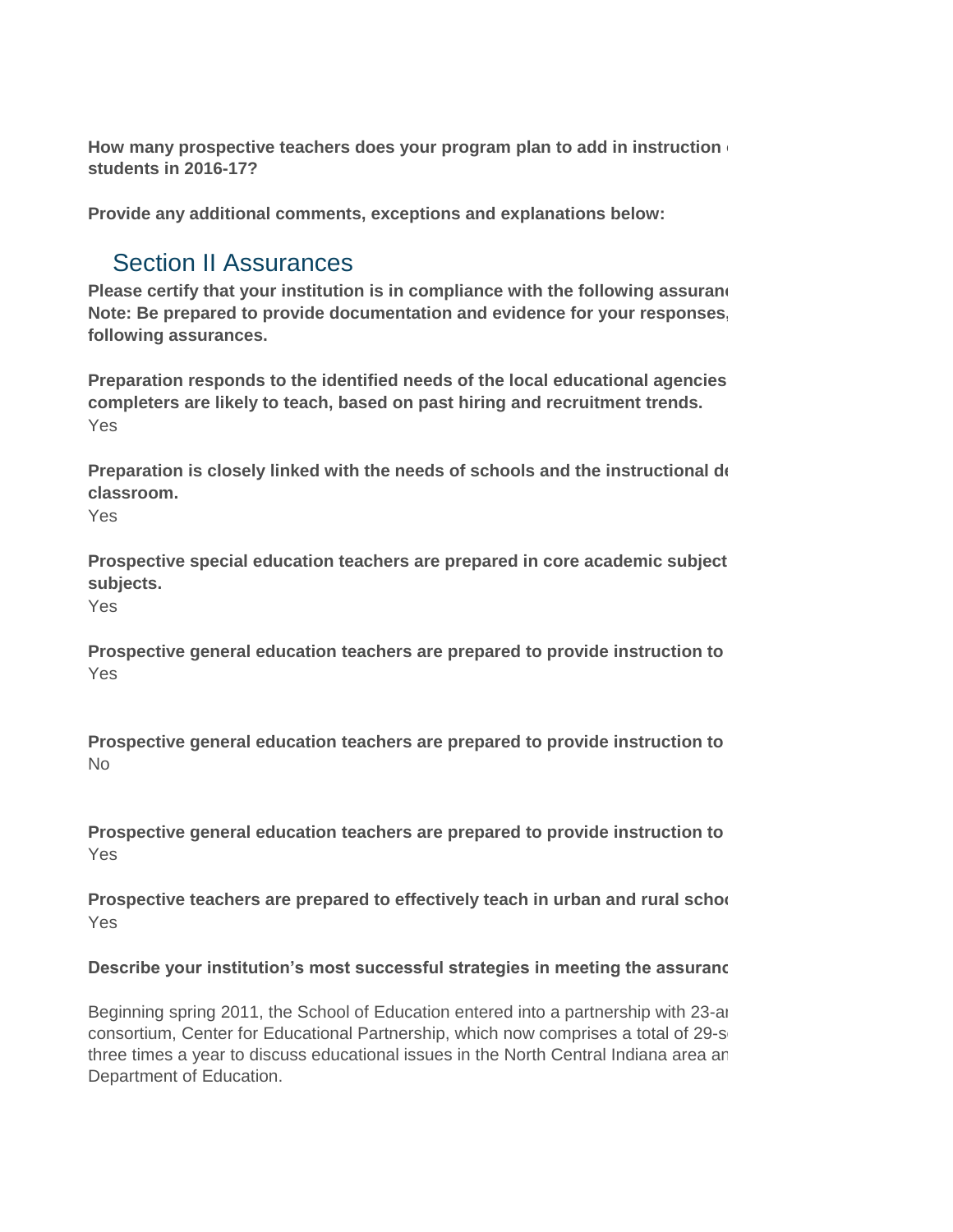In addition, the School of Education meets annually with our advisory board to stay a educational community. To meet the needs of our community and service our pre-se courses and field experiences in the following areas: exceptional, multicultural education, growing Hispanic populations, growing Hispanic populations, growing Hispanic populations, growing Hispanic populations, growing an urban and rural settings and low SES schools.

#### **Assessment code - Assessment name Number Test Company taking Group tests** 0133.1 -ART CONTENT KNOWLEDGE.1 Educational Testing Service (ETS) All program completers, 2012-13 5011 -ELEM ED CURR INSTRUC ASSESSMENT Educational Testing Service (ETS) All program completers, 2012-13 0011.1 -ELEM ED CURR INSTRUC ASSESSMENT.1 Educational Testing Service (ETS) All program completers, 2012-13 5033 -ELEM ED MULTI SUBJ MATHEMATICS (CD) Educational Testing Service (ETS) All enrolled students who have completed all noncl 5033 -ELEM ED MULTI SUBJ MATHEMATICS (CD) Educational Testing Service (ETS) Other enrolled students 5033 -ELEM ED MULTI SUBJ MATHEMATICS (CD) Educational Testing Service (ETS) All program completers, 2014-15 5033 -ELEM ED MULTI SUBJ MATHEMATICS (CD) Educational Testing Service (ETS) All program completers, 2013-14 5033 -ELEM ED MULTI SUBJ MATHEMATICS (CD) Educational Testing Service (ETS) All program completers, 2012-13 6 12 24 1 1 2 5 2

# Section III Assessment Pass Rates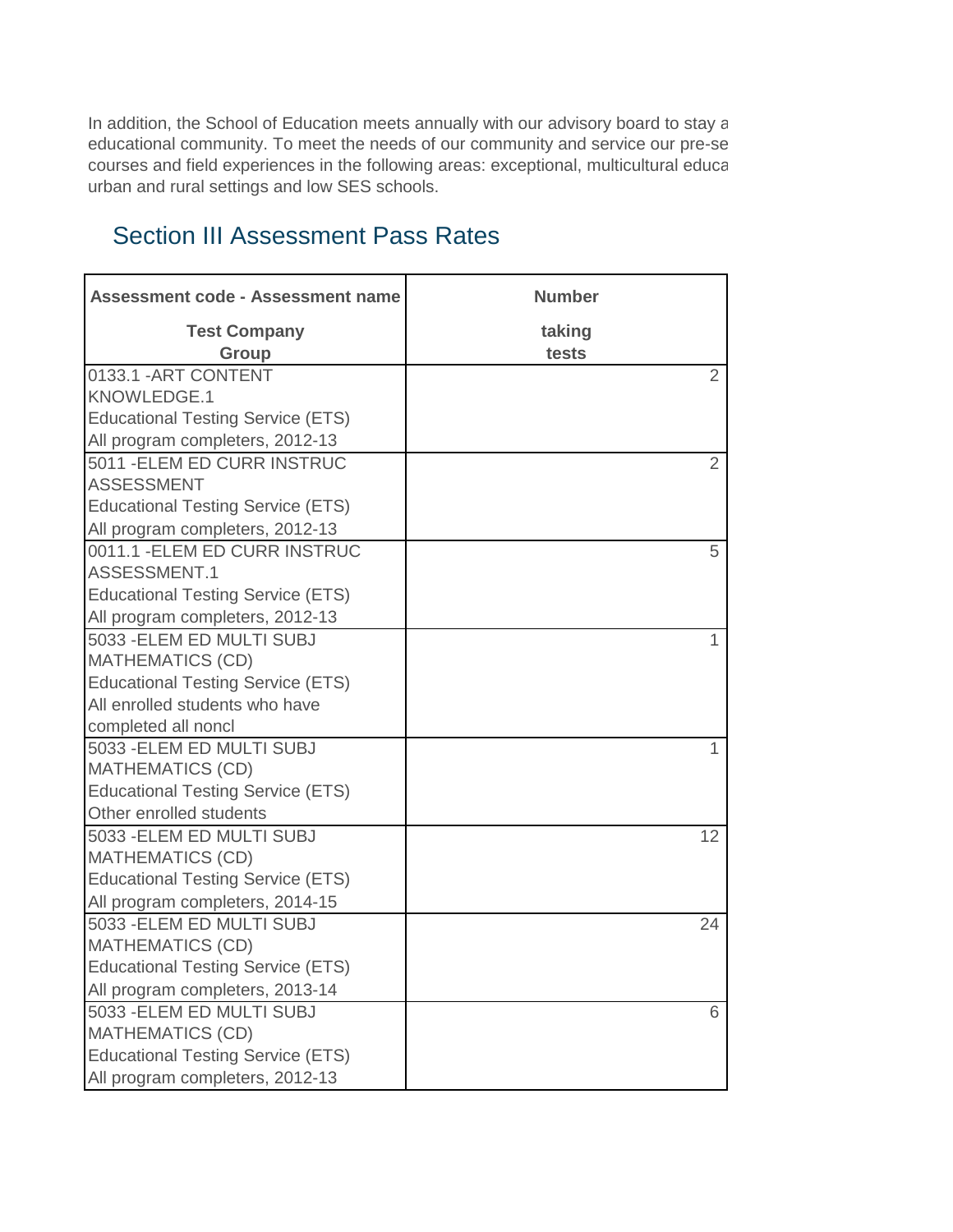| 5032 - ELEM ED MULTI SUBJ                | $\mathbf{1}$ |
|------------------------------------------|--------------|
| <b>READINGLANG ARTS (CD)</b>             |              |
| <b>Educational Testing Service (ETS)</b> |              |
| All enrolled students who have           |              |
| completed all noncl                      |              |
| 5032 - ELEM ED MULTI SUBJ                |              |
| <b>READINGLANG ARTS (CD)</b>             |              |
| <b>Educational Testing Service (ETS)</b> |              |
| Other enrolled students                  |              |
| 5032 - ELEM ED MULTI SUBJ                | 12           |
| <b>READINGLANG ARTS (CD)</b>             |              |
| <b>Educational Testing Service (ETS)</b> |              |
| All program completers, 2014-15          |              |
| 5032 - ELEM ED MULTI SUBJ                | 24           |
| <b>READINGLANG ARTS (CD)</b>             |              |
| <b>Educational Testing Service (ETS)</b> |              |
| All program completers, 2013-14          |              |
| 5032 - ELEM ED MULTI SUBJ                | 6            |
| <b>READINGLANG ARTS (CD)</b>             |              |
| <b>Educational Testing Service (ETS)</b> |              |
| All program completers, 2012-13          |              |
| 5035 - ELEM ED MULTI SUBJ                |              |
| <b>SCIENCES (CD)</b>                     |              |
| <b>Educational Testing Service (ETS)</b> |              |
| All enrolled students who have           |              |
| completed all noncl                      |              |
| 5035 - ELEM ED MULTI SUBJ                | 1            |
| <b>SCIENCES (CD)</b>                     |              |
| <b>Educational Testing Service (ETS)</b> |              |
| Other enrolled students                  |              |
| 5035 - ELEM ED MULTI SUBJ                | 12           |
| <b>SCIENCES (CD)</b>                     |              |
| <b>Educational Testing Service (ETS)</b> |              |
| All program completers, 2014-15          |              |
| 5035 - ELEM ED MULTI SUBJ                | 24           |
| <b>SCIENCES (CD)</b>                     |              |
| <b>Educational Testing Service (ETS)</b> |              |
| All program completers, 2013-14          |              |
| 5035 - ELEM ED MULTI SUBJ                | 6            |
| <b>SCIENCES (CD)</b>                     |              |
| <b>Educational Testing Service (ETS)</b> |              |
| All program completers, 2012-13          |              |
| 5034 - ELEM ED MULTI SUBJ SOCIAL         |              |
| <b>STUDIES (CD)</b>                      |              |
| <b>Educational Testing Service (ETS)</b> |              |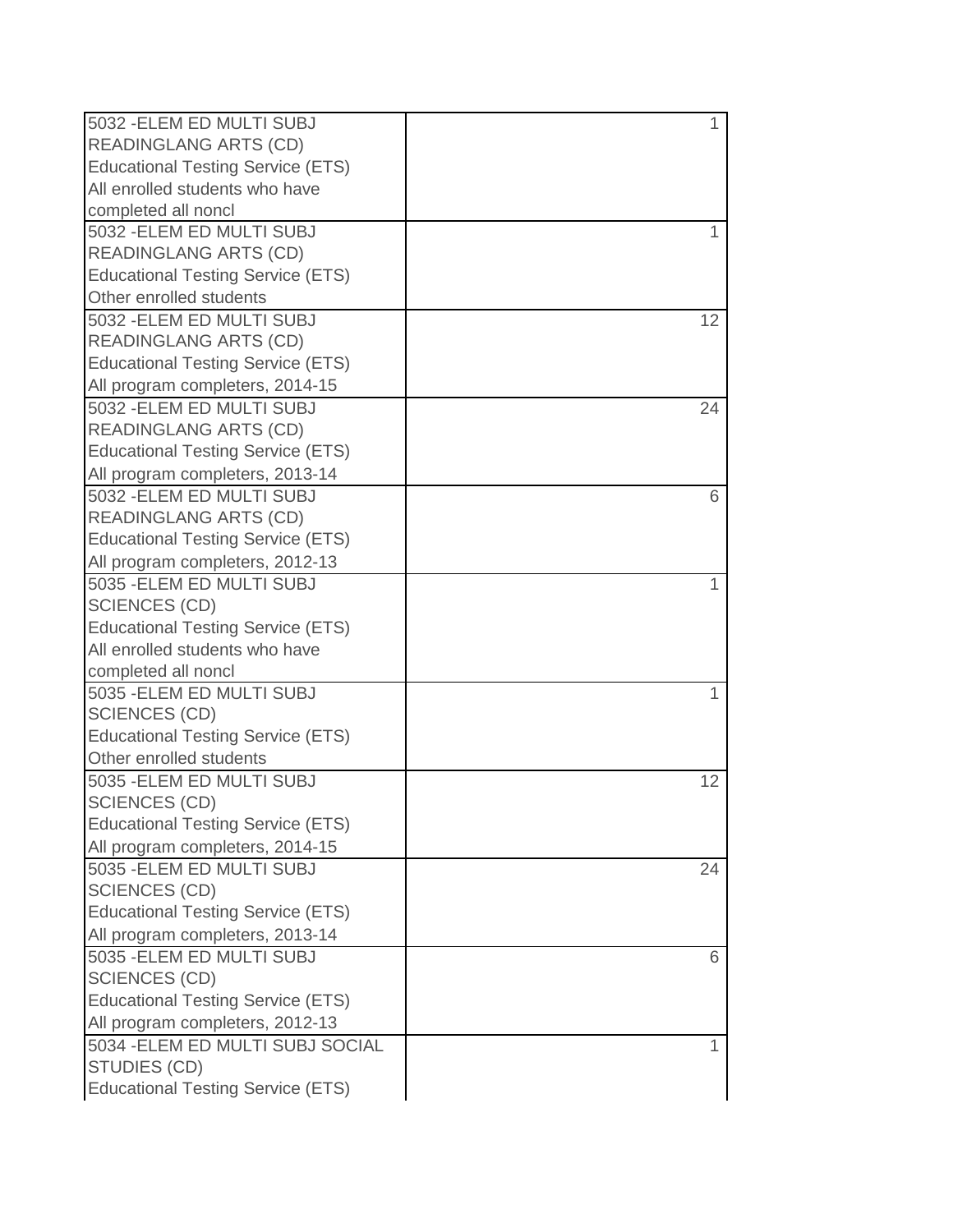| All enrolled students who have                   |                |
|--------------------------------------------------|----------------|
| completed all noncl                              |                |
| 5034 - ELEM ED MULTI SUBJ SOCIAL                 | 1              |
| <b>STUDIES (CD)</b>                              |                |
| <b>Educational Testing Service (ETS)</b>         |                |
| Other enrolled students                          |                |
| 5034 - ELEM ED MULTI SUBJ SOCIAL                 | 12             |
| <b>STUDIES (CD)</b>                              |                |
| <b>Educational Testing Service (ETS)</b>         |                |
| All program completers, 2014-15                  |                |
| 5034 - ELEM ED MULTI SUBJ SOCIAL                 | 24             |
| <b>STUDIES (CD)</b>                              |                |
| <b>Educational Testing Service (ETS)</b>         |                |
| All program completers, 2013-14                  |                |
| 5034 - ELEM ED MULTI SUBJ SOCIAL<br>STUDIES (CD) | 6              |
| <b>Educational Testing Service (ETS)</b>         |                |
| All program completers, 2012-13                  |                |
| 005 - ELEMENTARY EDUCATION                       | $\overline{7}$ |
| Evaluation Systems group of Pearson              |                |
|                                                  |                |
| All enrolled students who have                   |                |
| completed all noncl                              |                |
| 005 - ELEMENTARY EDUCATION                       | $\overline{2}$ |
| Evaluation Systems group of Pearson              |                |
|                                                  |                |
| Other enrolled students                          |                |
| 005 - ELEMENTARY EDUCATION                       | 21             |
| Evaluation Systems group of Pearson              |                |
|                                                  |                |
| All program completers, 2014-15                  |                |
| 005 - ELEMENTARY EDUCATION                       | 18             |
| Evaluation Systems group of Pearson              |                |
|                                                  |                |
| All program completers, 2013-14                  |                |
| 060 - ELEMENTARY EDUCATION                       | 5              |
| <b>GENERALIST SUBTEST 1</b>                      |                |
| Evaluation Systems group of Pearson              |                |
|                                                  |                |
| All enrolled students who have                   |                |
| completed all noncl                              |                |
| 060 - ELEMENTARY EDUCATION                       | 2              |
| <b>GENERALIST SUBTEST 1</b>                      |                |
| Evaluation Systems group of Pearson              |                |
|                                                  |                |
| Other enrolled students                          |                |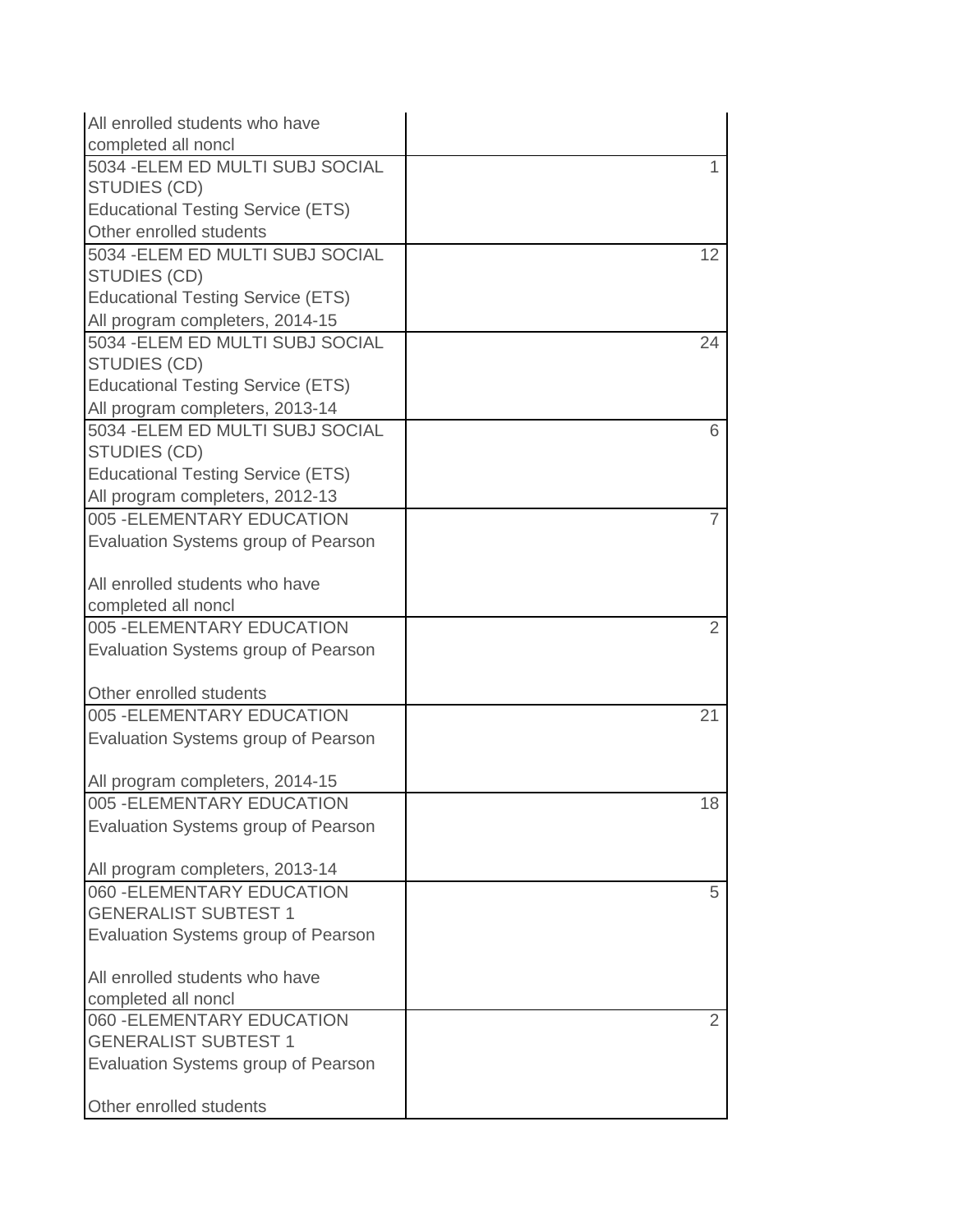| 060 - ELEMENTARY EDUCATION          | 8 |
|-------------------------------------|---|
| <b>GENERALIST SUBTEST 1</b>         |   |
| Evaluation Systems group of Pearson |   |
|                                     |   |
| All program completers, 2014-15     |   |
| 061 - ELEMENTARY EDUCATION          | 6 |
| <b>GENERALIST SUBTEST 2</b>         |   |
| Evaluation Systems group of Pearson |   |
|                                     |   |
| All enrolled students who have      |   |
| completed all noncl                 |   |
| 061 - ELEMENTARY EDUCATION          |   |
| <b>GENERALIST SUBTEST 2</b>         |   |
| Evaluation Systems group of Pearson |   |
|                                     |   |
| Other enrolled students             |   |
| 061 - ELEMENTARY EDUCATION          | 8 |
| <b>GENERALIST SUBTEST 2</b>         |   |
| Evaluation Systems group of Pearson |   |
|                                     |   |
| All program completers, 2014-15     |   |
| 062 - ELEMENTARY EDUCATION          | 5 |
| <b>GENERALIST SUBTEST 3</b>         |   |
| Evaluation Systems group of Pearson |   |
|                                     |   |
| All enrolled students who have      |   |
| completed all noncl                 |   |
| 062 - ELEMENTARY EDUCATION          | 4 |
| <b>GENERALIST SUBTEST 3</b>         |   |
| Evaluation Systems group of Pearson |   |
|                                     |   |
| Other enrolled students             |   |
| 062 - ELEMENTARY EDUCATION          | 8 |
| <b>GENERALIST SUBTEST 3</b>         |   |
| Evaluation Systems group of Pearson |   |
|                                     |   |
| All program completers, 2014-15     |   |
| 063 - ELEMENTARY EDUCATION          | 6 |
| <b>GENERALIST SUBTEST 4</b>         |   |
| Evaluation Systems group of Pearson |   |
|                                     |   |
| All enrolled students who have      |   |
| completed all noncl                 |   |
| 063 - ELEMENTARY EDUCATION          | 3 |
| <b>GENERALIST SUBTEST 4</b>         |   |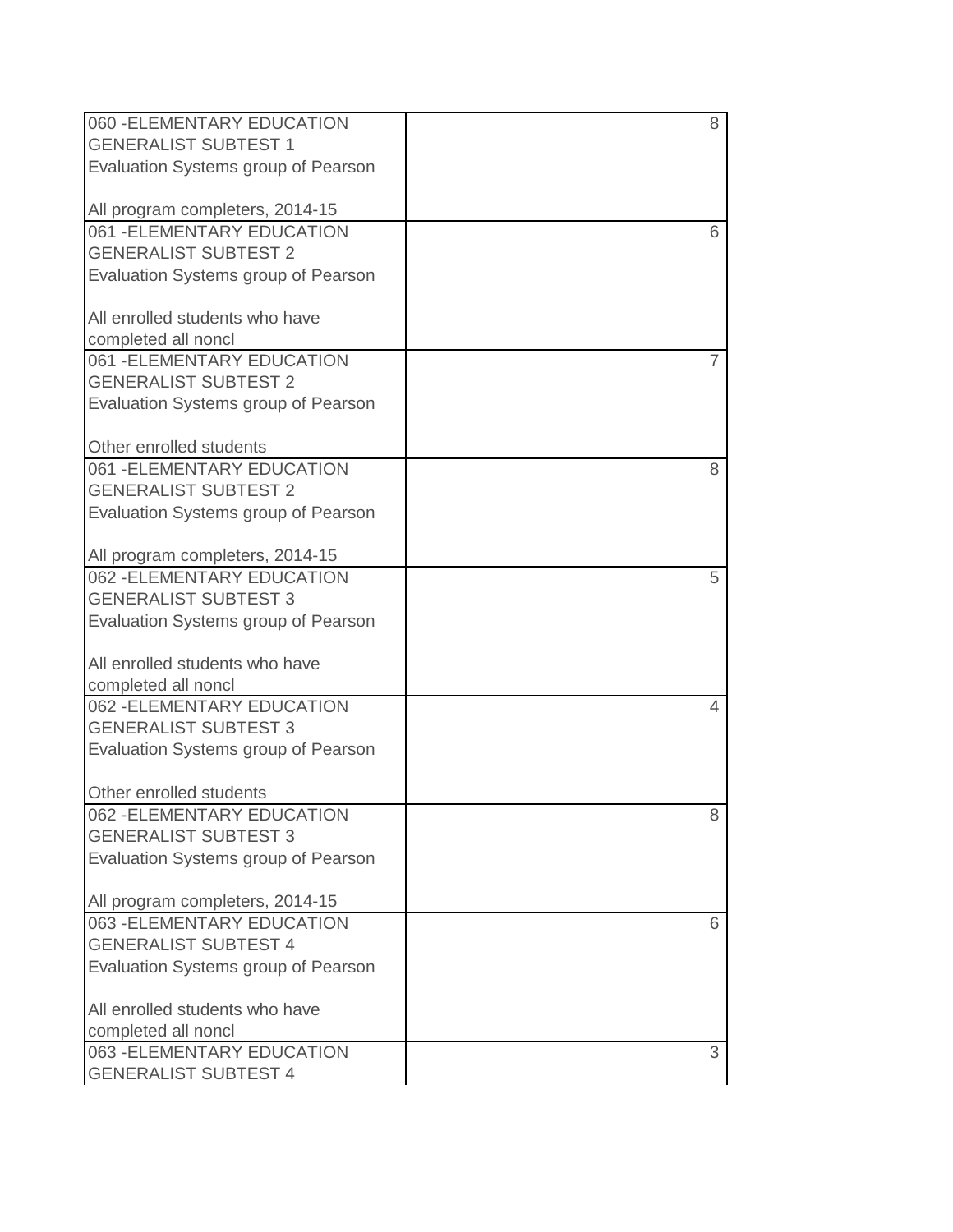| Evaluation Systems group of Pearson                  |                |
|------------------------------------------------------|----------------|
| Other enrolled students                              |                |
| 063 - ELEMENTARY EDUCATION                           | 8              |
| <b>GENERALIST SUBTEST 4</b>                          |                |
| Evaluation Systems group of Pearson                  |                |
| All program completers, 2014-15                      |                |
| 5041 - ENG LANG LIT COMP CONTENT                     | $\overline{2}$ |
| <b>KNOWLEDGE</b>                                     |                |
| <b>Educational Testing Service (ETS)</b>             |                |
| All program completers, 2013-14                      |                |
| 0041 - ENG LANG LIT COMP CONTENT<br><b>KNOWLEDGE</b> | 1              |
| <b>Educational Testing Service (ETS)</b>             |                |
| All program completers, 2013-14                      |                |
| 5041 - ENG LANG LIT COMP CONTENT                     | 1              |
| <b>KNOWLEDGE</b>                                     |                |
| <b>Educational Testing Service (ETS)</b>             |                |
| All program completers, 2012-13                      |                |
| 0041.1 - ENG LANG LIT COMP                           | 4              |
| <b>CONTENT KNOWLEDGE.1</b>                           |                |
| <b>Educational Testing Service (ETS)</b>             |                |
| All program completers, 2012-13                      |                |
| 025 - EXCEPTIONAL NEEDS-MILD                         | 1              |
| <b>INTERVENTION</b>                                  |                |
| Evaluation Systems group of Pearson                  |                |
| All enrolled students who have                       |                |
| completed all noncl                                  |                |
| 025 - EXCEPTIONAL NEEDS-MILD                         | 5              |
| <b>INTERVENTION</b>                                  |                |
| Evaluation Systems group of Pearson                  |                |
| All program completers, 2014-15                      |                |
| 064 - EXCEPTIONAL NEEDS-MILD                         | 2              |
| <b>INTERVENTION: READING INST</b>                    |                |
| Evaluation Systems group of Pearson                  |                |
| All program completers, 2014-15                      |                |
| 030 - FINE ARTS-VISUAL ARTS                          | 1              |
| Evaluation Systems group of Pearson                  |                |
| All program completers, 2013-14                      |                |
| 035 - MATHEMATICS                                    | 1              |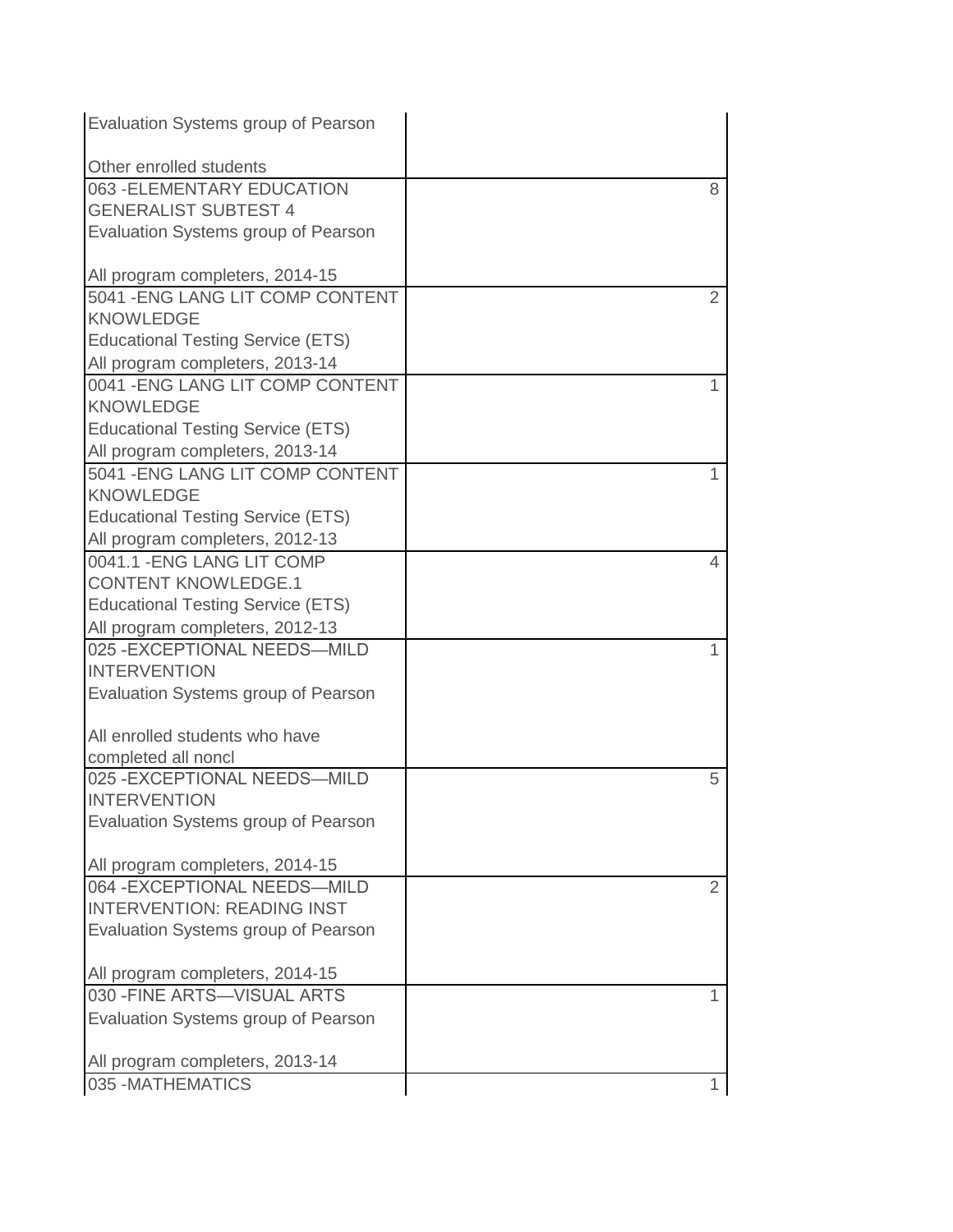| Evaluation Systems group of Pearson                                |                |
|--------------------------------------------------------------------|----------------|
| All enrolled students who have<br>completed all noncl              |                |
| 5061 - MATHEMATICS CONTENT                                         |                |
| <b>KNOWLEDGE</b>                                                   |                |
| <b>Educational Testing Service (ETS)</b>                           |                |
| All program completers, 2013-14                                    |                |
| 5049 - MIDDLE SCHOOL ENGLISH                                       |                |
| <b>LANGUAGE ARTS</b>                                               |                |
| <b>Educational Testing Service (ETS)</b>                           |                |
|                                                                    |                |
| All program completers, 2012-13<br>034 - MIDDLE SCHOOL MATHEMATICS | 1              |
|                                                                    |                |
| Evaluation Systems group of Pearson                                |                |
|                                                                    |                |
| All program completers, 2012-13                                    |                |
| 0069 - MIDDLE SCHOOL                                               | 2              |
| <b>MATHEMATICS</b>                                                 |                |
| <b>Educational Testing Service (ETS)</b>                           |                |
| All program completers, 2012-13                                    |                |
| 0439.1 - MIDDLE SCHOOL SCIENCE.1                                   | 4              |
|                                                                    |                |
| <b>Educational Testing Service (ETS)</b>                           |                |
| All program completers, 2012-13                                    |                |
| 0089.1 - MIDDLE SCHOOL SOCIAL                                      | $\overline{2}$ |
| STUDIES.1                                                          |                |
| <b>Educational Testing Service (ETS)</b>                           |                |
| All program completers, 2012-13                                    |                |
| 007-P-12 EDUCATION                                                 | 2              |
| <b>Evaluation Systems group of Pearson</b>                         |                |
|                                                                    |                |
| All enrolled students who have                                     |                |
| completed all noncl                                                |                |
| 007-P-12 EDUCATION                                                 | 2              |
| Evaluation Systems group of Pearson                                |                |
|                                                                    |                |
| All program completers, 2014-15                                    |                |
| 007-P-12 EDUCATION                                                 | 1              |
| Evaluation Systems group of Pearson                                |                |
|                                                                    |                |
| All program completers, 2013-14                                    |                |
| 0300 - READING SPECIALIST                                          | 29             |
| <b>Educational Testing Service (ETS)</b>                           |                |
| All program completers, 2012-13                                    |                |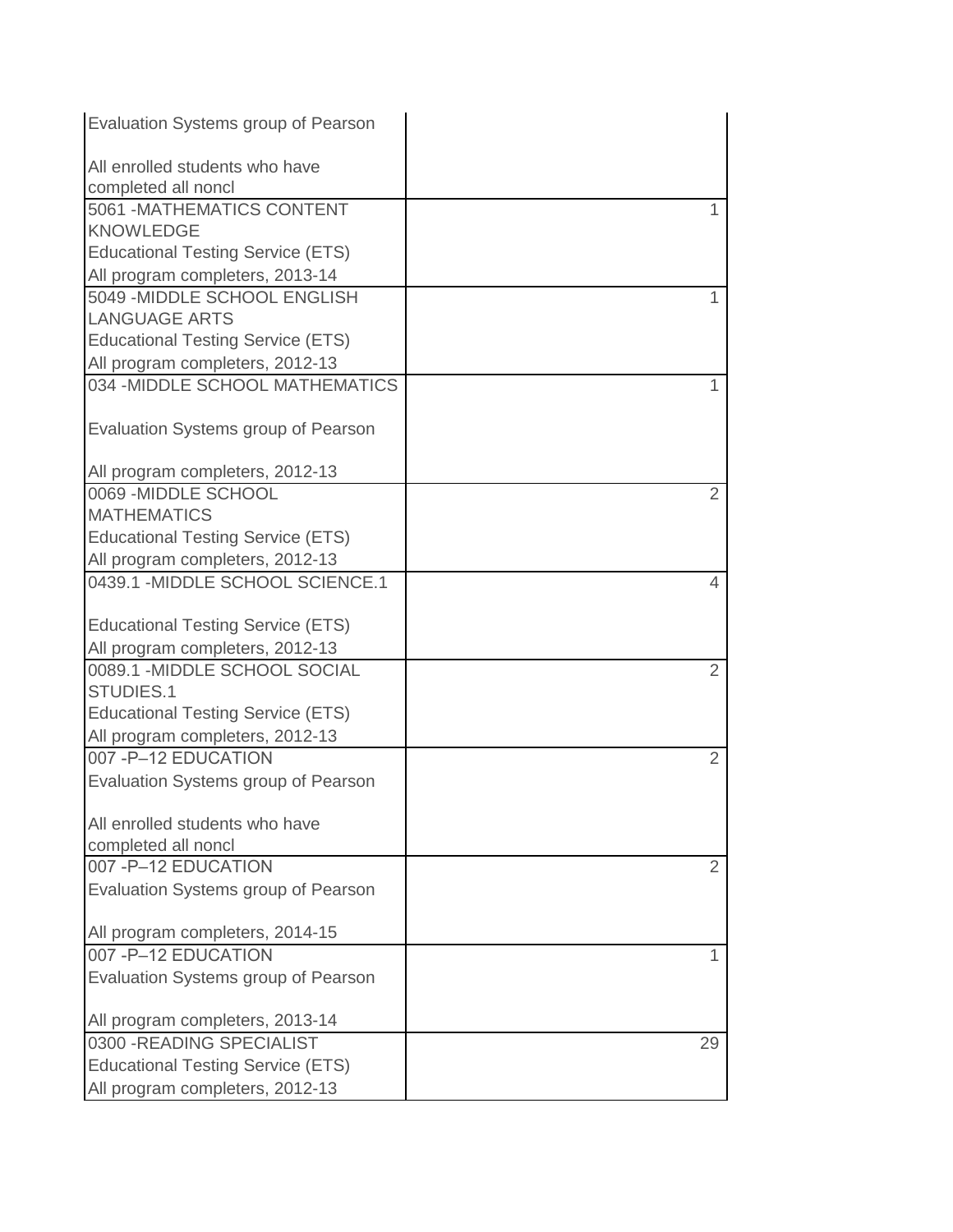| 0543 - SE CK AND MILD TO                 | $\mathbf{1}$ |
|------------------------------------------|--------------|
| <b>MODERATE APPL</b>                     |              |
| <b>Educational Testing Service (ETS)</b> |              |
| All program completers, 2014-15          |              |
| 5543 - SE CK AND MILD TO                 | 2            |
| MODERATE APPL (CD)                       |              |
| <b>Educational Testing Service (ETS)</b> |              |
| All enrolled students who have           |              |
| completed all noncl                      |              |
| 5543 - SE CK AND MILD TO                 | 1            |
| MODERATE APPL (CD)                       |              |
| <b>Educational Testing Service (ETS)</b> |              |
| Other enrolled students                  |              |
| 5543 - SE CK AND MILD TO                 | 3            |
| MODERATE APPL (CD)                       |              |
| <b>Educational Testing Service (ETS)</b> |              |
| All program completers, 2014-15          |              |
| 5543 - SE CK AND MILD TO                 | 9            |
| MODERATE APPL (CD)                       |              |
| <b>Educational Testing Service (ETS)</b> |              |
| All program completers, 2013-14          |              |
| 5543 - SE CK AND MILD TO                 |              |
| MODERATE APPL (CD)                       |              |
| <b>Educational Testing Service (ETS)</b> |              |
| All program completers, 2012-13          |              |
| 006 - SECONDARY EDUCATION                |              |
| Evaluation Systems group of Pearson      |              |
|                                          |              |
| All enrolled students who have           |              |
| completed all noncl                      |              |
| 006 - SECONDARY EDUCATION                | 3            |
| Evaluation Systems group of Pearson      |              |
|                                          |              |
| Other enrolled students                  |              |
| 006 - SECONDARY EDUCATION                | 4            |
| Evaluation Systems group of Pearson      |              |
|                                          |              |
| All program completers, 2014-15          |              |
| 006 - SECONDARY EDUCATION                | 7            |
| Evaluation Systems group of Pearson      |              |
|                                          |              |
| All program completers, 2013-14          |              |
| 5081 - SOCIAL STUDIES CONTENT            | 4            |
| <b>KNOWLEDGE</b>                         |              |
| <b>Educational Testing Service (ETS)</b> |              |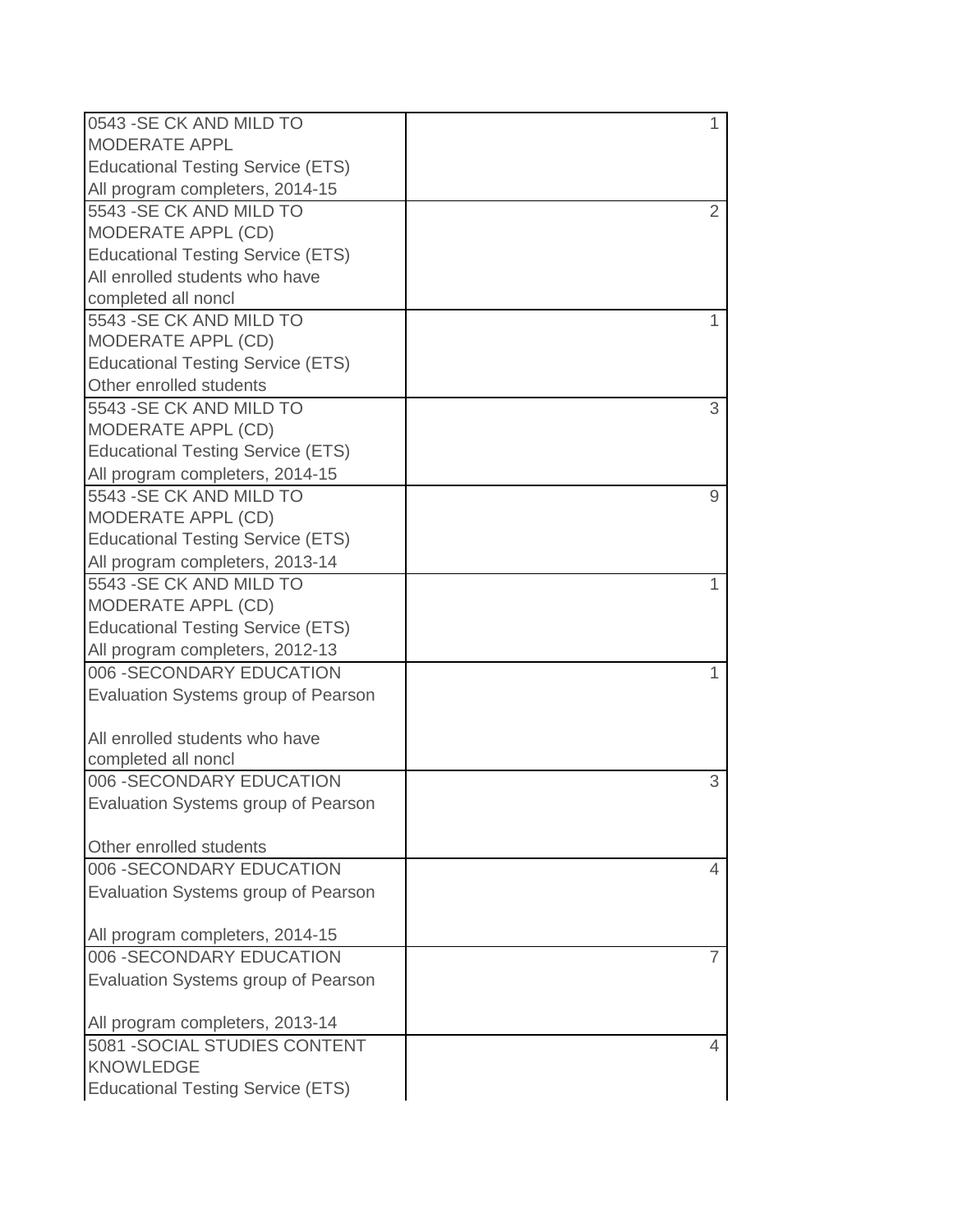| All program completers, 2012-13          |               |
|------------------------------------------|---------------|
| 0081.1 - SOCIAL STUDIES CONTENT          | 7             |
| KNOWLEDGE.1                              |               |
| <b>Educational Testing Service (ETS)</b> |               |
| All program completers, 2012-13          |               |
| 051 - SOCIAL STUDIES-HISTORICAL          | $\mathcal{P}$ |
| <b>PERSPECTIVES</b>                      |               |
|                                          |               |
| Evaluation Systems group of Pearson      |               |
|                                          |               |
| Other enrolled students                  |               |
| 051 - SOCIAL STUDIES-HISTORICAL          | 2             |
| <b>PERSPECTIVES</b>                      |               |
|                                          |               |
| Evaluation Systems group of Pearson      |               |
|                                          |               |
| All program completers, 2014-15          |               |
| 051 - SOCIAL STUDIES-HISTORICAL          |               |
| <b>PERSPECTIVES</b>                      |               |
|                                          |               |
| Evaluation Systems group of Pearson      |               |
|                                          |               |
| All program completers, 2013-14          |               |
| 5941 - WORLD AND U.S. HISTORY CK         | $\mathcal{P}$ |
|                                          |               |
| <b>Educational Testing Service (ETS)</b> |               |
| All program completers, 2013-14          |               |

# Section III Summary Pass Rates

| Group                           | <b>Number</b><br>taking<br>tests |
|---------------------------------|----------------------------------|
| All program completers, 2014-15 |                                  |
| All program completers, 2013-14 | 34                               |
| All program completers, 2012-13 | 57                               |

# Section IV Low-Performing

Provide the following information about the approval or accreditation of your teacher preparation preparation pr

**Is your teacher preparation program currently approved or accredited?** Yes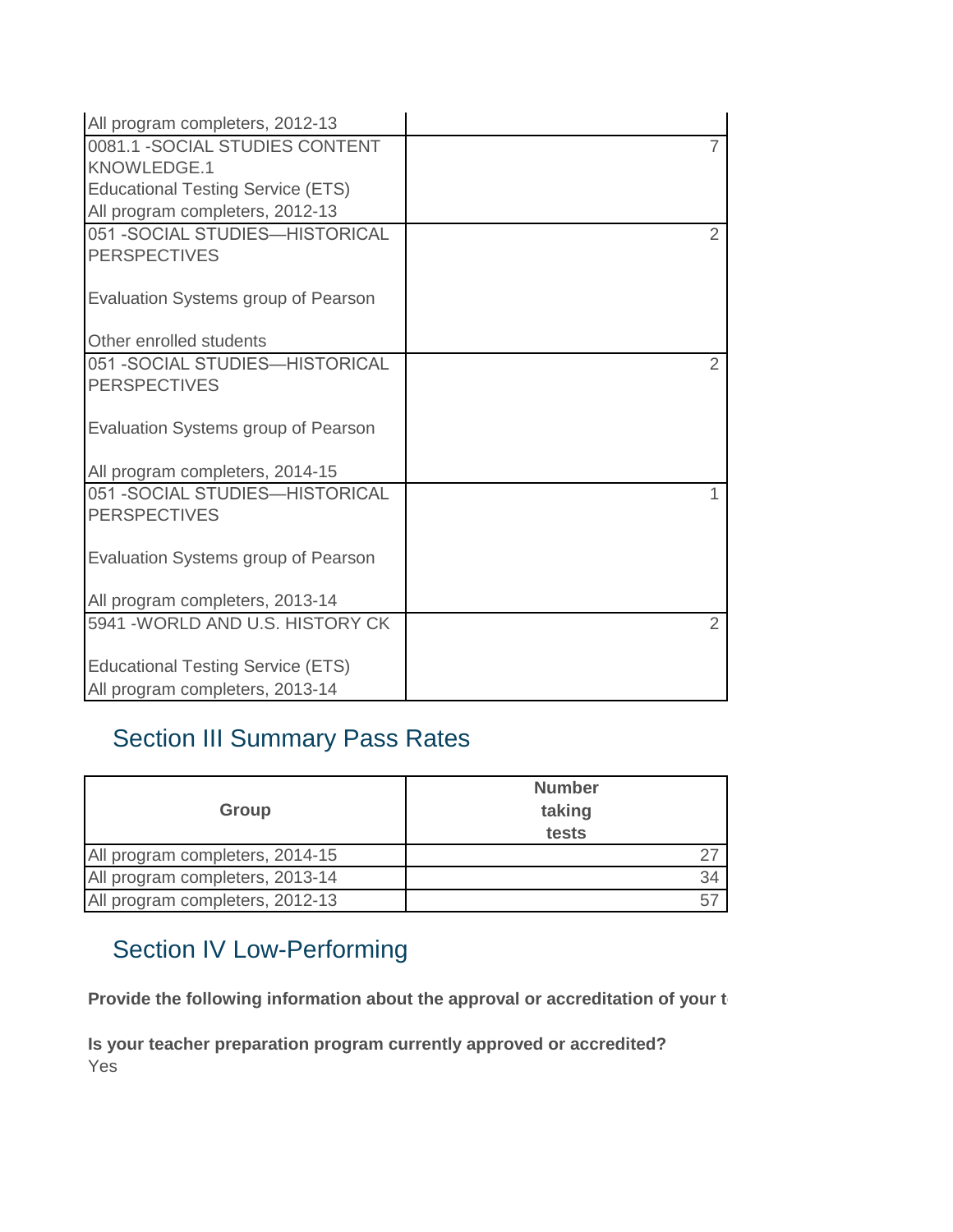**If yes, please specify the organization(s) that approved or accredited your program: State NCATE** Beginning 2016, CAEP will be accrediting agency.

```
No
Is your teacher preparation program currently under a designation as "low-per
section 207(a) of the HEA of 2008)?
```
#### Section V Use of Technology

Provide the following information about the use of technology in your teacher that choosing 'yes' indicates that your teacher preparation program would be a **request.**

**Does your program prepare teachers to:**

**integrate technology effectively into curricula and instruction** Yes

**use technology effectively to collect data to improve teaching and learning** Yes

**use technology effectively to manage data to improve teaching and learning** Yes

**use technology effectively to analyze data to improve teaching and learning** Yes

**Provide a description of the evidence that your program uses to show that it p** technology effectively into curricula and instruction, and to use technology eff analyze data in order to improve teaching and learning for the purpose of increa achievement. Include a description of the evidence your program uses to show the principles of universal design for learning, as applicable. Include planning **the four elements listed above are not currently in place.**

In the School of Education, all initial candidates enroll in a course that focuses on int technology. This course is located in our pre-professional courses, once the candida Education Program), the professional courses require assignments that expect the c technology into curricula and instruction.

In addition, as part of their field experience school assignments, students work with  $\epsilon$ integrate technology to differentiate the instruction and meet the individual needs of  $\epsilon$ 

## Section VI Teacher Training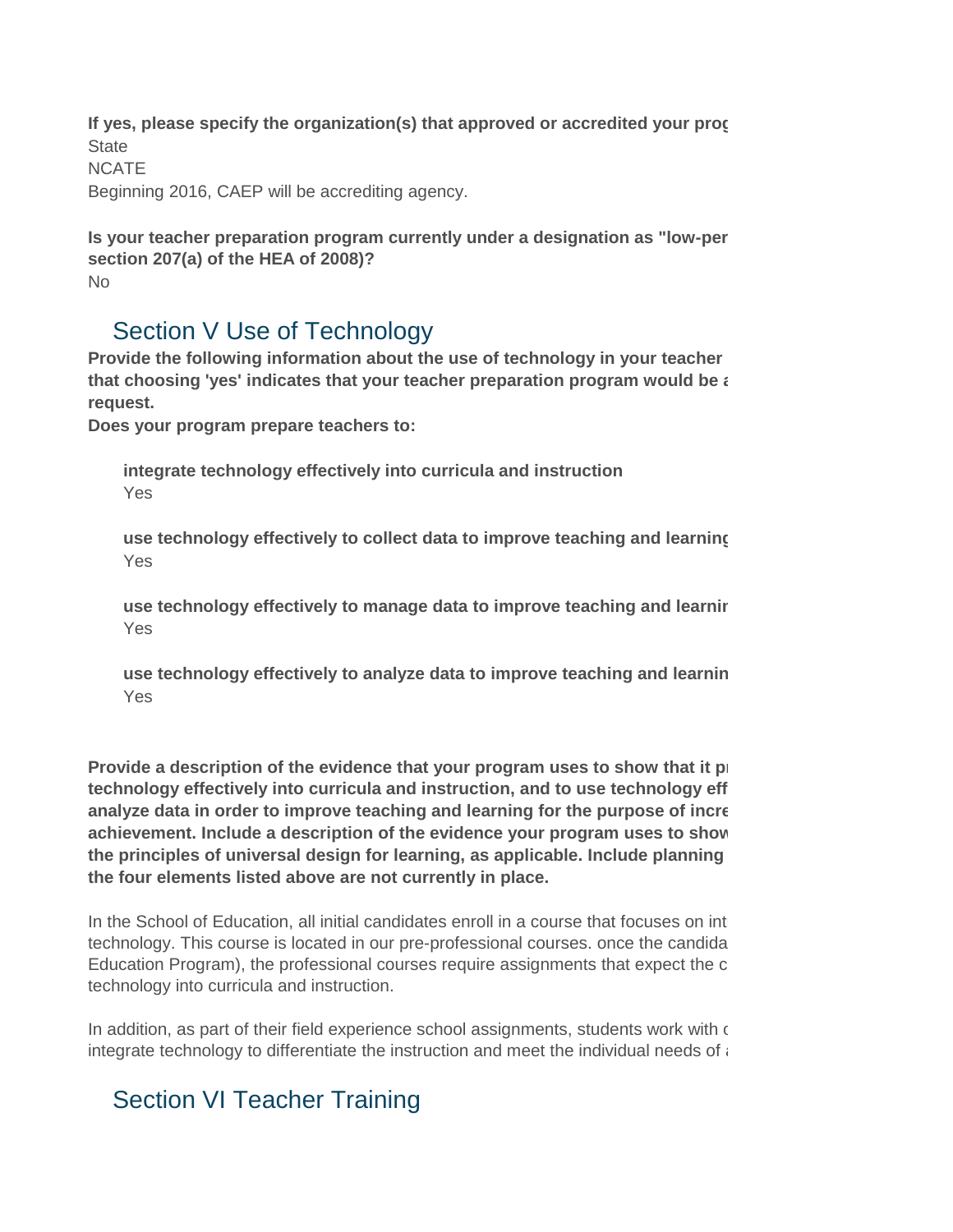**Does your program prepare general education teachers to: Provide the following information about your teacher preparation program. Ple** indicates that your teacher preparation program would be able to provide evide

**teach students with disabilities effectively** Yes

**participate as a member of individualized education program teams** Yes

**teach students who are limited English proficient effectively** No

**Provide a description of the evidence your program uses to show that it prepally** teach students with disabilities effectively, including training related to participation **individualized education program teams, as defined in section 614(d)(1)(B) of the** *Individuals with Disabilities Education Act*, and to effectively teach students who are limited English profice **and a timeline if any of the three elements listed above are not currently in place.**

In the School, all initial candidates enroll in the course K205 "Introduction to Exceptic about students with disabilities and IEPs are discussed and analyzed. Each candidat special education setting where additional information can be accessed regarding students with disabilities and their IEPs.

All TEP candidates take an additional Special Education course, which focuses on m accommodate children who require differentiated instruction.

All TEP candidates are enrolled in a multicultural education course and do field work We have reviewed all initial programs and have refocused M300 to begin to address students.

**Does your program prepare special education teachers to:**

**teach students with disabilities effectively** Yes

**participate as a member of individualized education program teams** Yes

**teach students who are limited English proficient effectively** No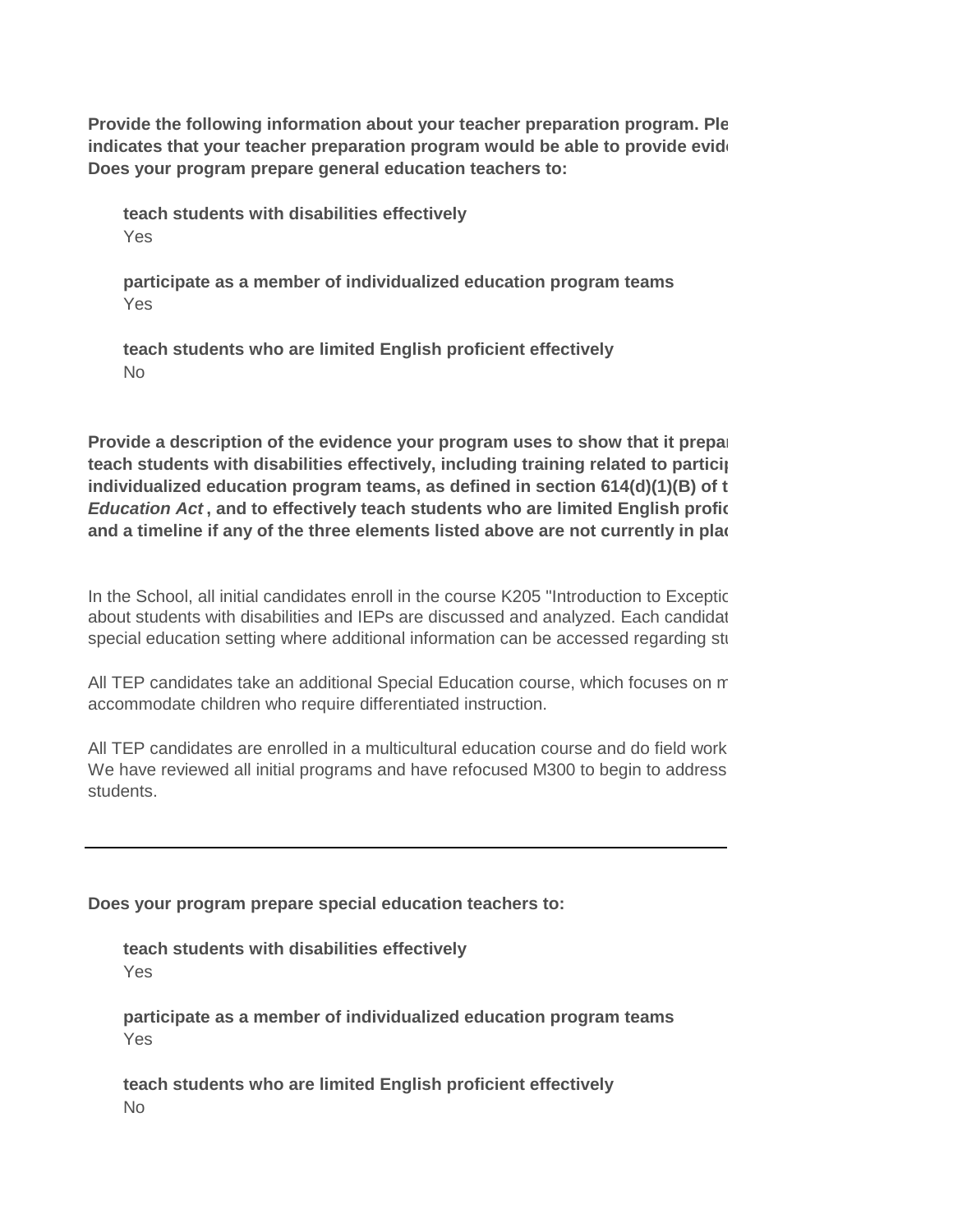Provide a description of the evidence your program uses to show that it prepal teach students with disabilities effectively, including training related to partici<sub>l</sub> **individualized education program teams, as defined in section 614(d)(1)(B) of the** *Individuals with Disabilities Education Act*, and to effectively teach students who are limited English profice **and a timeline if any of the three elements listed above are not currently in place.**

Spring 2012, IU Kokomo, School of Education initiated two new Special Education programs. Education: Exceptional Learners Mild Intervention, and at the Elementary (K-6)level, Intervention. Both programs were approved by the IU Board of Trustees, and the firs spring 2014.

Courses include:

Language Learning Disorders

Emotional and Behavioral Disorders

Educating students with Learning Disorders

Team Approaches to Educating Students with Disabilities

Assistive Technology

Transition Across the Lifespan (Secondary)

Curriculum and Methods for Educating Mentally Retarded

Teaching the Exceptional Learner in Elementary/Secondary

Assessment

In addition, students are engaged in field-based, clinical experiences and complete a the secondary level or for dual licensure at the elementary (K-6), 8-weeks.

#### Section VII Contextual Information

Please use this space to provide any additional information that describes you You may also attach information to this report card. The U.S. Department of Ec **any evaluation plans or interim or final reports that may be available.**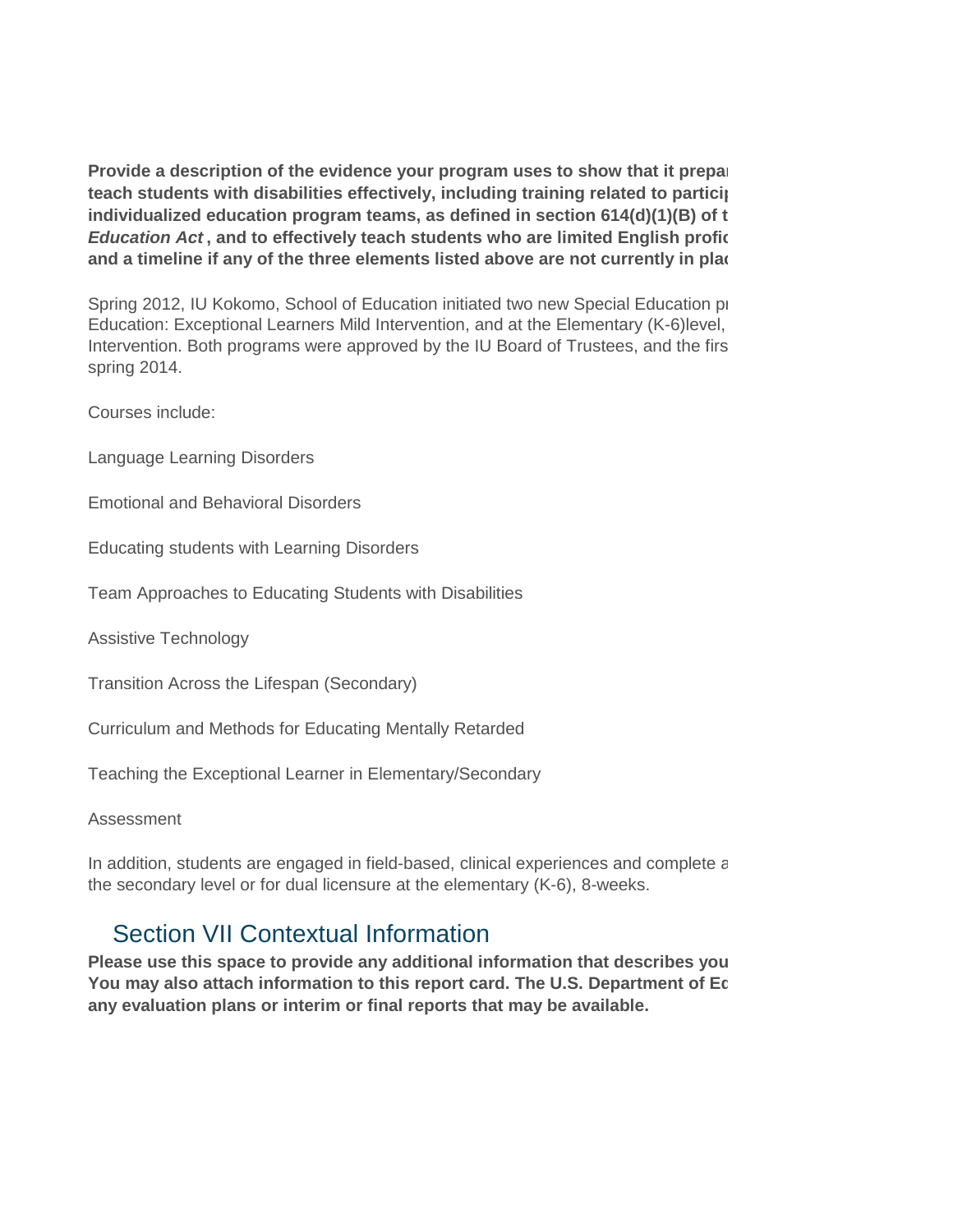The State of Indiana has made multiple changes in the exams required for teacher li reporting period. Elementary Generalists and Secondary Social Studies were the are affected. In May 2010, the Indiana State Board of Education (ISBOE) adopted and the (IDOE) implemented a new teacher licensing program named REPA to replace the  $f(x)$ On January 4, 2012 the ISBOE began the process of changing the teacher licensing guidance of Indiana Superintendent of Public Instruction, Dr. Tony Bennett, to REPA of this process. On December 5, 2012 the ISBOE approved the change from the req exams for Elementary licensure and voted to replace it with the ETS 5031 exam, whi 5033, 5034, and 5035). During 2013, there was a transition period in which students the former ETS 0300 and 0011/5011 or the ETS 5031 exams. This accounts for the 2012-2013 and 2013-2014 reporting periods. The ETS 0300 and 0011/5011 exams v However, any students who had passed these exams prior to July 31, 2013 were grandfathered in Formultical in Formultical in formultical in formultical in formultical in formultical in formultical in formultical in formulti under the direction of the ISBOE and the IDOE. On January 5, 2013 the ISBOE and for licensure in Secondary Social Studies from ETS 0081/5081 (which was a compre each of the social studies. Attached are sample program planning guides for the IU k Students in Secondary Education with a minor in Special Education must also compl Subject area.

#### **Supporting Files**

[Title II Traditional Report. NOT Matched](https://title2.ed.gov/Public/SupportDocs/18_1337/2016/TITLE II Traditional Report.  2014.2015 Not Matched.docx) 

[Basic Skills. Alternative Admissions](https://title2.ed.gov/Public/SupportDocs/18_1337/2016/Basic Skills-Alternative Admissions Numbers By IHE Institution 2014-2015 (1).xlsx)

# Complete Report Card

**This is a United States Department of Education computer system.**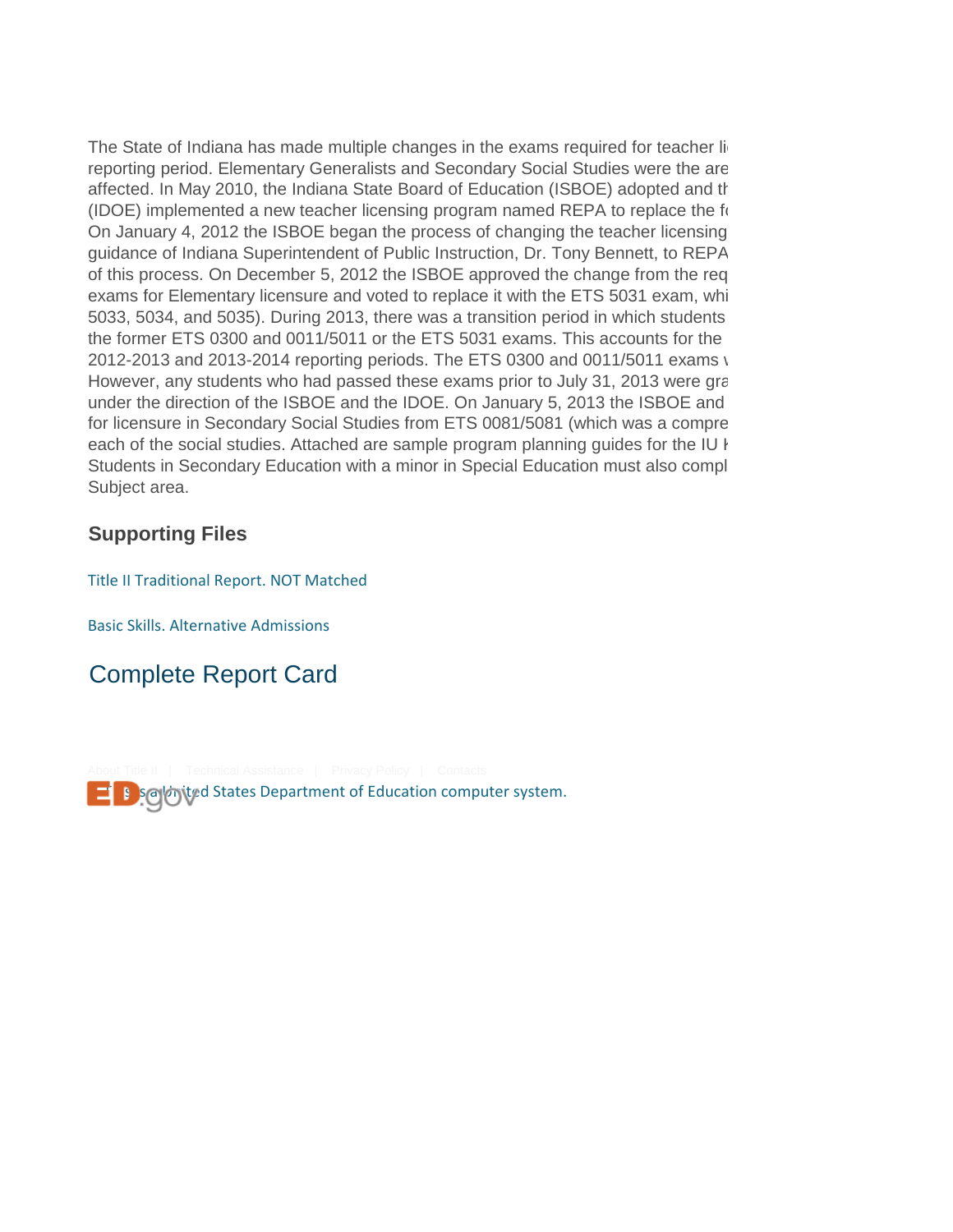AY 2014-15

ded by the U.S. Department of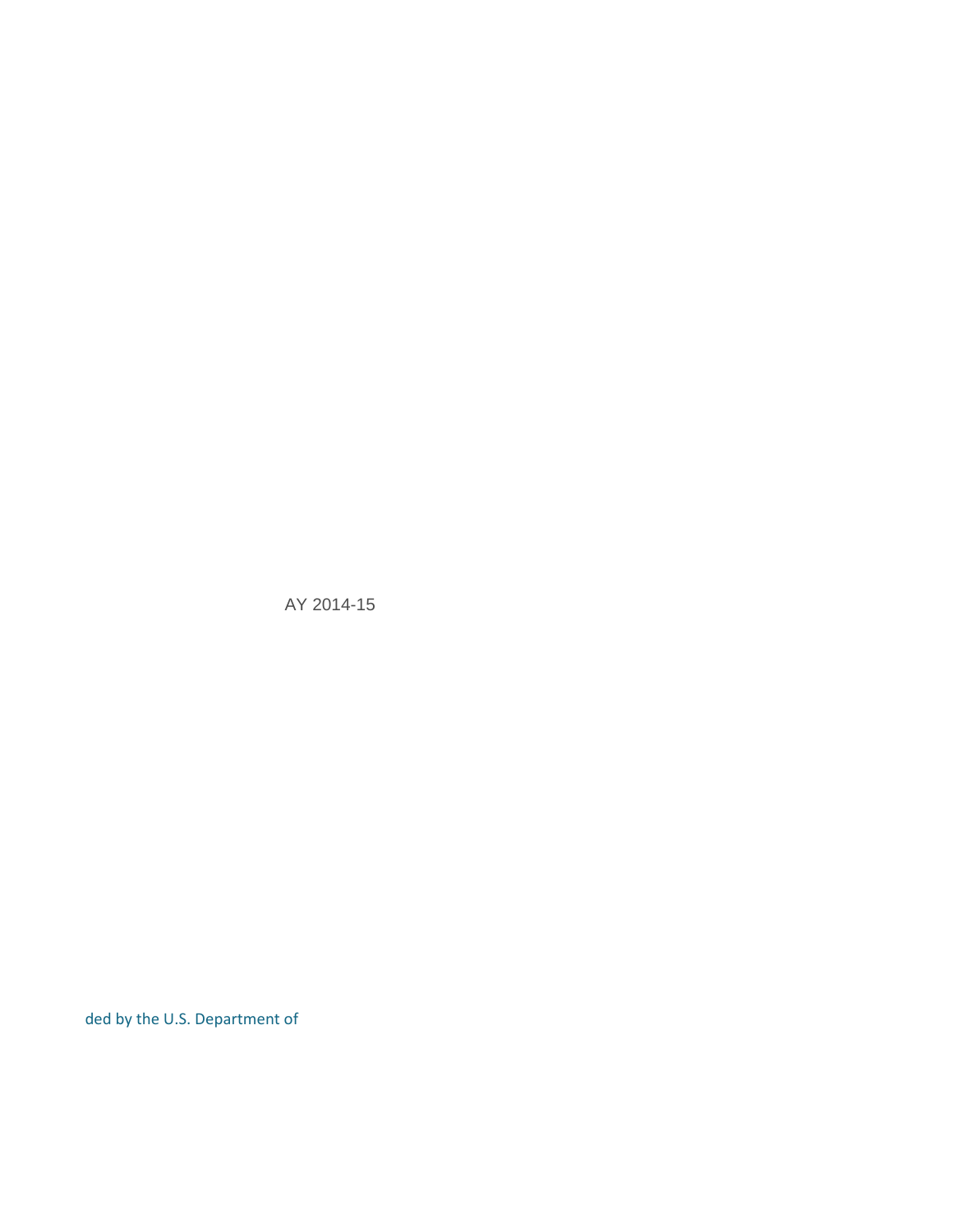bgram or programs participate in a Teacher Quality Partnership Grant and articles are U.S. Department of T.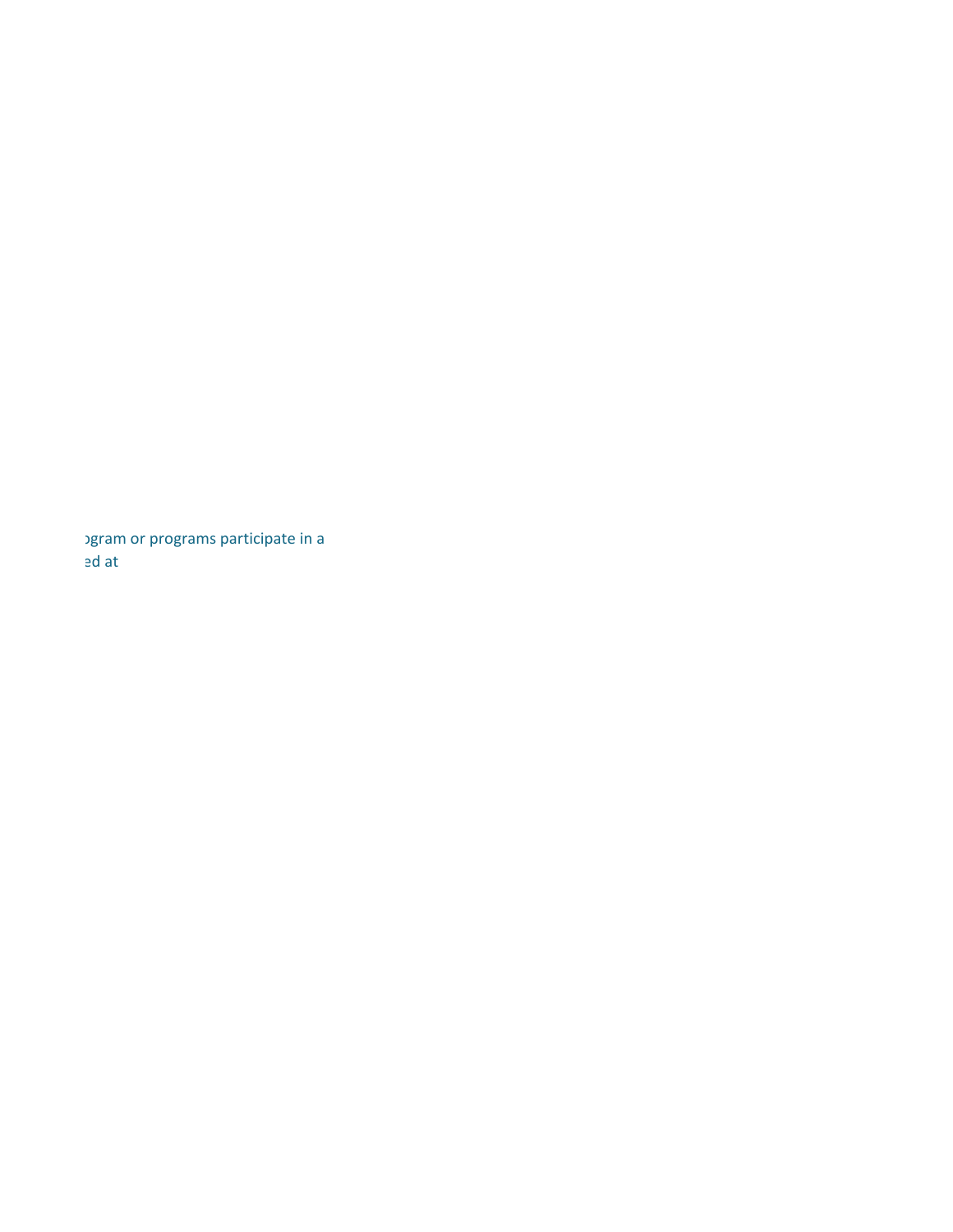**Ion program:** 

requirements can be found:

**IS information provided above:** 

nd exit requirements. (§205(a)(1)(C)(i))

**D** or exit from any of your teacher

| <b>Required for Exit</b> |
|--------------------------|
| Yes                      |
| No                       |
| No                       |
| Yes                      |
|                          |
|                          |
| Yes                      |
| Yes                      |
|                          |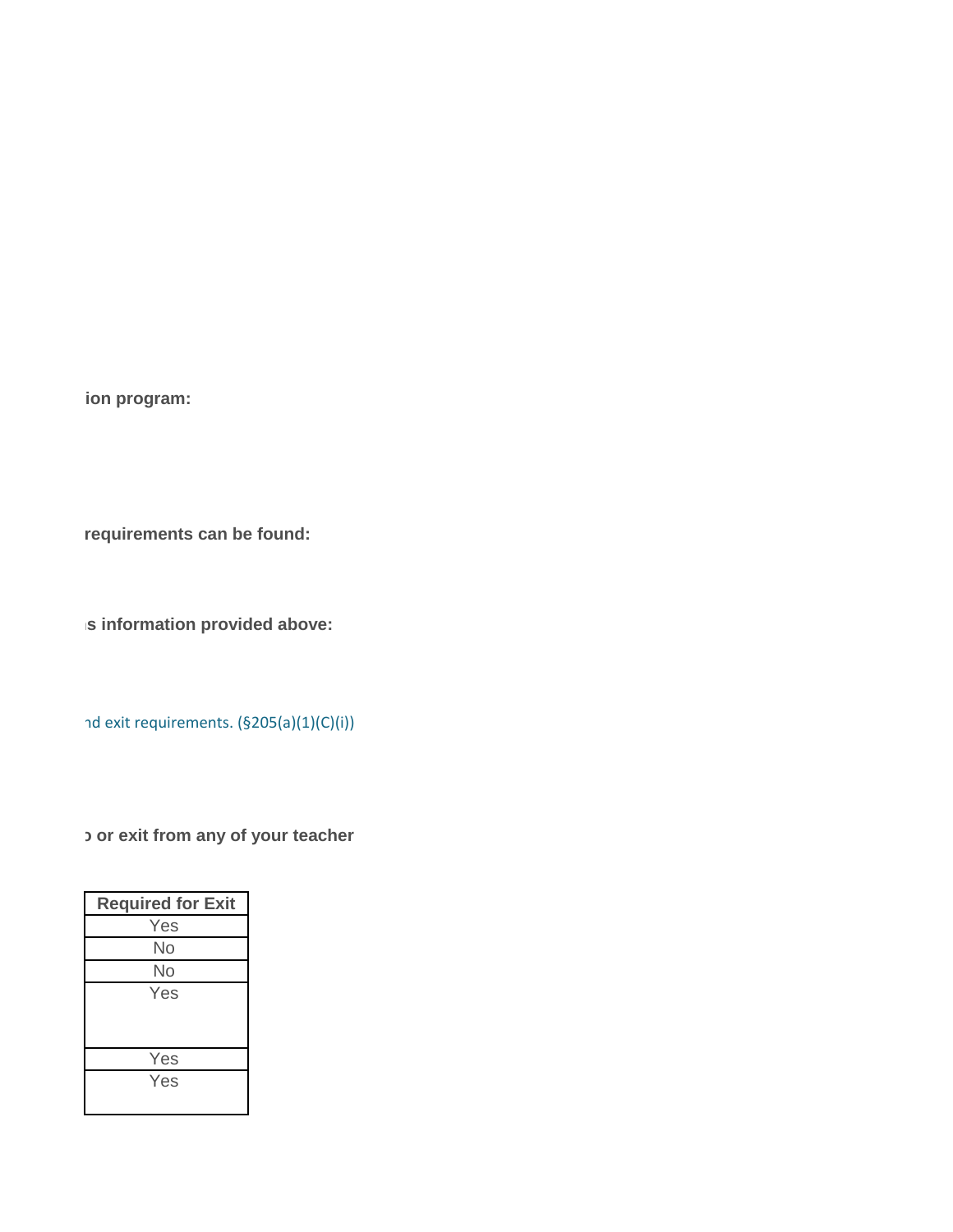| Yes               |
|-------------------|
|                   |
| No                |
| No                |
| No                |
| Yes               |
|                   |
| No                |
| No                |
| No                |
| Data not reported |

**Wic year 2014-15** 

**year 2014-15** 

**Please provide any additional comments about the information provided above:**

nd exit requirements. (§205(a)(1)(C)(i))

**If your exit from any of your teacher** 

| <b>Required for Exit</b> |  |  |  |
|--------------------------|--|--|--|
| Data not reported        |  |  |  |
| Data not reported        |  |  |  |
| Data not reported        |  |  |  |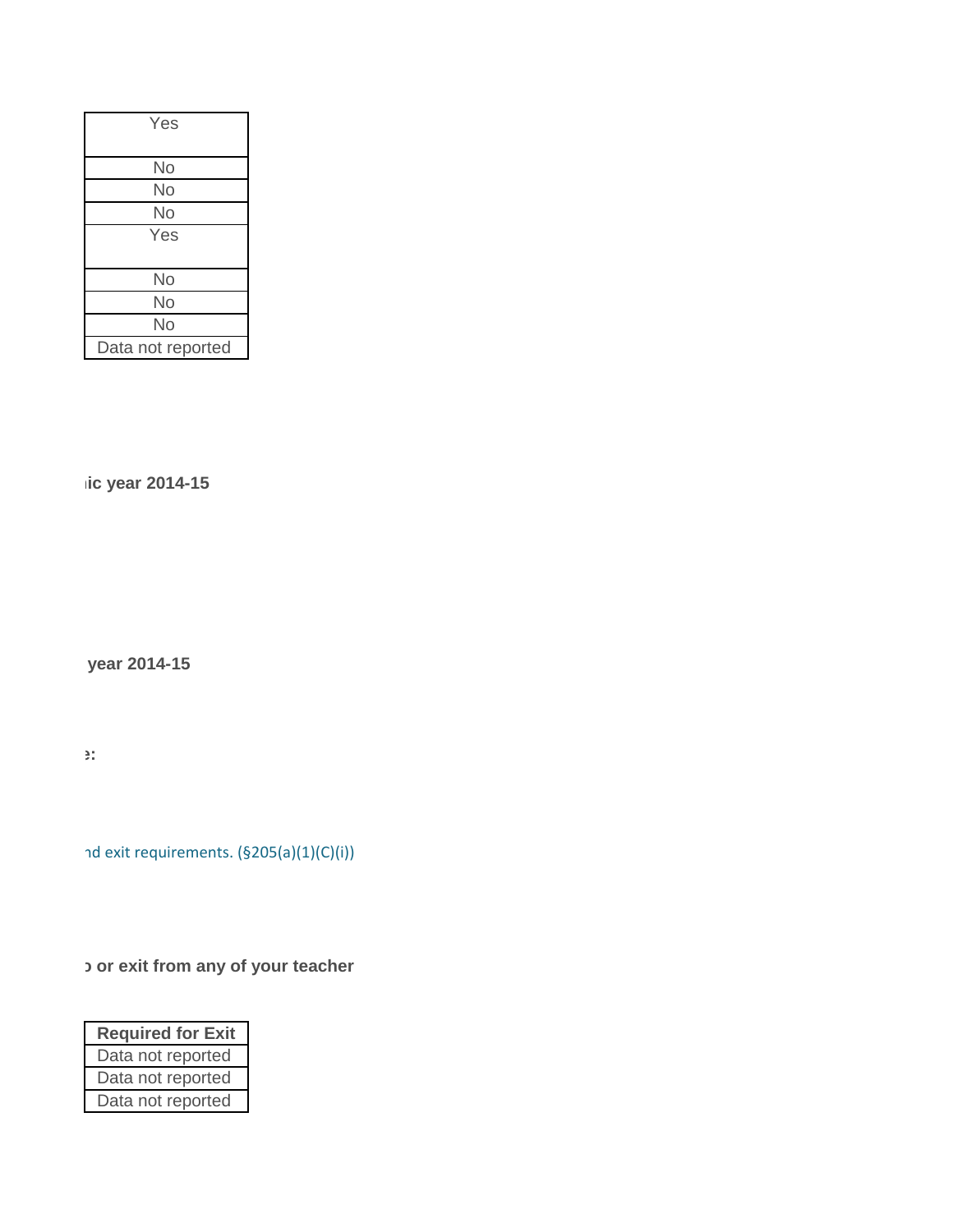| Data not reported |
|-------------------|
| Data not reported |
| Data not reported |
| Data not reported |
| Data not reported |
| Data not reported |
| Data not reported |
| Data not reported |
| Data not reported |
| Data not reported |
| Data not reported |
| Data not reported |

**Iic year 2014-15** 

**year 2014-15** 

**Please provide any additional comments about the information provided above:**

**Wing categories. Note that you huals who are non-Hispanic/Latino When the categories in one or more racial groups, s** to the total number of students

**t who has been admitted to a** the academic year being reported. **brted is counted as a program**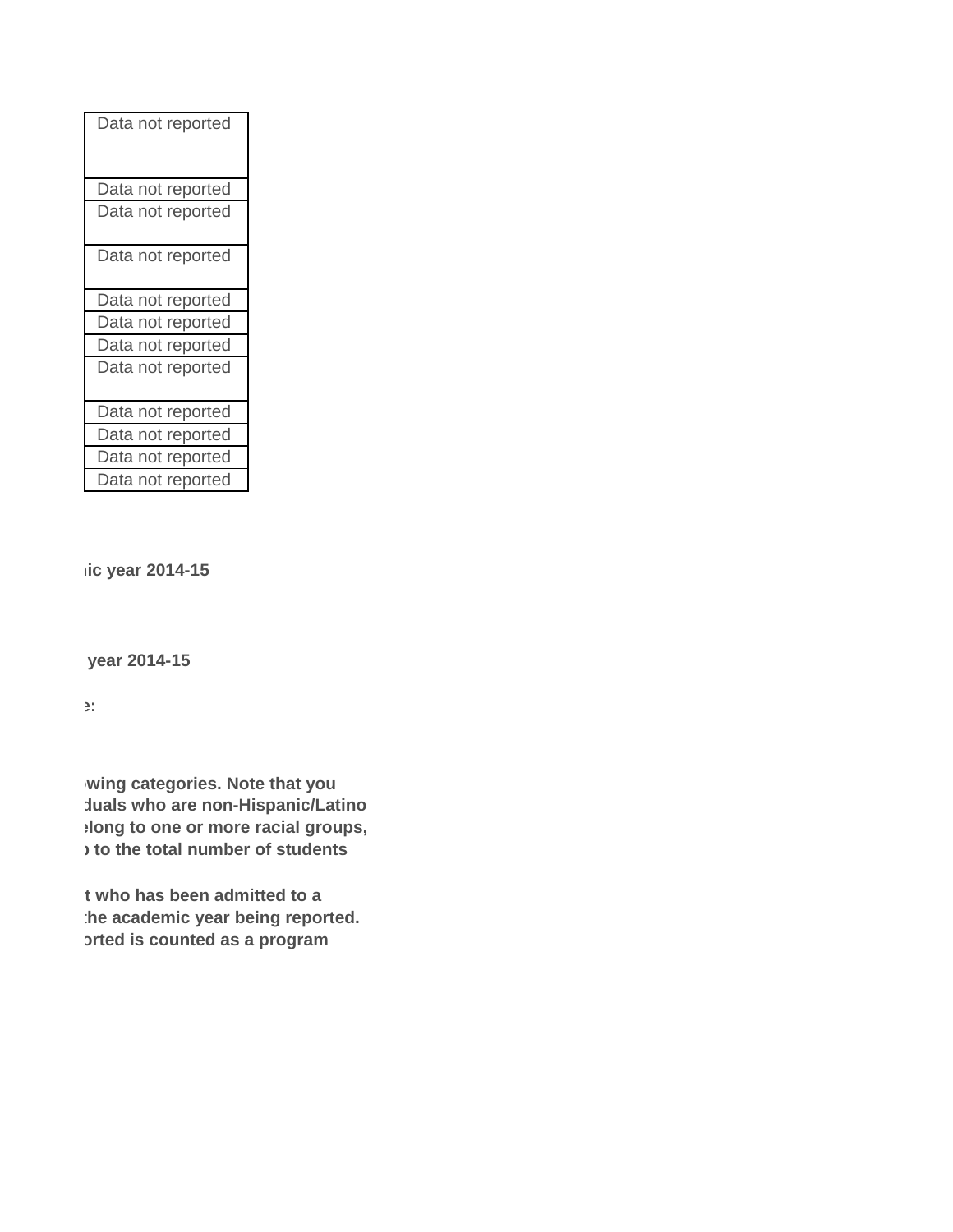**Provide the following information about supervised clinical experience in 2014-15.**

#### **sed clinical experiences:**

erience reflects the fact that some ome students were not successful in ss or until they complete the state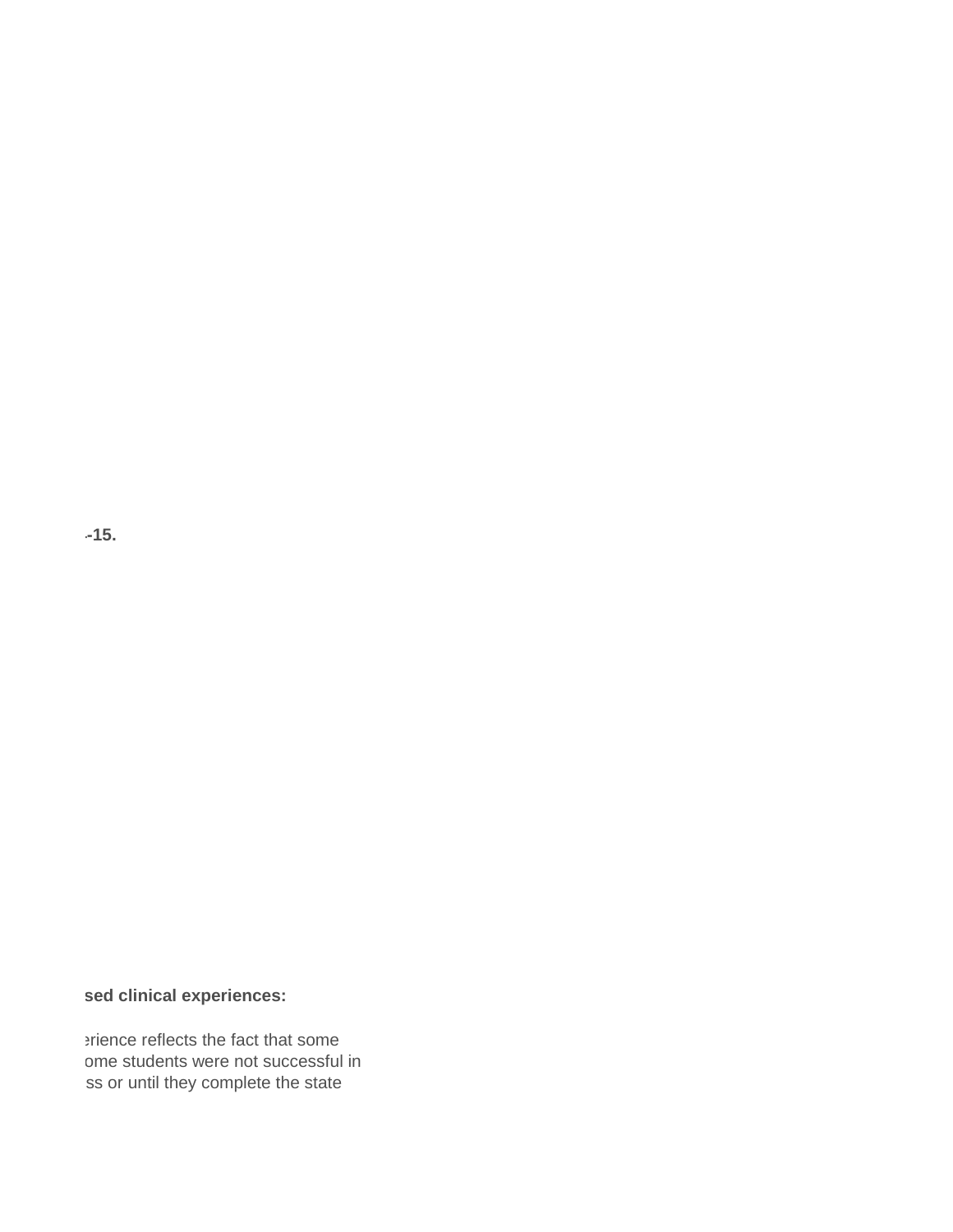year 2014-15. For the purposes of **bigct area" refers to the subject area area(s) an individual has been prepared to teach. An individual can be counted in more than one subject area. If blank. (§205(b)(1)(H))**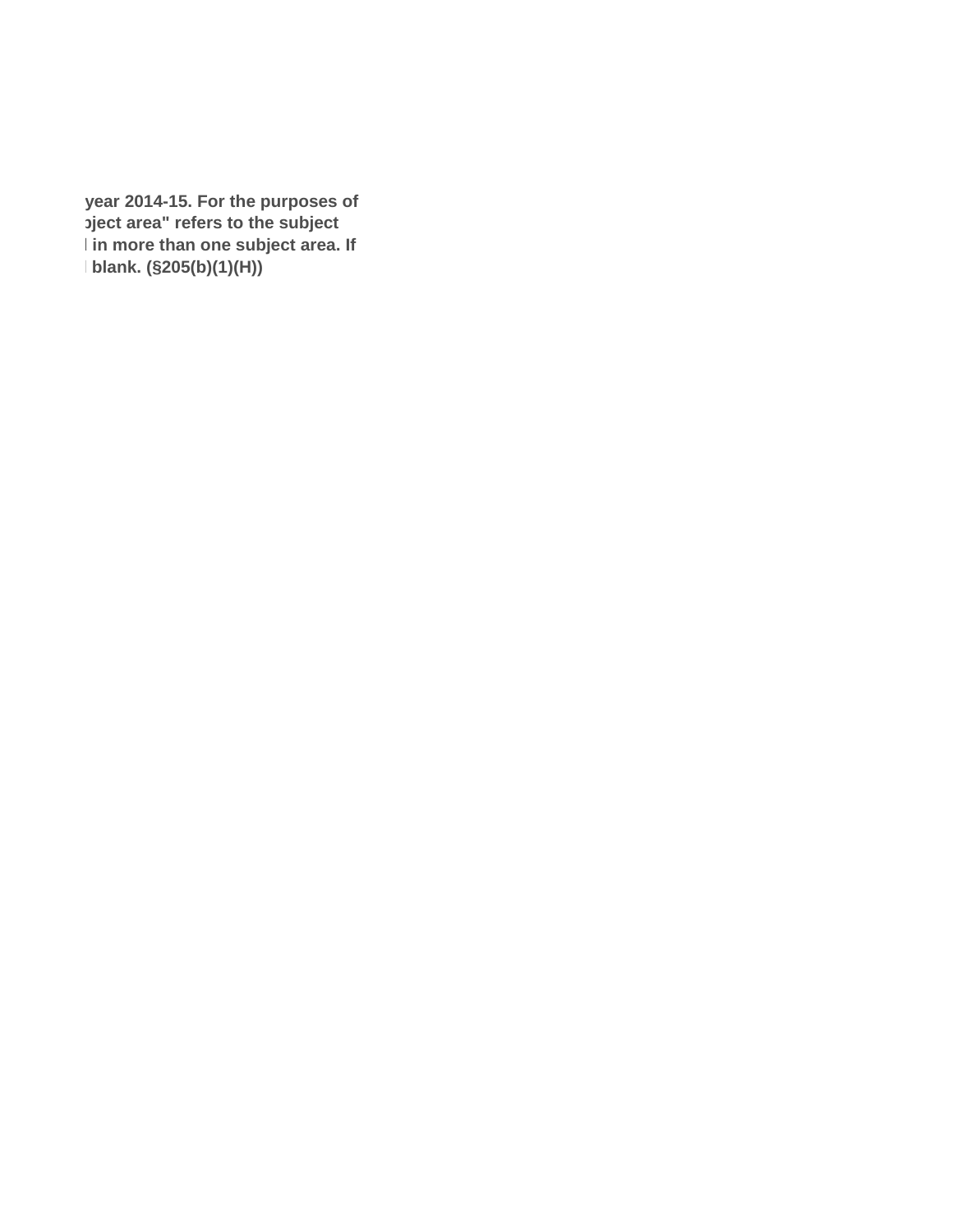**nic year 2014-15. For the purposes Academic major" refers to the** ted in more than one academic **ave that cell blank. (§205(b)(1)(H))**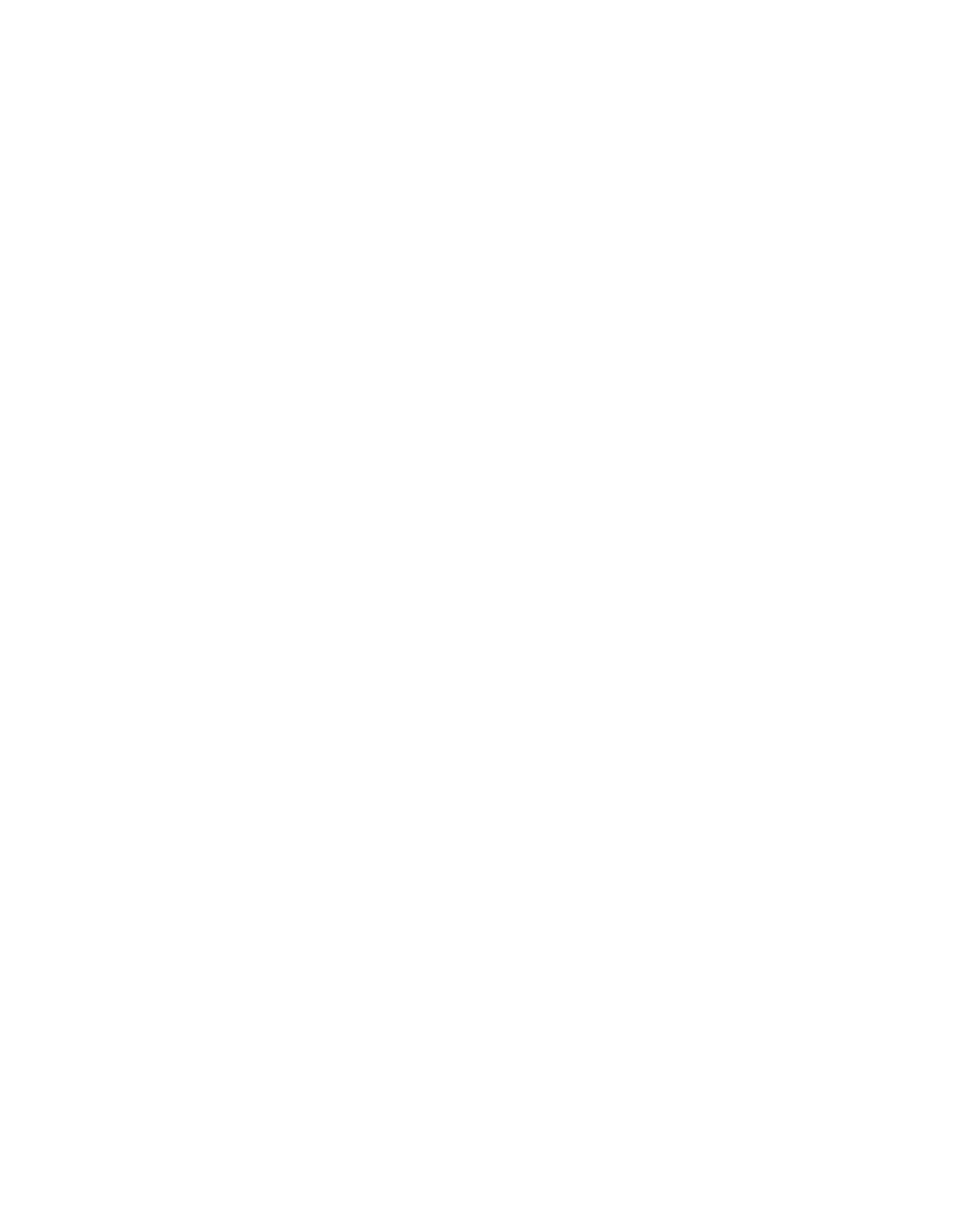**f the following academic years:**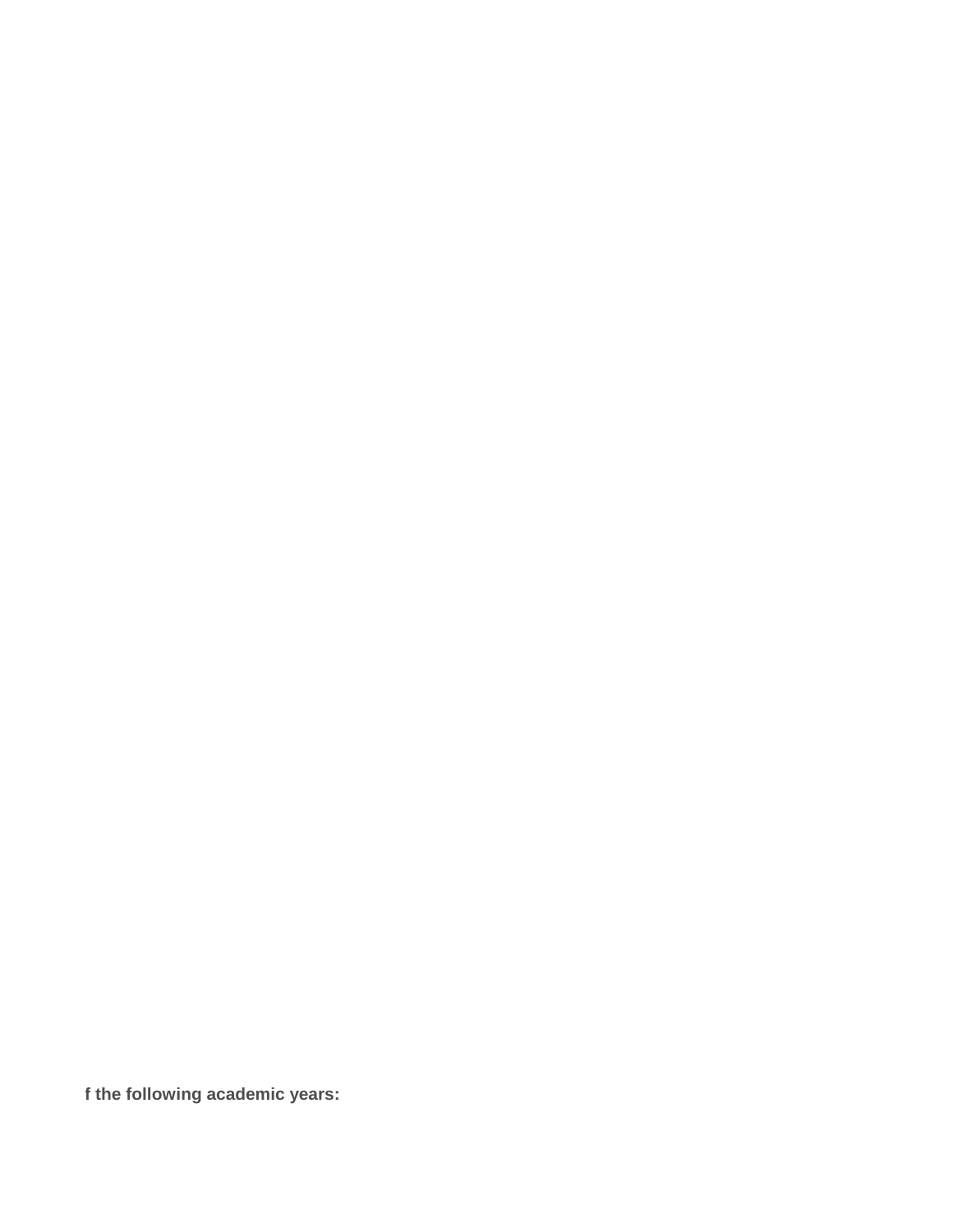ogram (including programs that offer any im, and that enrolls students receiving er of prospective teachers trained in tding mathematics, science, special

es/list/ope/pol/tsa.html. **the number of prospective teachers** 

 $\mathbf{h}$  in 2014-15?

 $\sim$  2014-15?

e condary Education, Math, that ssion to the teacher education `s, makes it difficult for only the :P course requirements, within the

**ed in meeting goal, if applicable:**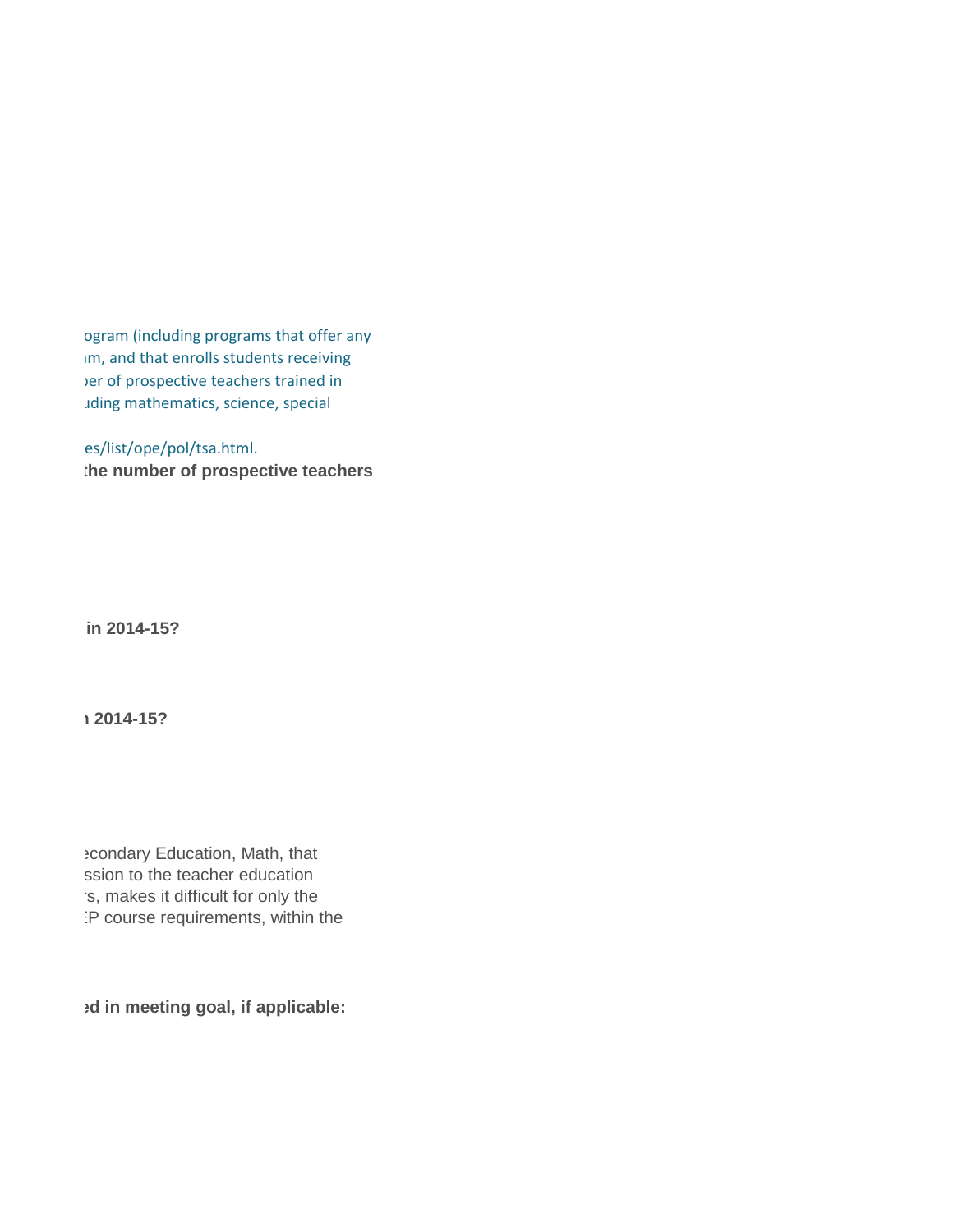**in 2015-16?** 

**s** in 2016-17?

ogram (including programs that offer any im, and that enrolls students receiving er of prospective teachers trained in teacher shortage areas designated by the state state including mathematics, science, special

es/list/ope/pol/tsa.html. the number of prospective teachers

 $14-15?$ 

**Did your program meet the goal for prospective teachers set in science in 2014-15?**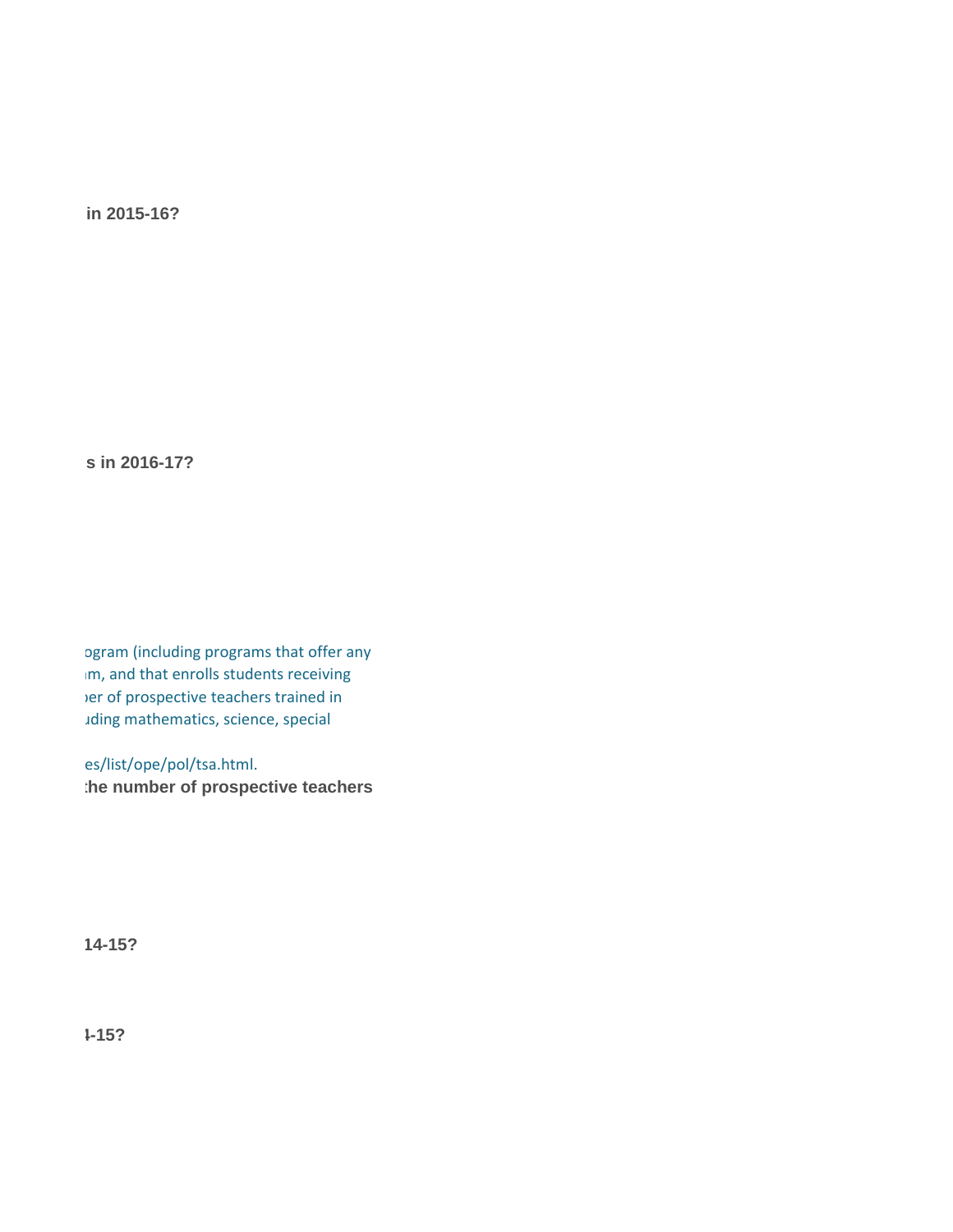e condary Education, Science, that i to the teacher education program. it difficult for only the strongest of requirements, within the four-year,

**ed in meeting goal, if applicable:** 

 $15 - 16?$ 

**How many prospective teachers does your program plan to add in science in 2016-17?**

ogram (including programs that offer any im, and that enrolls students receiving er of prospective teachers trained in teacher shortage areas departed by the state including mathematics, science, special

es/list/ope/pol/tsa.html.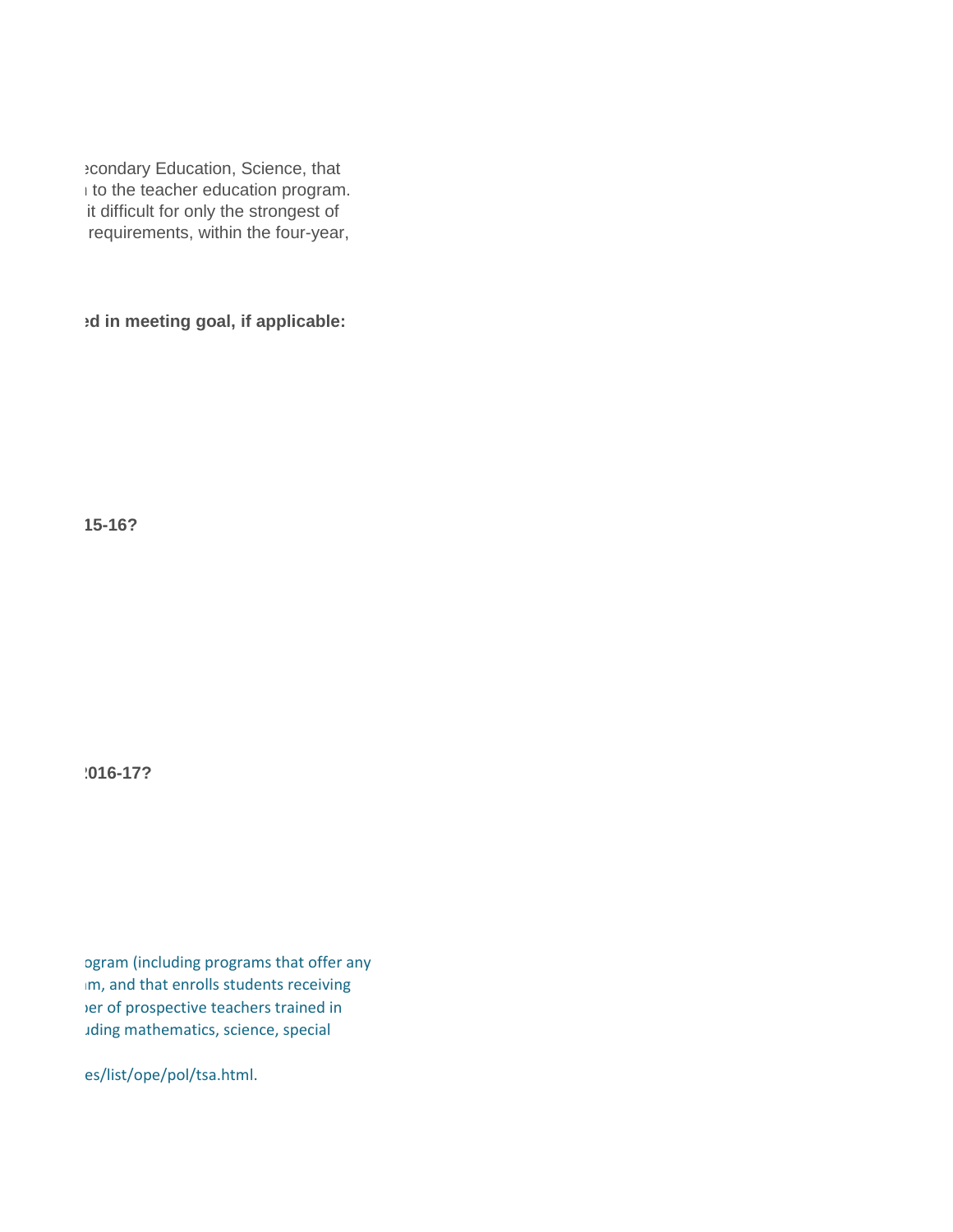the number of prospective teachers

**How in 2014-15?** 

**ion in 2014-15?** 

**ed in meeting goal, if applicable:** 

**How in 2015-16?** 

**Cation in 2016-17?**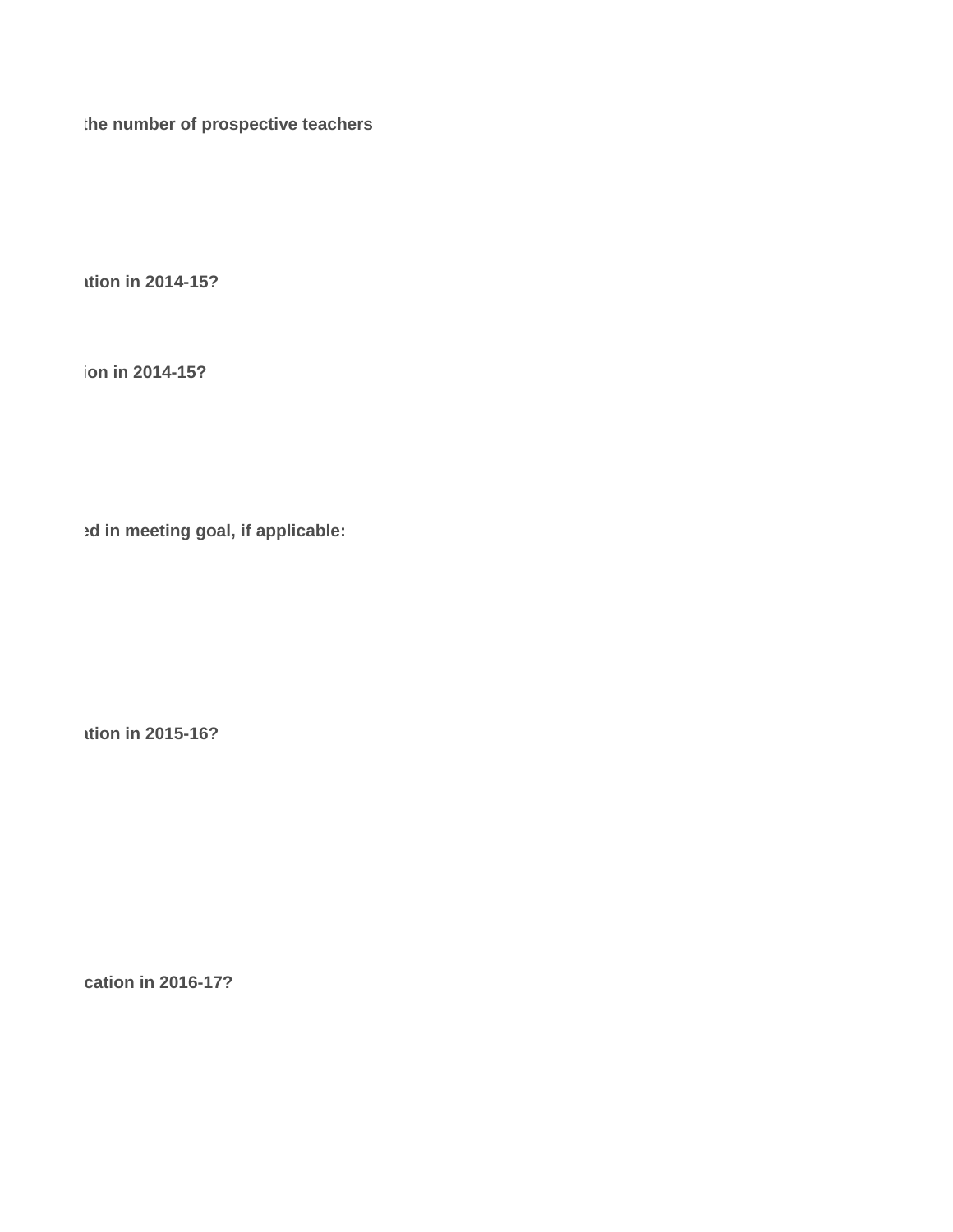## Proficient Students

ogram (including programs that offer any im, and that enrolls students receiving er of prospective teachers trained in tding mathematics, science, special

es/list/ope/pol/tsa.html. the number of prospective teachers **induction in the students.** 

**Students in 2014-15?** 

**Himited English proficient students** 

**imited English proficient students** 

**ed in meeting goal, if applicable:** 

**Istudents in 2015-16?** 

**Himited English proficient students** 

**Students in 2016-17?**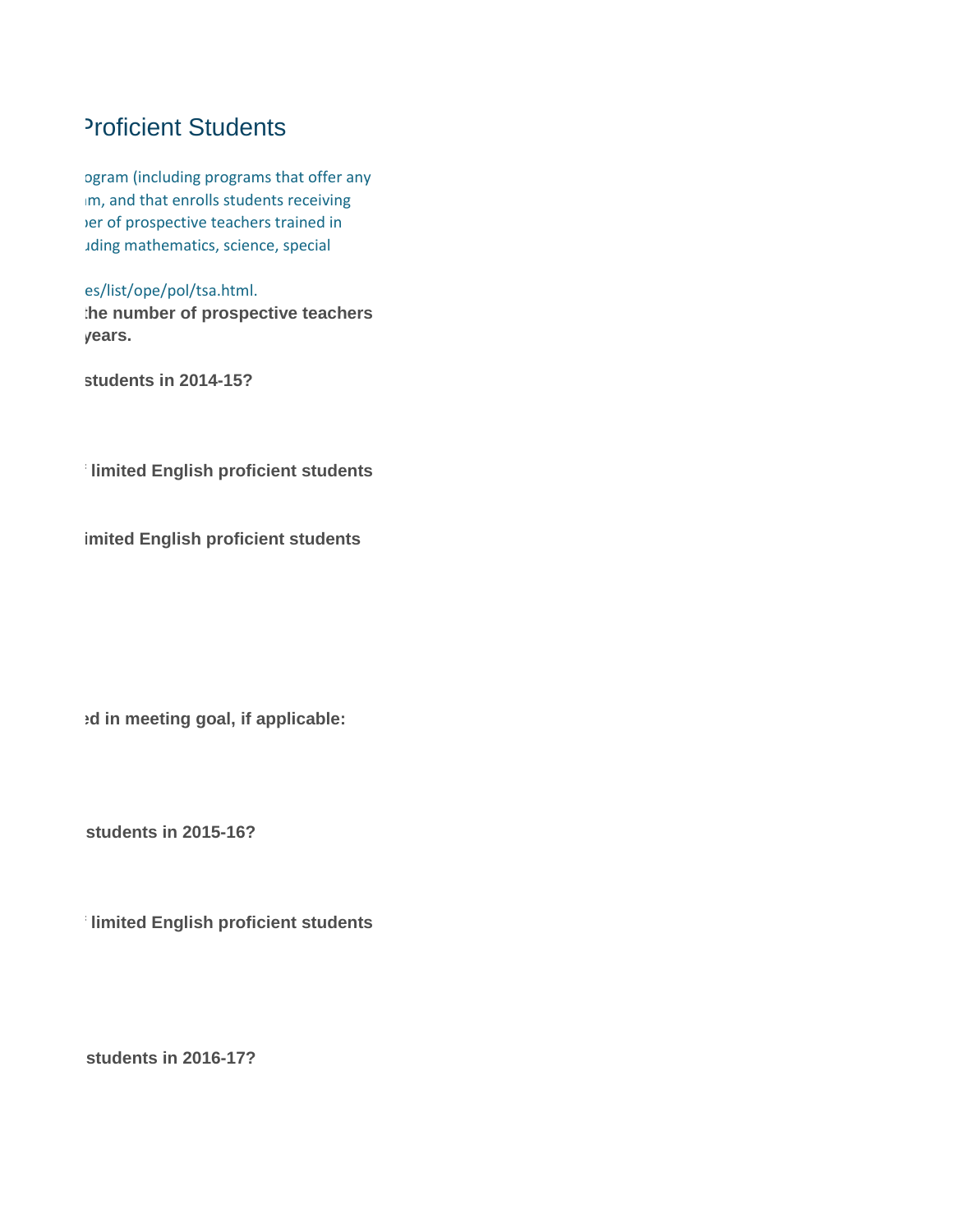of limited English proficient

#### **res.** (§205(a)(1)(A)(iii), §206(b)) , when requested, to support the

**Prepared identified in States where the program** 

**Prepared is closely reparate in the netwitted beam instructions new teachers face in the** 

**s and to instruct in core academic s** 

**Students with disabilities.** 

**Inited English proficient students.** 

**Students from low-income families.** 

**pls, as applicable.** 

bes listed above:

rea school corporations. This chool corporations continues to meet id provide speakers for the Indiana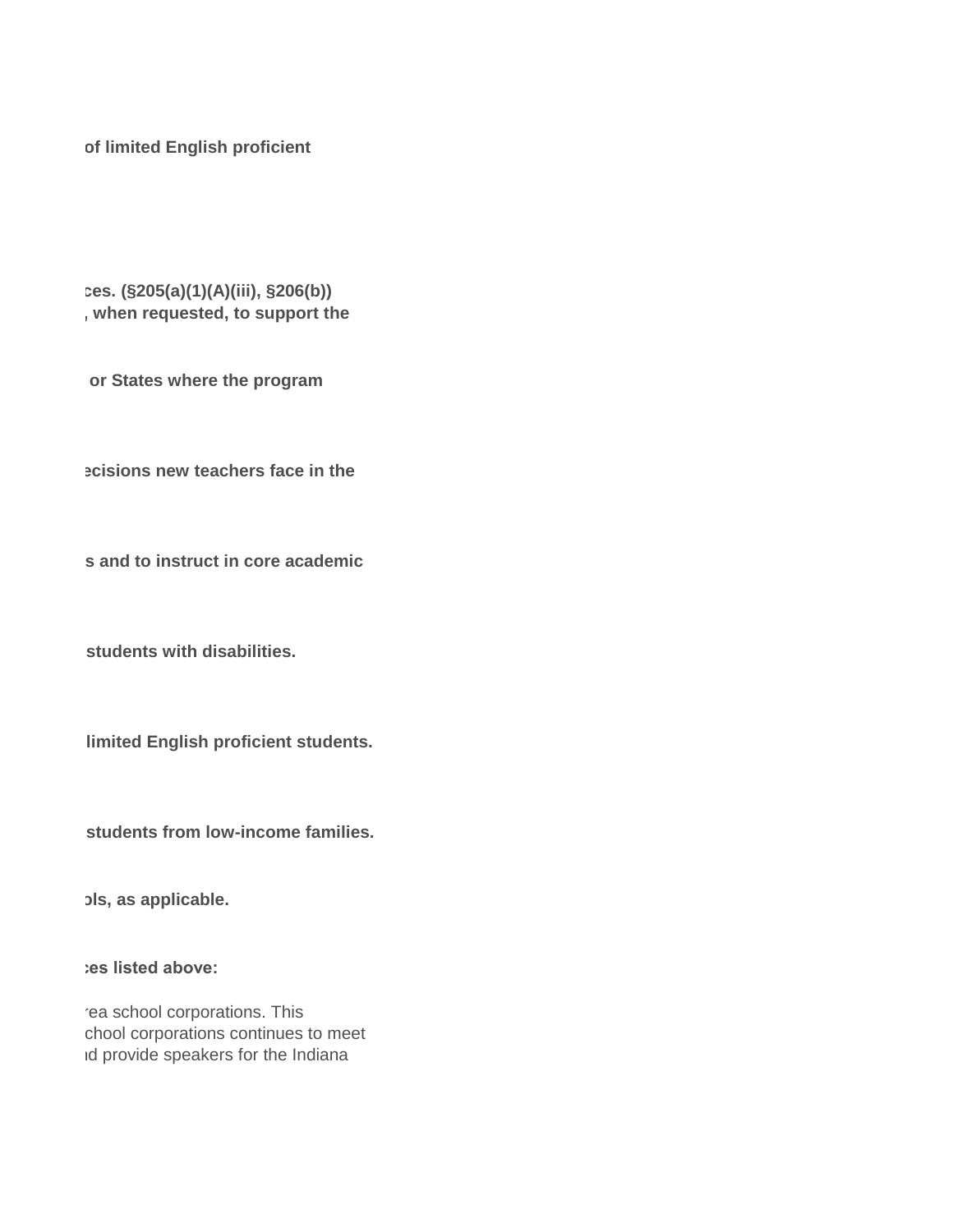ipprised of the needs of the area it is neederducational community. The needs of our control of the needs of  $\overline{\phantom{a}}$ ition, growing Hispanic populations,

| Avg.   | <b>Number</b> | <b>Pass</b> |
|--------|---------------|-------------|
| scaled | passing       | rate        |
| score  | tests         | $(\%)$      |
|        |               |             |
|        |               |             |
|        |               |             |
|        |               |             |
|        |               |             |
|        |               |             |
|        |               |             |
|        |               |             |
|        |               |             |
|        |               |             |
|        |               |             |
|        |               |             |
|        |               |             |
|        |               |             |
|        |               |             |
|        |               |             |
|        |               |             |
|        |               |             |
|        |               |             |
| 178    | 12            | 100         |
|        |               |             |
|        |               |             |
| 175    | 24            | 100         |
|        |               |             |
|        |               |             |
|        |               |             |
|        |               |             |
|        |               |             |
|        |               |             |
|        |               |             |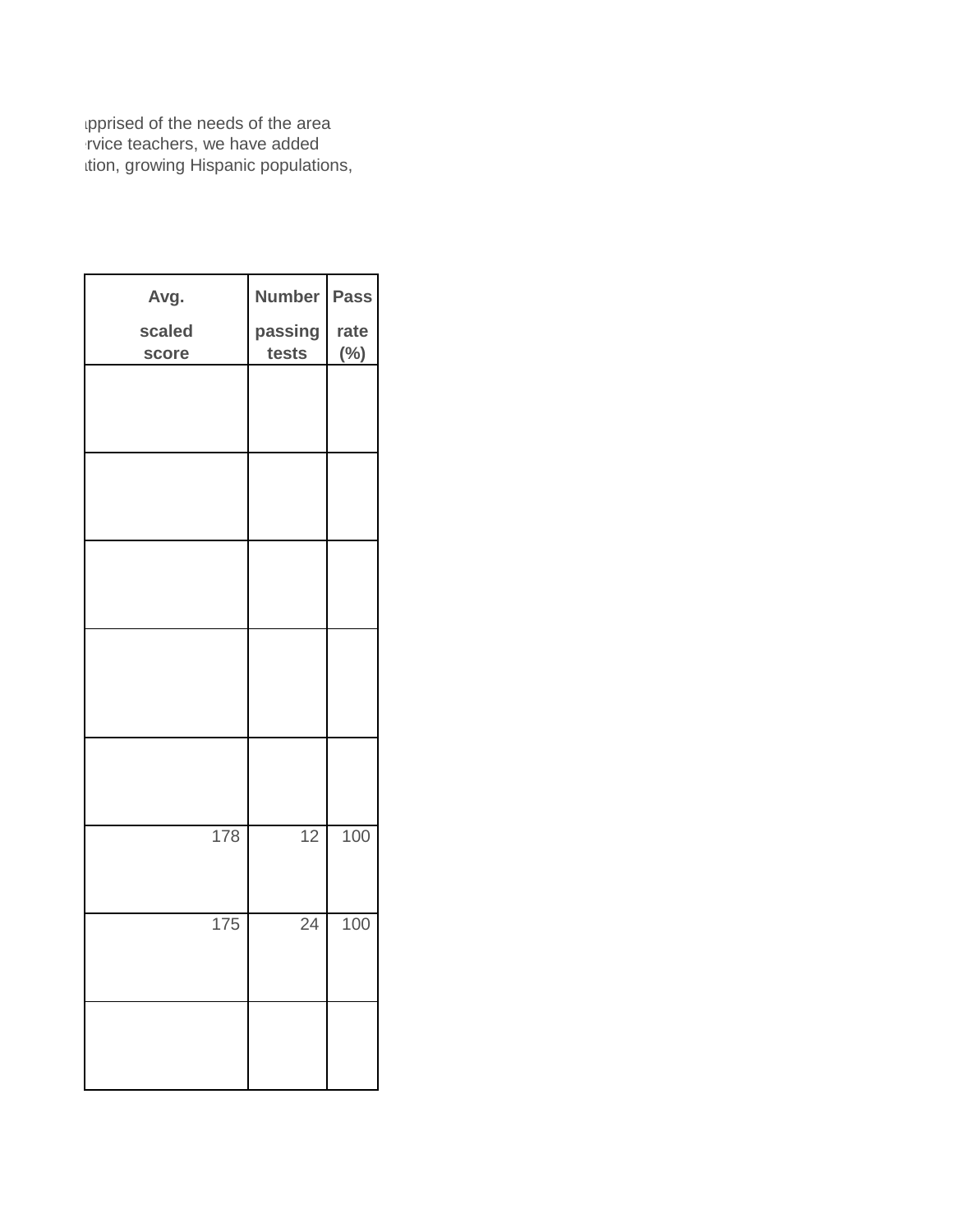| 181 | 12              | 100 |
|-----|-----------------|-----|
| 179 | 24              | 100 |
|     |                 |     |
|     |                 |     |
|     |                 |     |
| 167 | $\overline{12}$ | 100 |
| 169 | 24              | 100 |
|     |                 |     |
|     |                 |     |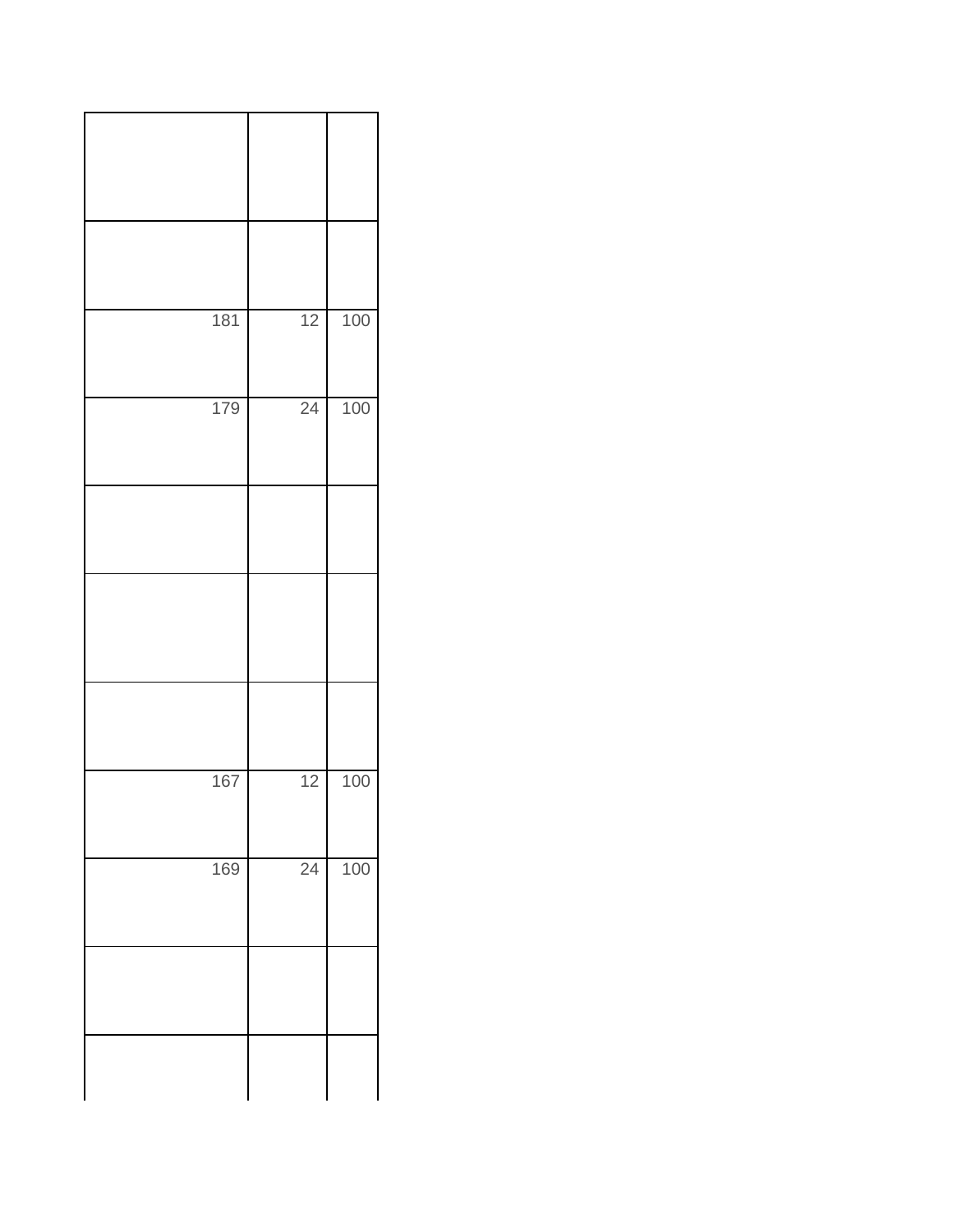|     | 166 | 12 | 100 |  |
|-----|-----|----|-----|--|
|     | 165 | 24 | 100 |  |
|     |     |    |     |  |
|     |     |    |     |  |
|     |     |    |     |  |
|     |     |    |     |  |
|     | 236 | 20 | 95  |  |
| 241 |     | 18 | 100 |  |
|     |     |    |     |  |
|     |     |    |     |  |
|     |     |    |     |  |
|     |     |    |     |  |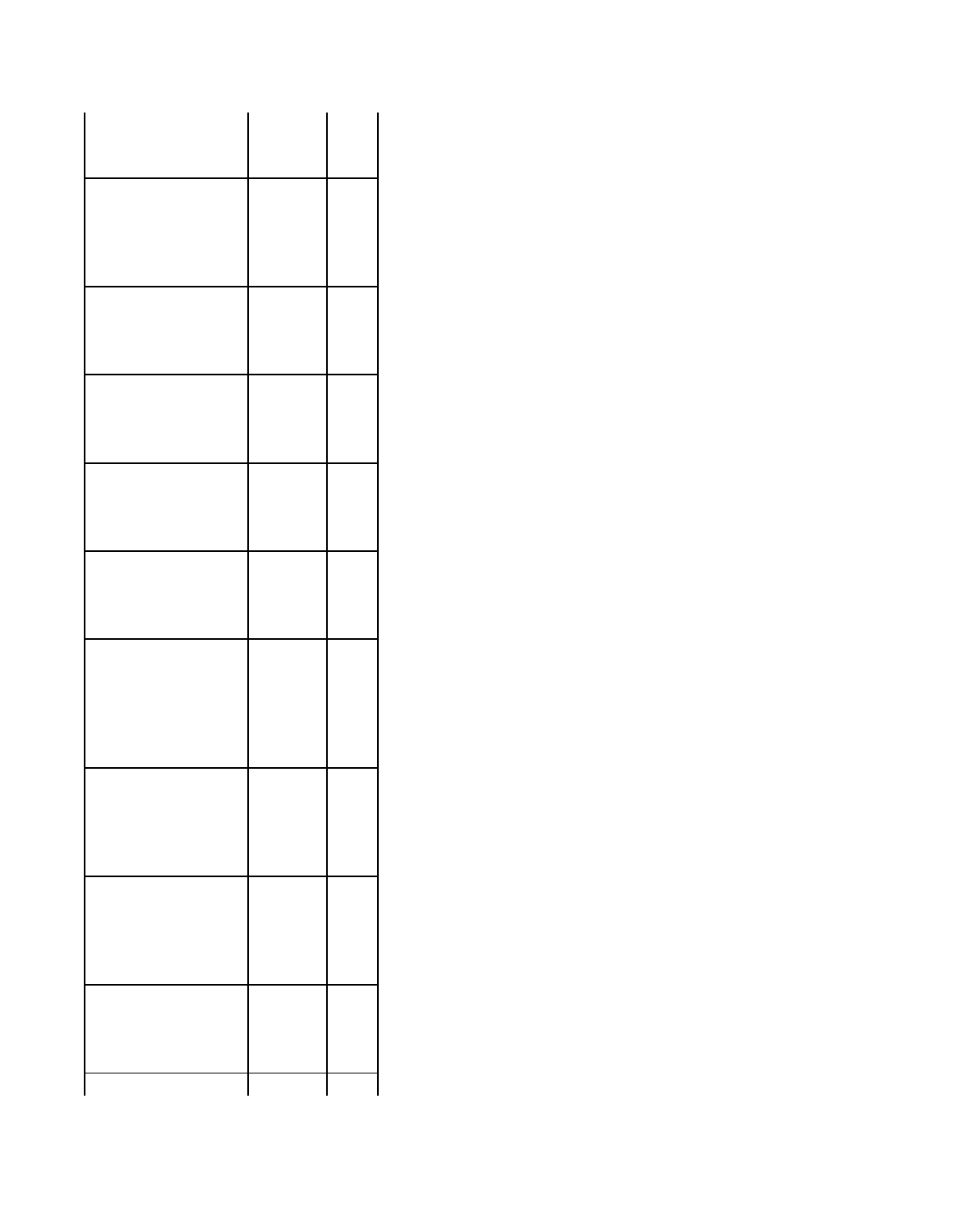| 493 | 29 | 100 |
|-----|----|-----|
|     |    |     |
|     |    |     |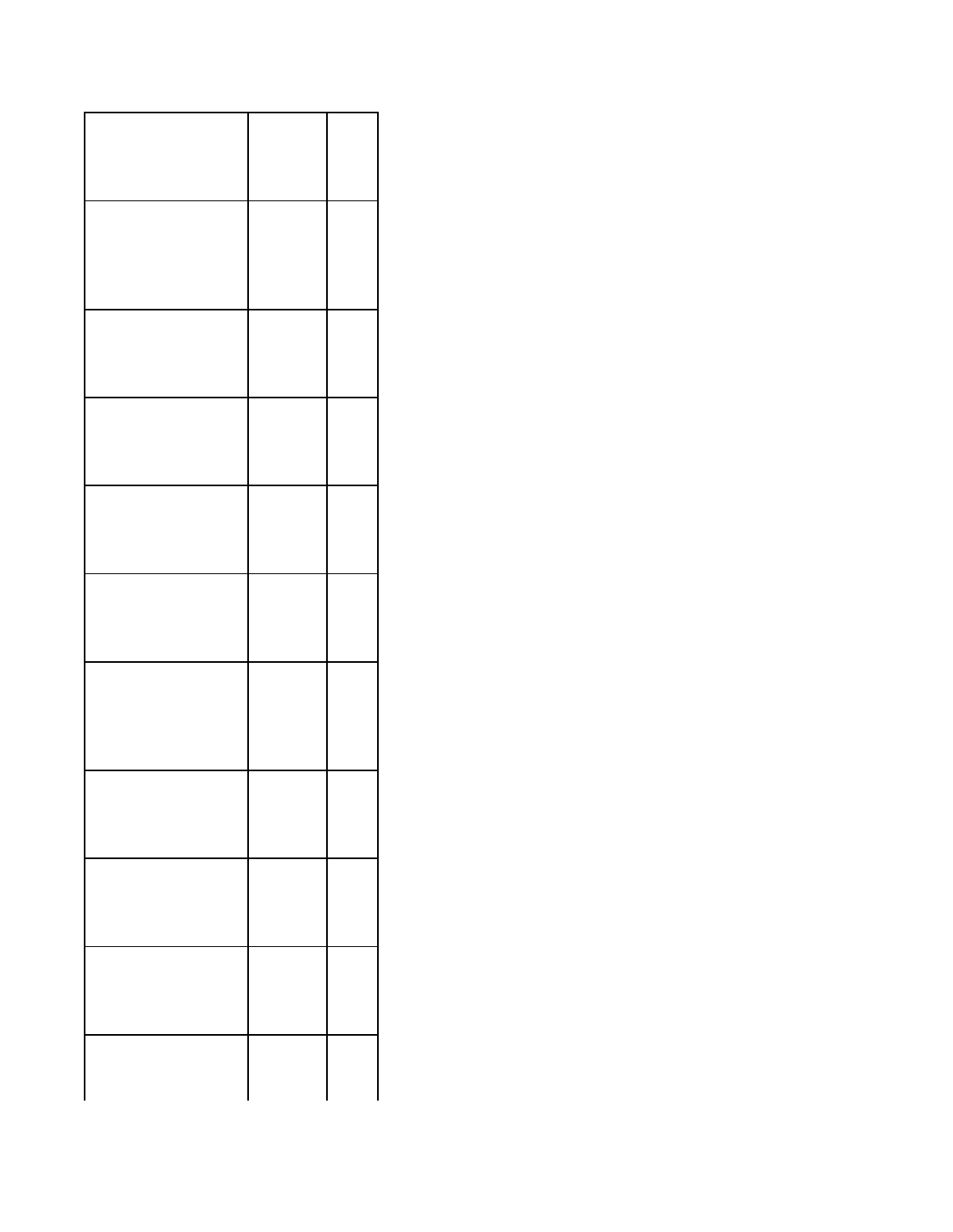| <b>Number</b><br>passing<br>tests | <b>Pass</b><br>rate<br>℅ |
|-----------------------------------|--------------------------|
| 22                                | 81                       |
| 34                                | 100                      |
| 56                                | Q۶                       |

eacher preparation program.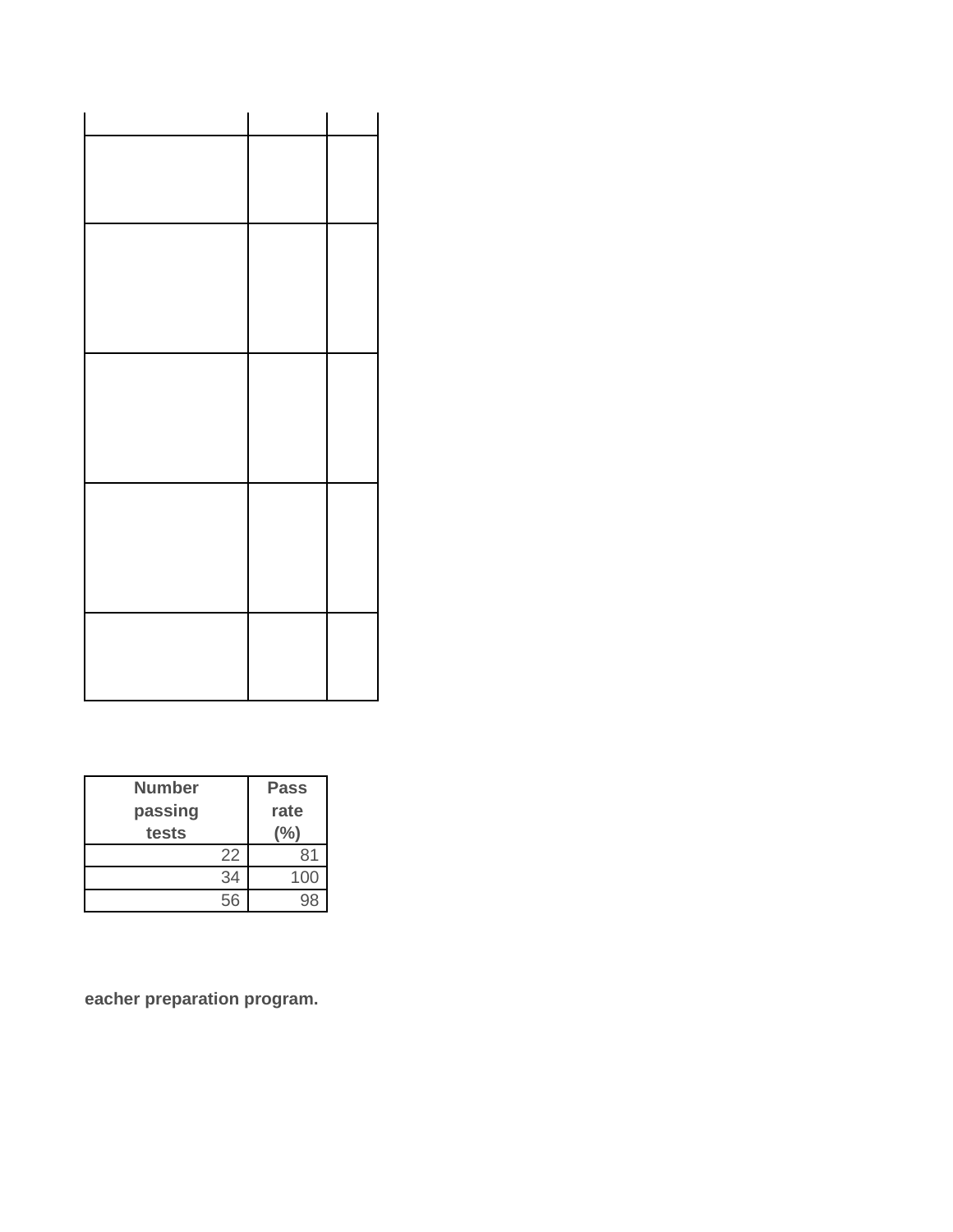**If yes, please specify the original specify the original specify the original specify that approximal specify the original specify that approximal specify the original specify that approximal specify the specify that \mathbf** 

**forming" by the state (as per** 

**preparation program. Please note able to provide evidence upon** 

**use technology effectively to collect data to improve teaching and learning**

**use technology effectively to manage data to improve teaching and learning**

**use technology effectively to analyze data to improve teaching and learning**

repares teachers to integrate **tectively to collect, manage, and asing student academic imports** *v* **that it prepares teachers to use** activities and a timeline if any of

roducing the students to educational te is admitted to the TEP, (Teacher andidate to effectively integrate

ine-to-one schools where they all learners.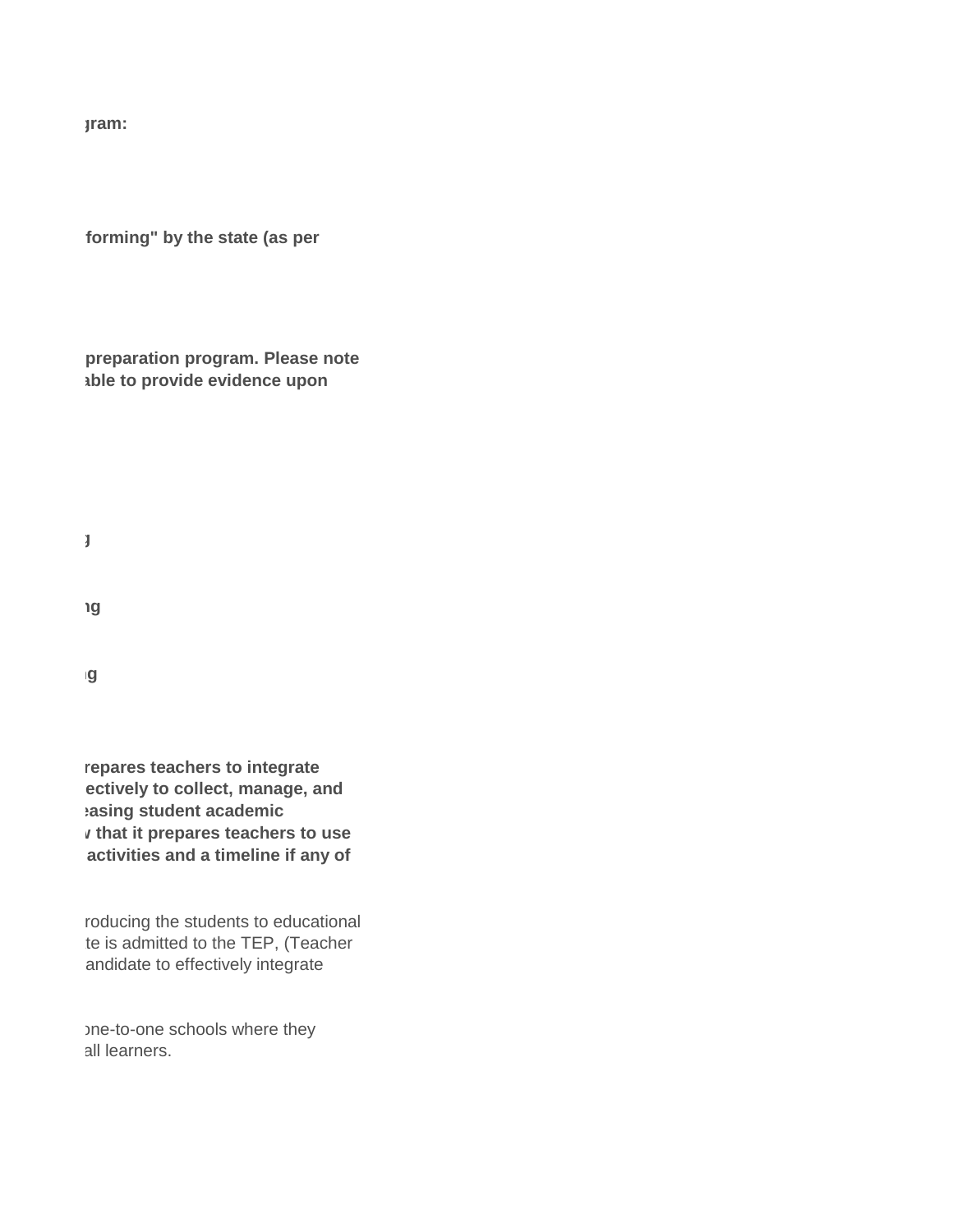**Pase note that choosing 'yes' ince upon request.** 

res general education teachers to **teach is a member of he Individuals with Disabilities**  $\ddot{}$  ient. Include planning activities **and a timeline if any of the three elements listed above are not currently in place.**

> Inal Children" where candidates learn te also participates in field work in a udents with disabilities and their IEPs.

hodifying the curricula to

in a growing Hispanic community. the limited English proficiency of ENL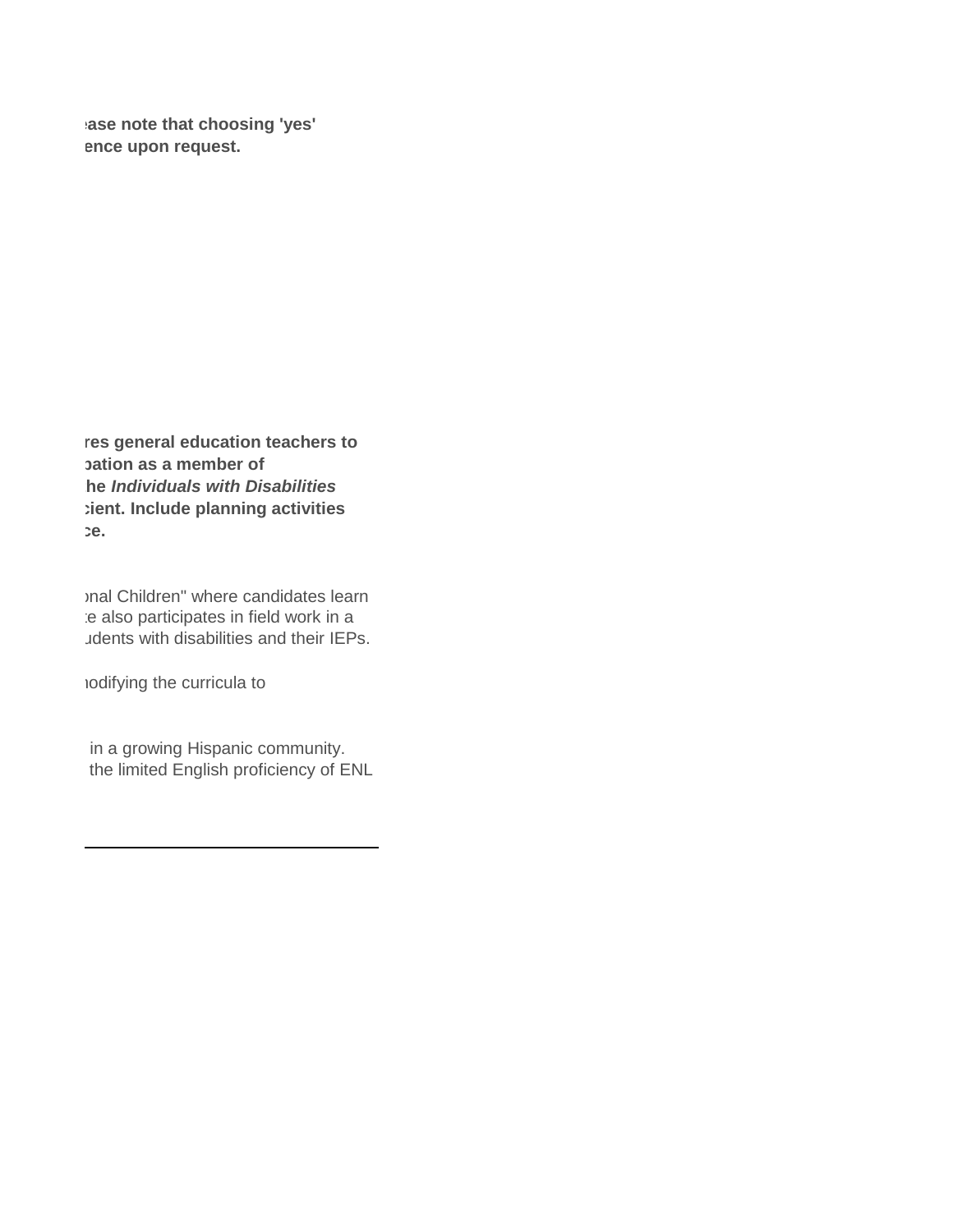res special education teachers to **teach is a member of he Individuals with Disabilities**  $i$  ient. Include planning activities a timeline is a timeline if any of the three elements in place.

> rograms. One a BS in Secondary a minor, leading to licensure in Mild t cohort completed the program in

I semester-long student teaching at

**Preacher preparation program(s). Iucation is especially interested in**